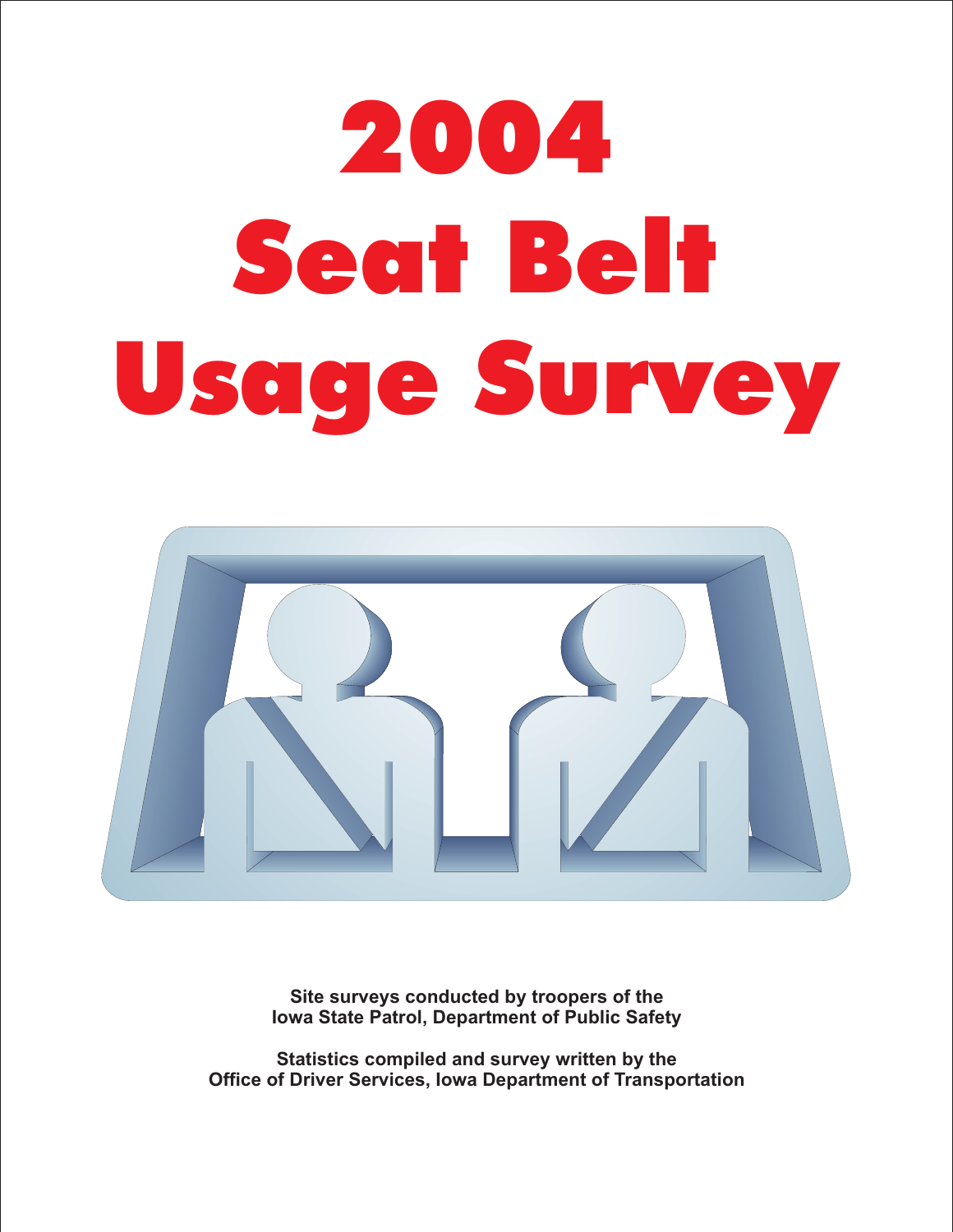# **List of Charts**

| 1.  |  |
|-----|--|
| 2.  |  |
| 3.  |  |
| 4.  |  |
| 5.  |  |
| 6.  |  |
| 7.  |  |
| 8.  |  |
| 9.  |  |
| 10. |  |
| 11. |  |
| 12. |  |
| 13. |  |
| 14. |  |
| 15. |  |
| 16. |  |
| 17. |  |
| 18. |  |
| 19. |  |
| 20. |  |
| 21. |  |
| 22. |  |
| 23. |  |
| 24. |  |
| 25. |  |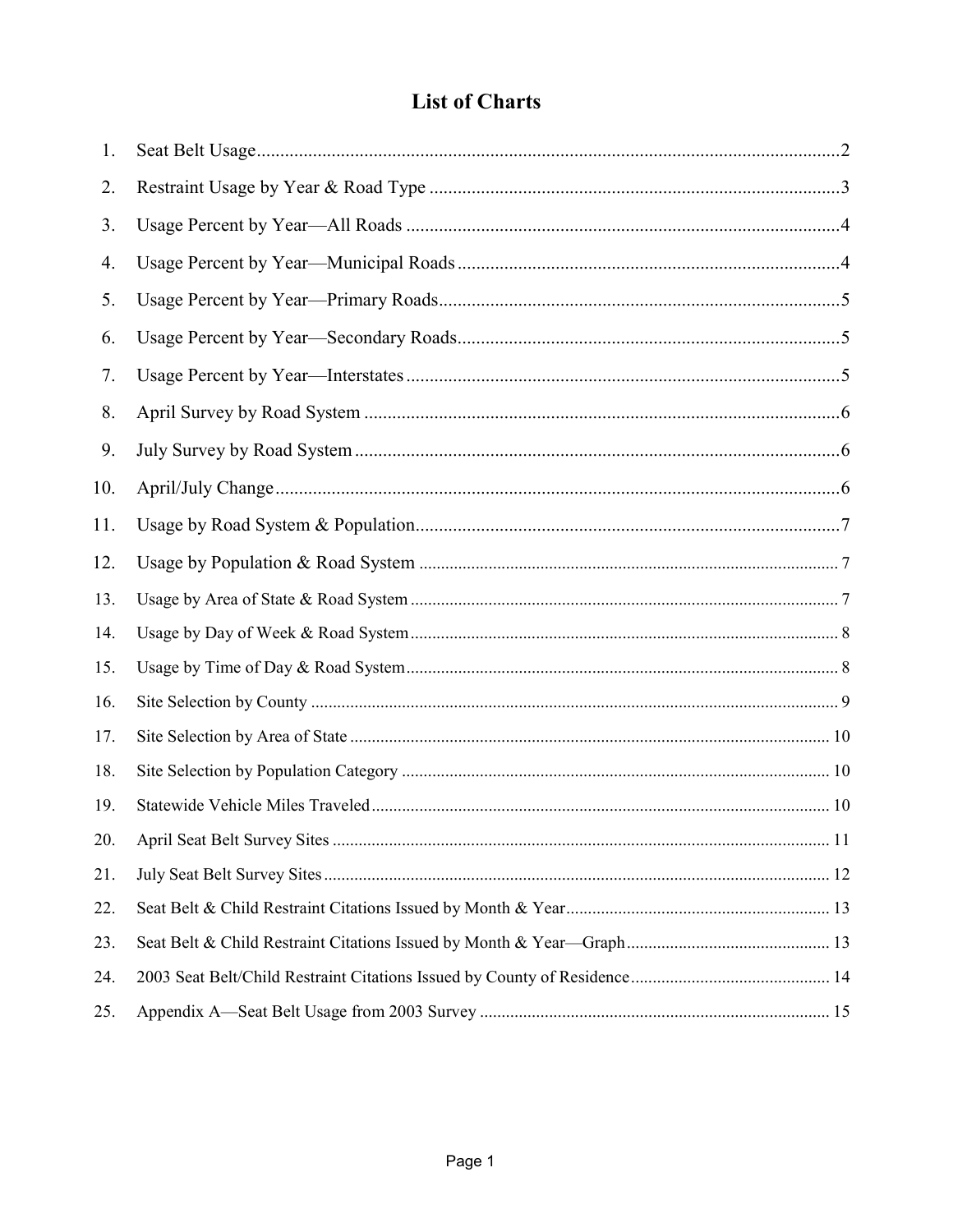## **2004 SAFETY BELT USAGE SURVEY**

#### **Introduction**

During the spring and summer of 2004, two surveys were taken of motor vehicle drivers' and passengers' safety belt usage. These surveys are the before and after components of the "Click it or Ticket" education and enforcement campaign. The whole project started with a pre-campaign survey followed by the four-week public information, education and enforcement campaign. Finally the post-campaign survey was taken to test the effectiveness of the education and enforcement campaign. In the pre-campaign survey of belt usage, the usage/non-usage of 13,745 front-seat occupants of cars, vans, SUVs and pickups was observed at 100 locations. In the post-campaign survey of belt usage, 14,444 observations were made of front-seat occupants of cars, vans, SUVs, and pick-ups at the same 100 locations. The day of the week and time of day the observations took place were selected for each site using a random number generation computer program.

#### **Statewide Data**

In the survey taken before the safety belt usage campaign (April 2004 Survey), 83.6 percent were observed buckled-up statewide, an increase of nearly 1.5 percent from the previous year's pre-campaign survey. In the post-campaign survey (July 2004 Survey), 86.4 percent were observed as buckled-up (see Chart 1—Safety Belt Usage) which is a 0.4 percent increase over the post-campaign survey in 2003 (see Appendix A for 2003 numbers cited in this report). There were 12,402 occupants observed belted and 1,653 observed unbelted in the post-campaign survey. For 382 front-seat occupants, belt usage or non-usage could not be determined.

| Seat Belt Usage  |                 |                  |                           |                 |             |                           |          |  |  |  |  |
|------------------|-----------------|------------------|---------------------------|-----------------|-------------|---------------------------|----------|--|--|--|--|
|                  |                 | April 2004 Usage |                           | July 2004 Usage |             |                           |          |  |  |  |  |
| <b>Road Type</b> | <b>Observed</b> | <b>Used</b>      | Percentage<br><b>Used</b> | <b>Observed</b> | <b>Used</b> | Percentage<br><b>Used</b> | Change   |  |  |  |  |
| Statewide Total* | 13.745          | 11,335           | 83.59%                    | 14.444          | 12,402      | 86.41%                    | 2.82%    |  |  |  |  |
| <b>Municipal</b> | 5.180           | 4.088            | 78.92%                    | 5.567           | 4,658       | 83.67%                    | 4.75%    |  |  |  |  |
| Primary          | 5.451           | 4,587            | 84.15%                    | 5.929           | 5.174       | 87.27%                    | 3.12%    |  |  |  |  |
| Secondary        | 1,181           | 1,039            | 87.98%                    | 1.060           | 915         | 86.32%                    | $-1.66%$ |  |  |  |  |
| Interstate       | 1,933           | 1,621            | 83.86%                    | 888,            | 1,655       | 87.66%                    | 3.80%    |  |  |  |  |

**Chart 1 Seat Belt Usage**

**Estimated statewide total April survey usage weighted by vehicles miles traveled and 95% confidence intervals for the estimated variance are +/- 0.21% Estimated statewide total July survey usage weighted by vehicles miles traveled and 95% confidence intervals for the estimated variance are +/- 0.19%**

### **Usage By Roadway System**

The good news is that safety belt usage increased on three of the four road systems studied in 2004. The highest safety belt usage was recorded on the Interstate System. Only secondary roads decreased in usage between the April and the July surveys. Municipal Road Systems had the lowest usage. In 2004, safety belt use increased on all road systems; however, the increase was lowest on secondary roads.

#### **Interstate System**

In 2004, safety belt usage increased by more than three percentage points between the April (83.9 percent) and July surveys (87.7 percent). This gave interstate usage the highest percentage of any road system. There was a decline, however, in interstate belt use (-1.98 percent) between the post-campaign survey of 2003 (89.6 percent) and 2004 (87.7 percent). This is the second year in a row that usage on the Interstate System has been the highest of all the roadway systems, after trailing primary highways for two years. Safety belt usage has been historically highest on these routes because people travel longer distances on these roads (see charts 2 and 7 for historical usage rates for this system.) Even though the interstate highways have the lowest crash rate due to their design, drivers often perceive them to be more dangerous because of high traffic density and higher travel speeds. Increased enforcement and public education, and additional signage, could help retain the highest usage ranking for these roadways.

#### **Primary System**

Belt usage on the Primary System (U.S. and state highways) rose three percentage points between the April (84.2 percent) and July surveys (87.3 percent) in 2004. The post-campaign usage is 0.3 percent lower in 2004 compared to the postcampaign usage in 2003 (87.6 percent). That is very near the margin of error. The usage ranking on state and U.S. highways second highest in the state. (See charts 2 and 5 for historical data.) Achieving increased safety belt usage on these roads is an emphasis area for safety specialists because almost half of the traffic fatalities (47 percent) occur on the Primary System.

\_\_\_\_\_\_\_\_\_\_\_\_\_\_\_\_\_\_\_\_\_\_\_\_\_\_\_\_\_\_\_ 1 Iowa Department of Transportation, 1995 Iowa Crash Facts, Roadway & Environment Conditions, p. 71.

<sup>2 &</sup>quot;Guidelines for State Observational Surveys of Safety Belt & Motorcycles Helmet Use, Federal Register," Vol 57 No. 125,

June 29, 1992, p. 28903.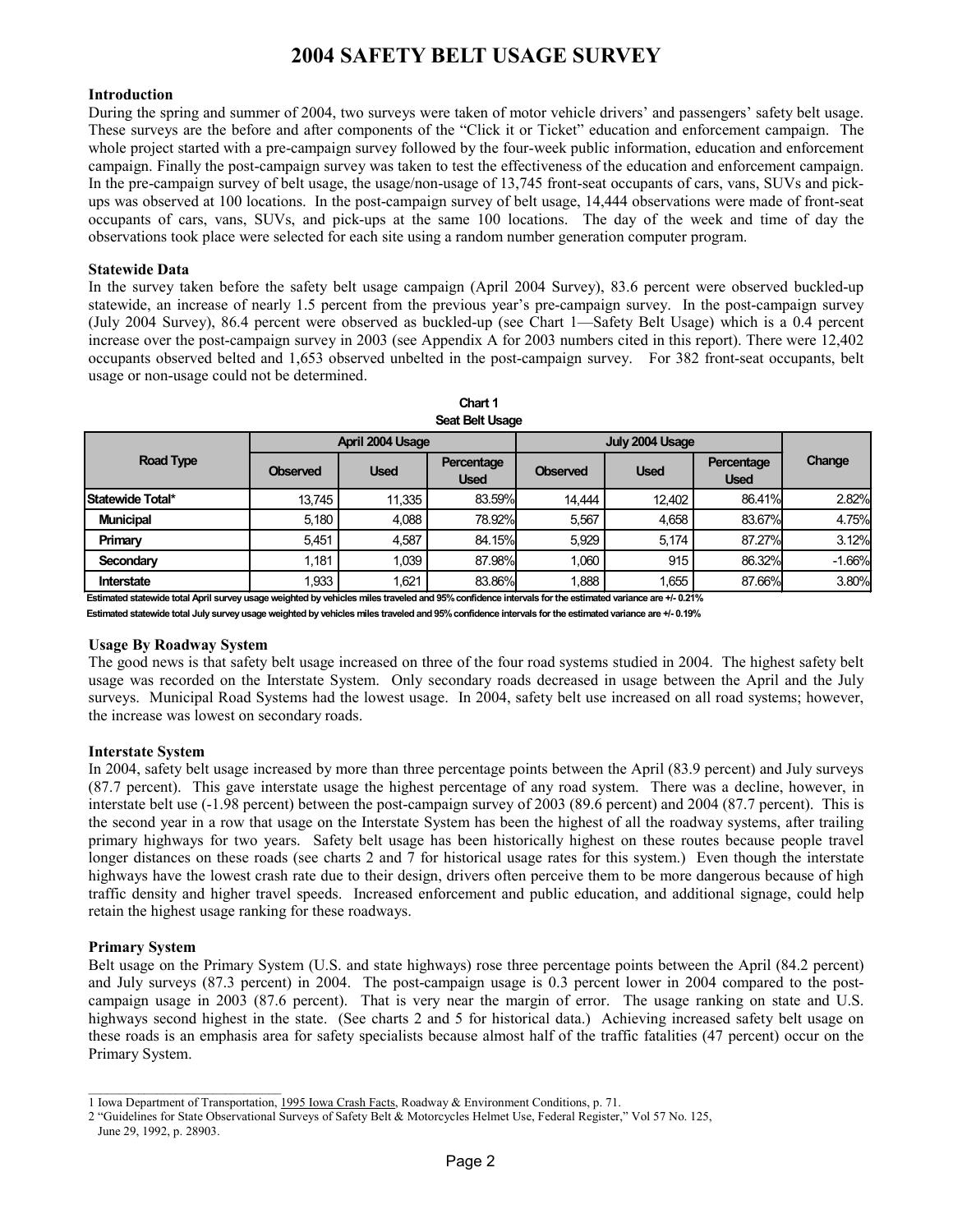#### **Secondary System**

Safety belt usage on the Secondary System (county roads) in the July 2004 survey (86.3 percent) dropped 1.7 percent from the nearly 88 percent registered in the April 2004 survey. However, there were 3.3 percent more occupants buckled up in 2004 (86.3 percent) than in 2003 (83 percent). (See charts 2 and 6 for historical data.) This is very good news because over 30 percent of all motor vehicle fatalities occur on the Secondary System. Continued efforts toward increased enforcement and public education for the motoring public concerning the importance of safety belt and child safety seat usage on the Secondary System, even for short distance trips, must be maintained.

#### **Municipal System**

Safety belt use on the Municipal System (city streets) increased 4.8 percent between the April 2004 (78.9 percent) and July 2004 surveys (83.8 percent). There was also a 1.5 percent increase in safety belt usage between the July 2003 survey (82.2 percent) in and the July 2003 survey (83.7 percent). (See charts 2 and 4 for historical data.) This is encouraging since more than 45 percent of all motor vehicle crashes occur on city streets and belt usage on the Municipal System has been traditionally the lowest of the road systems studied. In communities where usage is good, enforcement and public education must be maintained to improve usage further. In communities where usage remains low, enforcement and public education must both be increased.

#### **Belt Law Historical Background**

The Iowa law mandating safety belt usage went into effect July 1, 1986. A fine of \$10, plus court costs, was effective January 1, 1987. The fine was increased to \$25, plus court costs, effective July 1, 2001. The original law requires all frontseat occupants over the age of 6 to wear a safety belt, meeting federal motor vehicle standards. The law allows primary enforcement (i.e. officers can stop a vehicle when non-use of safety belts is observed). Medical exemptions and other limited exemptions are allowed. Children under the age of 6 are covered by the child restraint law, which went into effect January 1, 1985. Children under age 3, seated anywhere in the car, must be secured in an approved child safety seat. Children between the ages of 3 and 6 must be secured in a child safety seat or safety belt. Effective July 1, 2004, the child restraint law was changed to include children up to age 11. Requirements include the use of rear-facing safety seats for children under the age of 1 and weighing less than 20 pounds. Children under age 6 are required to be secured in a child restraint system. Children over the age of 6, but under the age of 11, are required to be secured in an approved child restraint system, safety belt or safety harness. Copies of the annual child restraint survey results are also available from the Governor's Traffic Safety Bureau.

| Survey        | <b>Statewide</b> | Municipal | Primary | Secondary | Interstate |
|---------------|------------------|-----------|---------|-----------|------------|
| <b>Jun 86</b> | 27%              | 20%       | 27%     | 24%       | 43%        |
| Sep 86        | 46%              | 34%       | 48%     | 42%       | 62%        |
| Apr 87        | 63%              | 54%       | 65%     | 64%       | 69%        |
| Sep 87        | 56%              | 48%       | 56%     | 55%       | 67%        |
| Sep 88        | 55%              | 46%       | 55%     | 52%       | 69%        |
| Sep 89        | 59%              | 49%       | 56%     | 61%       | 72%        |
| Sep 90        | 61%              | 49%       | 60%     | 61%       | 76%        |
| Sep 91        | 68%              | 64%       | 64%     | 64%       | 79%        |
| Sep 92        | 71%              | 62%       | 69%     | 71%       | 83%        |
| Sep 93        | 73%              | 59%       | 73%     | 71%       | 80%        |
| Sep 94        | 73%              | 63%       | 72%     | 72%       | 82%        |
| Sep 95        | 75%              | 65%       | 75%     | 76%       | 85%        |
| Sep 96        | 75%              | 69%       | 74%     | 71%       | 85%        |
| <b>Nov 97</b> | 75%              | 69%       | 74%     | 71%       | 85%        |
| <b>Oct 98</b> | 77%              | 70%       | 76%     | 79%       | 84%        |
| Oct 99        | 78%              | 72%       | 78%     | 80%       | 84%        |
| <b>Oct 00</b> | 78%              | 73%       | 79%     | 77%       | 82%        |
| <b>Oct 01</b> | 81%              | 76%       | 83%     | 83%       | 81%        |
| Sep 02        | 82%              | 79%       | 83%     | 87%       | 81%        |
| Apr 03        | 82%              | 78%       | 86%     | 81%       | 82%        |
| <b>Jul 03</b> | 86%              | 82%       | 88%     | 83%       | 90%        |
| Apr 04        | 84%              | 79%       | 84%     | 88%       | 84%        |
| <b>Jul 04</b> | 86%              | 84%       | 87%     | 86%       | 88%        |

**Chart 2 Restraint Usage by Year & Road Type**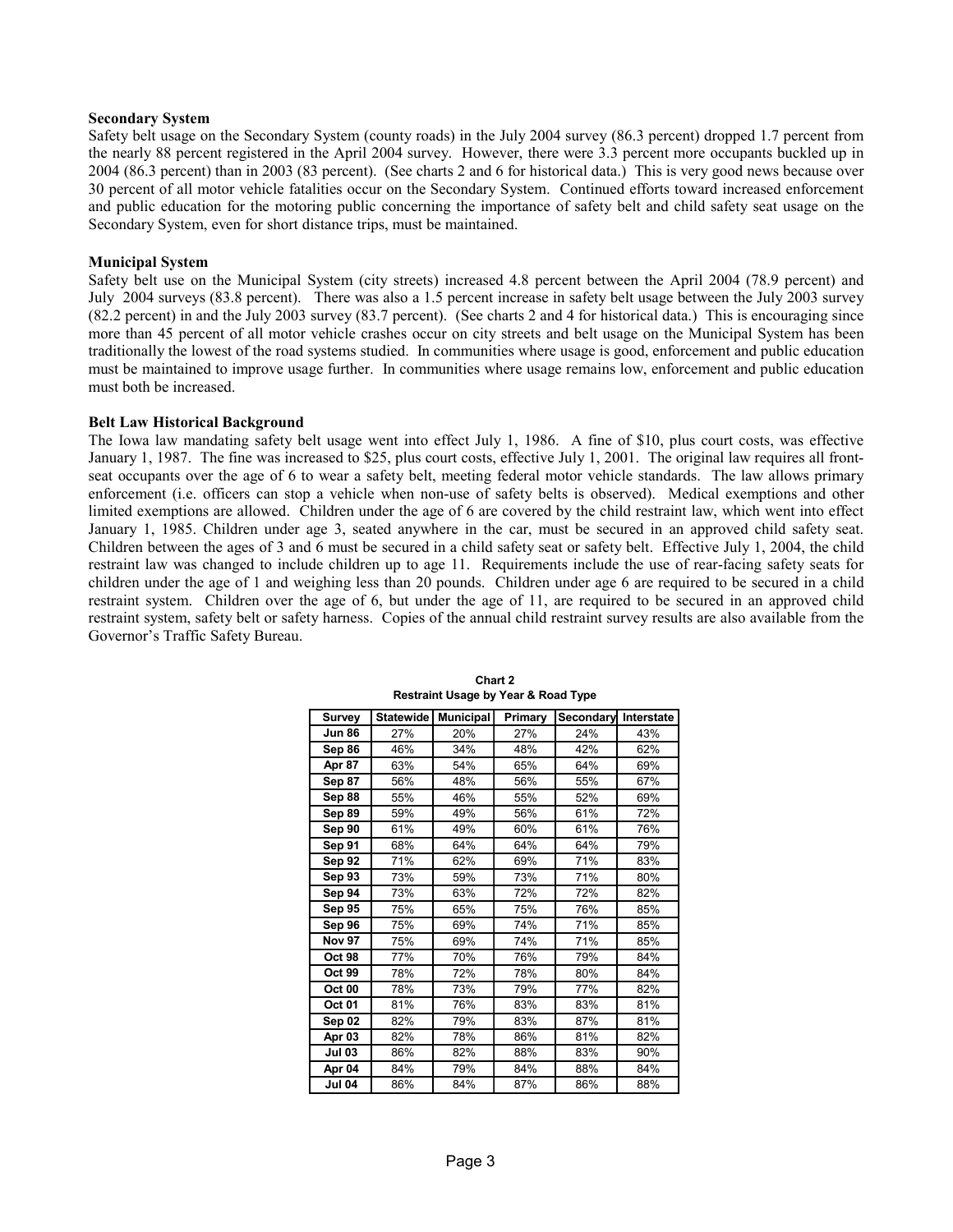#### **Enforcement**

The safety-belt law continues to be enforced in the state. There were 56,127 safety-belt violation convictions and 2,586 child-restraint violation convictions in 2003, for a total of 58,713 convictions. This was a decrease from the 63,311 convictions in 2002. Iowa's safety-belt usage rates followed trends similar to other states. There was a large increase after the fines were first imposed, increasing from 27 percent in June 1986 to 63 percent in April 1987. In September 1987 usage dropped to 56 percent, but enforcement and public education has steadily increased usage to the current 86.4 percent.

## **Summary**

The 86.4 percent safety-belt usage rate in 2004 (an increase of 13 percent since 1994) reflects active enforcement and education efforts that have occurred in Iowa over the course of the last decade. Through continuing education of the public with programs in the school and communities, the "Click it or Ticket" campaign, an active "Life Toll" campaign, year-long safety belt enforcement, and other cooperative efforts between state and local law enforcement, Iowa will strive to increase the use of safety belts and save more lives on Iowa roadways.



**Chart 3 Usage Percent by Year—All Road Types** 

**Chart 4 Usage Percent by Year—Municipal Roads** 

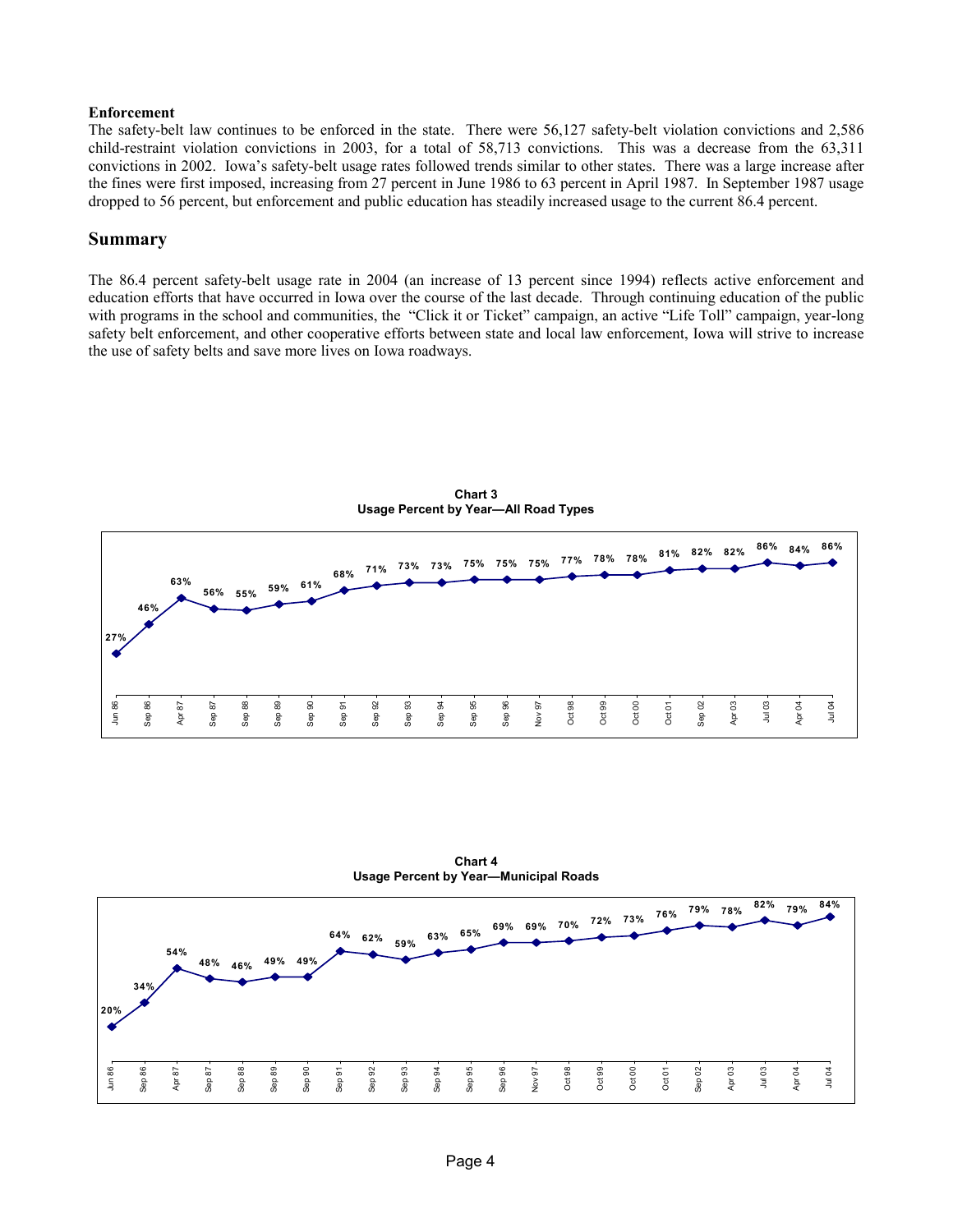**Chart 5 Usage Percent by Year—Primary Roads** 



**Chart 6 Usage Percent by Year—Secondary Roads** 



**Chart 7 Usage Percent by Year—Interstates** 

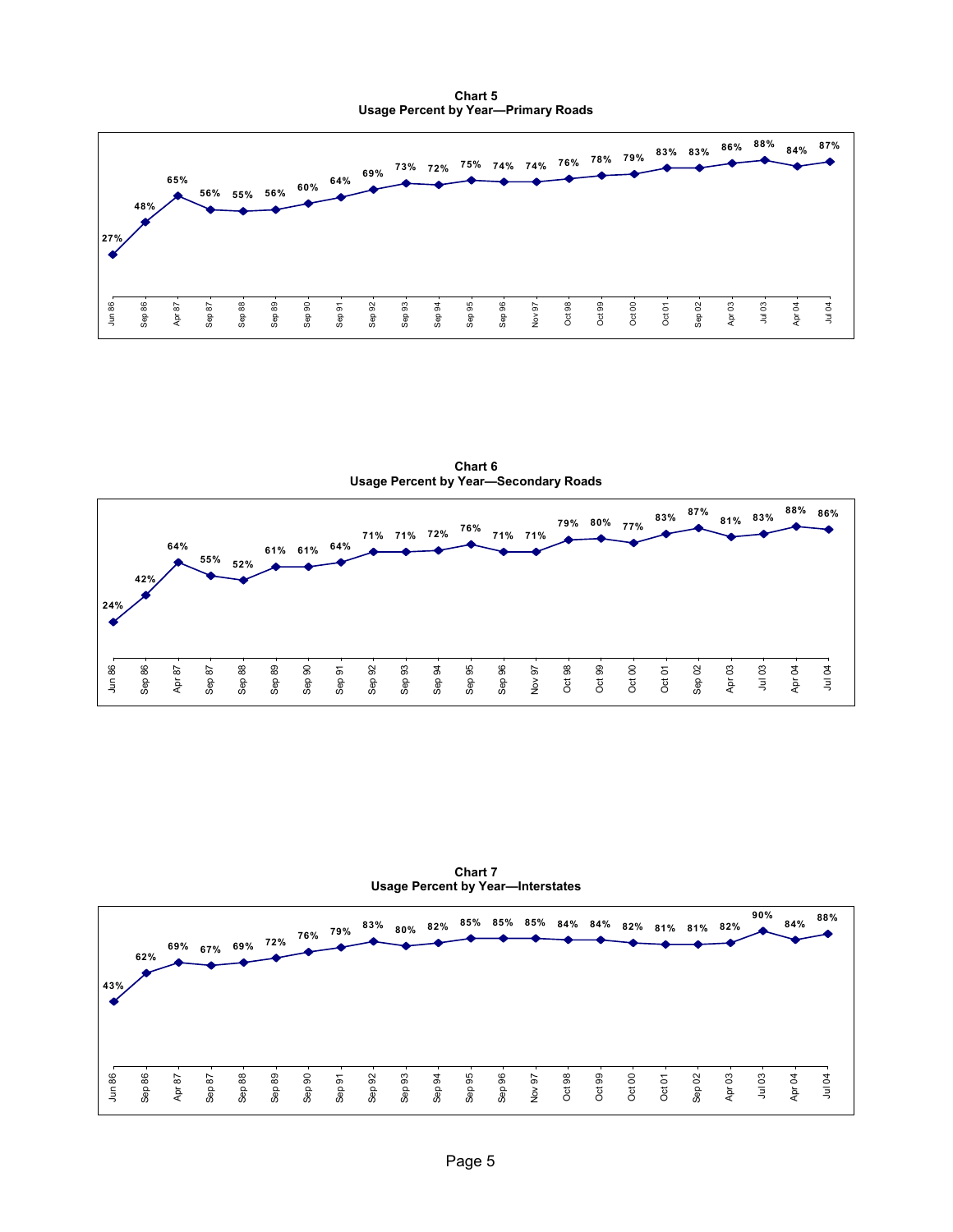| <b>Chart 8</b>                     |  |  |  |  |  |  |  |  |
|------------------------------------|--|--|--|--|--|--|--|--|
| <b>April Survey by Road System</b> |  |  |  |  |  |  |  |  |

|                    |        |             |       | <b>Drivers</b>    |         |         |        |
|--------------------|--------|-------------|-------|-------------------|---------|---------|--------|
| <b>Road System</b> |        | <b>Belt</b> |       | None              | Unknown | Total   |        |
|                    | #      | %           | #     | %                 | #       | %       | #      |
| Municipal          | 3,208  | 79.7%       | 640   | 15.9%             | 175     | 4.3%    | 4,023  |
| Primary            | 3,590  | 85.4%       | 464   | 11.0%             | 148     | 3.5%    | 4,202  |
| Secondary          | 850    | 89.0%       | 88    | 9.2%              | 17      | $1.8\%$ | 955    |
| Interstate         | .303   | 84.7%       | 187   | 12.2%             | 48      | 3.1%    | 1,538  |
| Total              | 8,951  | 83.5%       | 1,379 | 12.9%             | 388     | 3.6%    | 10,718 |
|                    |        |             |       | <b>Passengers</b> |         |         |        |
| Municipal          | 880    | 76.1%       | 242   | 20.9%             | 35      | 3.0%    | 1,157  |
| Primary            | 997    | 79.8%       | 178   | 14.3%             | 74      | 5.9%    | 1,249  |
| Secondary          | 189    | 83.6%       | 24    | 10.6%             | 13      | 5.8%    | 226    |
| Interstate         | 318    | 80.5%       | 65    | 16.5%             | 12      | 3.0%    | 395    |
| Total              | 2,384  | 78.8%       | 509   | 16.8%             | 134     | 4.4%    | 3,027  |
|                    |        |             |       | <b>Total</b>      |         |         |        |
| Municipal          | 4,088  | 78.9%       | 882   | 17.0%             | 210     | 4.1%    | 5,180  |
| Primary            | 4,587  | 84.1%       | 642   | 11.8%             | 222     | 4.1%    | 5,451  |
| Secondary          | 1,039  | 88.0%       | 112   | 9.5%              | 30      | 2.5%    | 1,181  |
| Interstate         | 1,621  | 83.9%       | 252   | 13.0%             | 60      | 3.1%    | 1,933  |
| Total              | 11,335 | 82.5%       | 1,888 | 13.7%             | 522     | 3.8%    | 13,745 |

#### **Chart 9**

**July Survey by Road System**

|                    | <b>Drivers</b> |       |       |                   |                 |       |        |  |  |  |  |
|--------------------|----------------|-------|-------|-------------------|-----------------|-------|--------|--|--|--|--|
| <b>Road System</b> | <b>Belt</b>    |       | None  |                   | Unknown         | Total |        |  |  |  |  |
|                    | #              | %     | #     | %                 | #               | %     | #      |  |  |  |  |
| Municipal          | 3,716          | 84.5% | 554   | 12.6%             | 130             | 3.0%  | 4,400  |  |  |  |  |
| Primary            | 3,889          | 88.1% | 435   | 9.9%              | 91              | 2.1%  | 4,415  |  |  |  |  |
| Secondary          | 705            | 87.8% | 85    | 10.6%             | 13              | 1.6%  | 803    |  |  |  |  |
| Interstate         | 1,146          | 89.3% | 120   | 9.3%              | 18 <sub>1</sub> | 1.4%  | 1,284  |  |  |  |  |
| Total              | 9,456          | 86.7% | 1,194 | 11.0%             | 252             | 2.3%  | 10,902 |  |  |  |  |
|                    |                |       |       | <b>Passengers</b> |                 |       |        |  |  |  |  |
| <b>Municipal</b>   | 942            | 80.7% | 183   | 15.7%             | 42              | 3.6%  | 1,167  |  |  |  |  |
| Primary            | .285           | 84.9% | 165   | 10.9%             | 64              | 4.2%  | 1,514  |  |  |  |  |
| Secondary          | 210            | 81.7% | 31    | 12.1%             | 16              | 6.2%  | 257    |  |  |  |  |
| Interstate         | 509            | 84.3% | 80    | 13.2%             | 15              | 2.5%  | 604    |  |  |  |  |
| Total              | 2,946          | 83.2% | 459   | 13.0%             | 137             | 3.9%  | 3,542  |  |  |  |  |
|                    |                |       |       | Total             |                 |       |        |  |  |  |  |
| Municipal          | 4,658          | 83.7% | 737   | 13.2%             | 172             | 3.1%  | 5,567  |  |  |  |  |
| Primary            | 5,174          | 87.3% | 600   | 10.1%             | 155             | 2.6%  | 5,929  |  |  |  |  |
| Secondary          | 915            | 86.3% | 116   | 10.9%             | 29              | 2.7%  | 1,060  |  |  |  |  |
| Interstate         | 1,655          | 87.7% | 200   | 10.6%             | 33              | 1.7%  | 1,888  |  |  |  |  |
| Total              | 12,402         | 85.9% | 1,653 | 11.4%             | 389             | 2.7%  | 14,444 |  |  |  |  |

#### **Chart 10 April / July Change**

|                    | <b>Drivers</b> |         |        |                   |         |         |        |  |  |  |
|--------------------|----------------|---------|--------|-------------------|---------|---------|--------|--|--|--|
| <b>Road System</b> | <b>Belt</b>    |         | None   |                   | Unknown |         | Total  |  |  |  |
|                    | #              | %       | #      | %                 | #       | %       | #      |  |  |  |
| <b>Municipal</b>   | 508            | 4.7%    | $-86$  | $-3.3%$           | -45     | $-1.4%$ | 377    |  |  |  |
| Primary            | 299            | 2.7%    | $-29$  | $-1.2%$           | $-57$   | $-1.5%$ | 213    |  |  |  |
| Secondary          | $-145$         | $-1.2%$ | $-3$   | 1.4%              | $-4$    | $-0.2%$ | $-152$ |  |  |  |
| Interstate         | $-157$         | 4.5%    | $-67$  | $-2.8%$           | $-30$   | $-1.7%$ | $-254$ |  |  |  |
| Total              | 505            | 3.2%    | $-185$ | $-1.9%$           | $-136$  | $-1.3%$ | 184    |  |  |  |
|                    |                |         |        | <b>Passengers</b> |         |         |        |  |  |  |
| Municipal          | 62             | 4.7%    | $-59$  | $-5.2%$           |         | 0.6%    | 10     |  |  |  |
| Primary            | 288            | 5.1%    | $-13$  | $-3.4%$           | $-10$   | $-1.7%$ | 265    |  |  |  |
| Secondary          | 21             | $-1.9%$ | 7      | 1.4%              | 3       | 0.5%    | 31     |  |  |  |
| Interstate         | 191            | 3.8%    | 15     | $-3.2%$           | 3       | $-0.6%$ | 209    |  |  |  |
| Total              | 562            | 4.4%    | $-50$  | $-3.9%$           | 3       | $-0.6%$ | 515    |  |  |  |
|                    |                |         |        | Total             |         |         |        |  |  |  |
| <b>Municipal</b>   | 570            | 4.8%    | $-145$ | $-3.8%$           | $-38$   | $-1.0%$ | 387    |  |  |  |
| Primary            | 587            | 3.1%    | $-42$  | $-1.7%$           | $-67$   | $-1.5%$ | 478    |  |  |  |
| Secondary          | $-124$         | $-1.7%$ | 4      | 1.5%              | -1      | 0.2%    | $-121$ |  |  |  |
| Interstate         | 34             | 3.8%    | $-52$  | $-2.4%$           | $-27$   | $-1.4%$ | $-45$  |  |  |  |
| Total              | 1,067          | 3.4%    | $-235$ | $-2.3%$           | $-133$  | $-1.1%$ | 699    |  |  |  |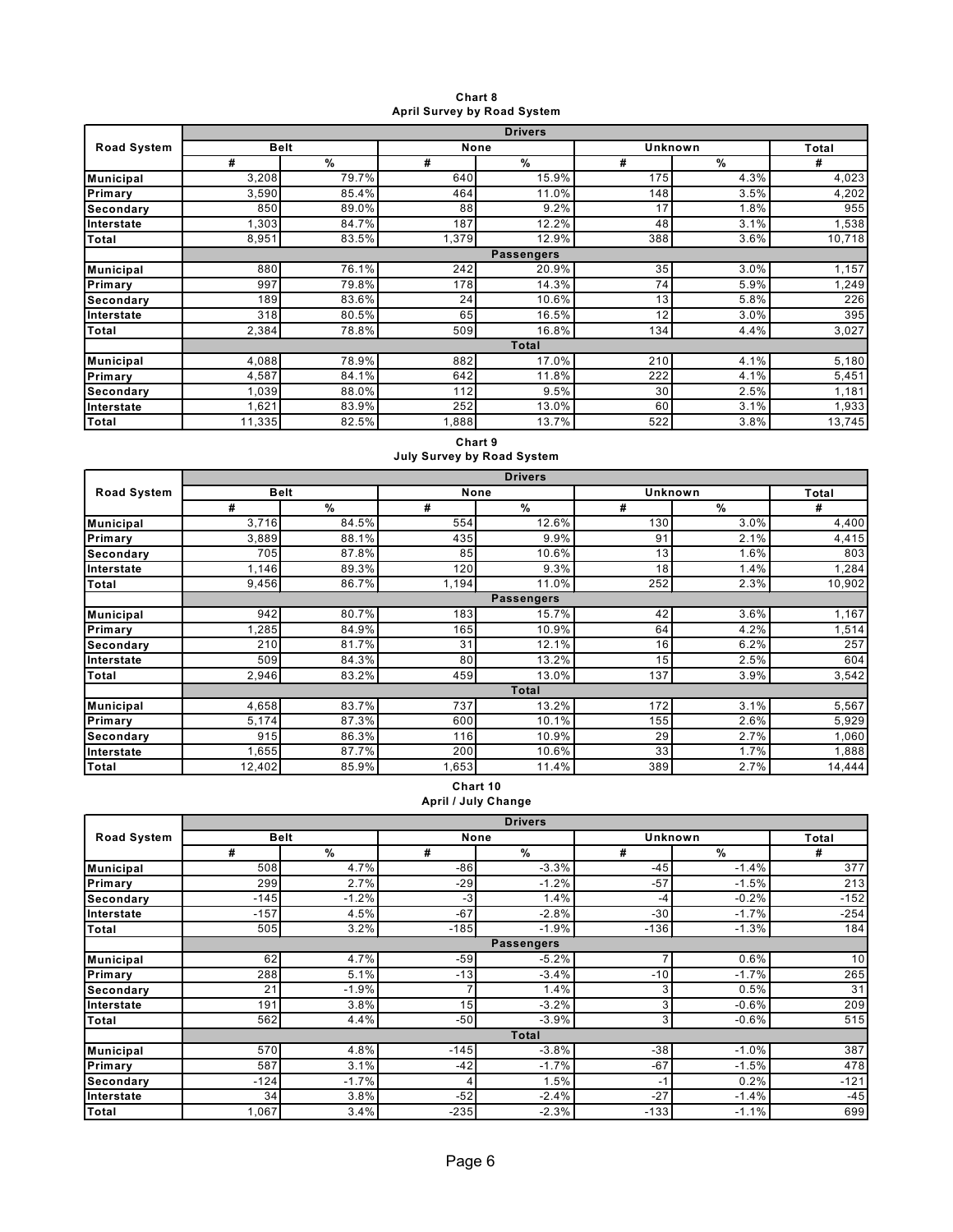**Chart 11 Usage by Road System & Population**

|              | Population &        | <b>Usage</b> |        |                      |        |  |  |
|--------------|---------------------|--------------|--------|----------------------|--------|--|--|
|              | <b>Road System</b>  | <b>April</b> |        |                      | July   |  |  |
| A            | Over 200,000        | 2,300        | 76.39% | 2.857                | 81.00% |  |  |
|              | <b>Municipal</b>    | 1.203        | 73.26% | 1.480                | 78.22% |  |  |
|              | Primary             | 365          | 82.39% | 739                  | 84.36% |  |  |
|              | Secondary           | 88           | 90.72% | 30                   | 90.91% |  |  |
|              | Interstate          | 644          | 77.68% | 608                  | 83.75% |  |  |
| в            | 150,000 TO 199,999  | 2,521        | 89.65% | 2,376                | 90.00% |  |  |
|              | <b>Municipal</b>    | 955          | 88.67% | 911                  | 88.96% |  |  |
|              | Primary             | 796          | 90.87% | 738                  | 92.25% |  |  |
|              | Secondary           | 262          | 88.22% | 474                  | 88.93% |  |  |
|              | Interstate          | 508          | 90.39% | 253                  | 89.40% |  |  |
| C            | 75,000 TO 149,999   | 1,310        | 83.49% | 1,482                | 88.00% |  |  |
|              | <b>Municipal</b>    | 644          | 79.90% | 739                  | 87.15% |  |  |
|              | Primary             | 426          | 85.71% | 486                  | 89.17% |  |  |
|              | Secondary           | 78           | 97.50% | 112                  | 83.58% |  |  |
|              | Interstate          | 162          | 87.10% | 145                  | 92.36% |  |  |
| D            | 25,000 TO 74,999    | 2.266        | 79.76% | 2,587                | 86.06% |  |  |
|              | <b>Municipal</b>    | 473          | 80.58% | 981                  | 88.62% |  |  |
|              | Primary             | 1.344        | 77.42% | 1,200                | 89.55% |  |  |
|              | <b>Secondary</b>    | 351          | 88.41% | 310                  | 71.43% |  |  |
|              | Interstate          | 98           | 80.99% | 96                   | 76.80% |  |  |
| Е            | <b>Under 25,000</b> | 2,938        | 83.66% | $\overline{3}$ , 100 | 86.42% |  |  |
|              | <b>Municipal</b>    | 813          | 76.12% | 758                  | 82.84% |  |  |
|              | Primary             | 1,656        | 87.20% | 1,832                | 87.82% |  |  |
|              | Secondary           | 260          | 83.87% | 366                  | 85.51% |  |  |
|              | Interstate          | 209          | 88.94% | 144                  | 91.14% |  |  |
| <b>Total</b> |                     | 11,335       | 82.47% | 12,402               | 85.86% |  |  |
|              | <b>Municipal</b>    | 4.088        | 78.92% | 4,869                | 84.15% |  |  |
|              | Primary             | 4.587        | 84.15% | 4,995                | 88.45% |  |  |
|              | Secondary           | 1,039        | 87.98% | 1,292                | 82.71% |  |  |
|              | Interstate          | 1,621        | 83.86% | 1,246                | 85.99% |  |  |

| Chart 12                                     |                    |              |       |        |  |  |  |  |  |
|----------------------------------------------|--------------------|--------------|-------|--------|--|--|--|--|--|
| <b>Usage by Population &amp; Road System</b> |                    |              |       |        |  |  |  |  |  |
| <b>Population &amp;</b>                      |                    |              | Usage |        |  |  |  |  |  |
| <b>Road System</b>                           |                    | <b>April</b> | July  |        |  |  |  |  |  |
| <b>Municipal</b>                             | 4,088              | 78.92%       | 4,869 | 51.47% |  |  |  |  |  |
| Over 200,000                                 | 1.203              | 73.26%       | 1.480 | 78.22% |  |  |  |  |  |
| 150,000 to 199,999                           | 955                | 88.67%       | 911   | 48.15% |  |  |  |  |  |
| 75,000 to 149,999                            | 644                | 79.90%       | 739   | 39.06% |  |  |  |  |  |
| 25,000 to 74,999                             | 473                | 80.58%       | 981   | 51.85% |  |  |  |  |  |
| <b>Under 25,000</b>                          | 813                | 76.12%       | 758   | 40.06% |  |  |  |  |  |
| Primary                                      | 4,587              | 21.85%       | 4,995 | 88.45% |  |  |  |  |  |
| Over 200,000                                 | 365                | 2.56%        | 739   | 84.36% |  |  |  |  |  |
| 150,000 to 199,999                           | 796                | 54.90%       | 738   | 92.25% |  |  |  |  |  |
| 75,000 to 149,999                            | 426                | 54.41%       | 486   | 89.17% |  |  |  |  |  |
| 25,000 to 74,999                             | 1,344              | 77.42%       | 1,200 | 89.55% |  |  |  |  |  |
| <b>Under 25,000</b>                          | 1,656              | 60.31%       | 1,832 | 87.82% |  |  |  |  |  |
| <b>Secondary</b>                             | 440                | 90.72%       | 150   | 90.91% |  |  |  |  |  |
| Over 200,000                                 | 88                 | 90.72%       | 30    | 90.91% |  |  |  |  |  |
| 150,000 to 199.999                           | 88                 | 90.72%       | 30    | 90.91% |  |  |  |  |  |
| 75,000 to 149,999                            | 88                 | 90.72%       | 30    | 90.91% |  |  |  |  |  |
| 25,000 to 74,999                             | 88                 | 90.72%       | 30    | 90.91% |  |  |  |  |  |
| <b>Under 25,000</b>                          | 88                 | 90.72%       | 30    | 90.91% |  |  |  |  |  |
| Interstate                                   | 1,621              | 83.86%       | 1.246 | 85.99% |  |  |  |  |  |
| Over 200,000                                 | 644                | 77.68%       | 608   | 83.75% |  |  |  |  |  |
| 150,000 to 199,999                           | 508                | 90.39%       | 253   | 89.40% |  |  |  |  |  |
| 75,000 to 149,999                            | 162                | 87.10%       | 145   | 92.36% |  |  |  |  |  |
| 25,000 to 74,999                             | 98                 | 80.99%       | 96    | 76.80% |  |  |  |  |  |
| <b>Under 25,000</b>                          | 209                | 88.94%       | 144   | 91.14% |  |  |  |  |  |
| Total                                        | $\overline{1,621}$ | 83.86%       | 1,246 | 85.99% |  |  |  |  |  |
| Over 200,000                                 | 644                | 77.68%       | 608   | 83.75% |  |  |  |  |  |
| 150,000 to 199.999                           | 508                | 90.39%       | 253   | 89.40% |  |  |  |  |  |
| 75,000 to 149,999                            | 162                | 87.10%       | 145   | 92.36% |  |  |  |  |  |
| 25,000 to 74,999                             | 98                 | 80.99%       | 96    | 76.80% |  |  |  |  |  |
| <b>Under 25,000</b>                          | 209                | 88.94%       | 144   | 91.14% |  |  |  |  |  |

2,034 87.48% 1,989 87.89% **Municipal** 547 86.41% 419 83.97%<br>**Primary** 641 90.92% 731 92.07% **Primary** 641 90.92% **Secondary** 442 82.31% 361 91.62% **Interstate** 404 89.78% 478 82.99% 2,913 82.90% 3,613 86.62% **Municipal** 923 80.54% 1,309 88.63% **Primary** 1,562 85.87% 1,883 85.79%<br> **Secondary** 292 75.65% 268 80.72% **Secondary** 292 75.65% 268 80.72%<br> **Interstate** 136 83.44% 153 91.62% **Interstate** 136 83.44% 2,291 84.04% 2,631 83.79% **Municipal** 416 87.39% 494 79.94% **Primary** 1,006 83.49% 774 84.41% **Secondary** 423 78.19% 1,003 82.89% **Interstate** 1 446 88.49% 360 91.14% 4,097 79.09% 4,169 85.61% **Municipal** 771 83.35% 1,272 90.34% **Primary** 1,467 83.83% 1,638 87.55% **Secondary** 752 81.03% 324 85.94% **Interstate** 1,107 70.20% 935 77.02% 11,335 82.47% 12,402 85.86% **Municipal** 2,657 83.55% 3,494 87.31% **Primary** 4,676 85.34% 5,026 87.00%<br> **Secondary** 1,909 79.81% 1,956 84.57% 1,909 79.81% **Interstate** 2,093 77.69% 1,926 81.89% **Southwest Total Area of State & Road system Usage Northeast Northwest Southeast April July**

**Chart 13 Usage by Area of State & Road System**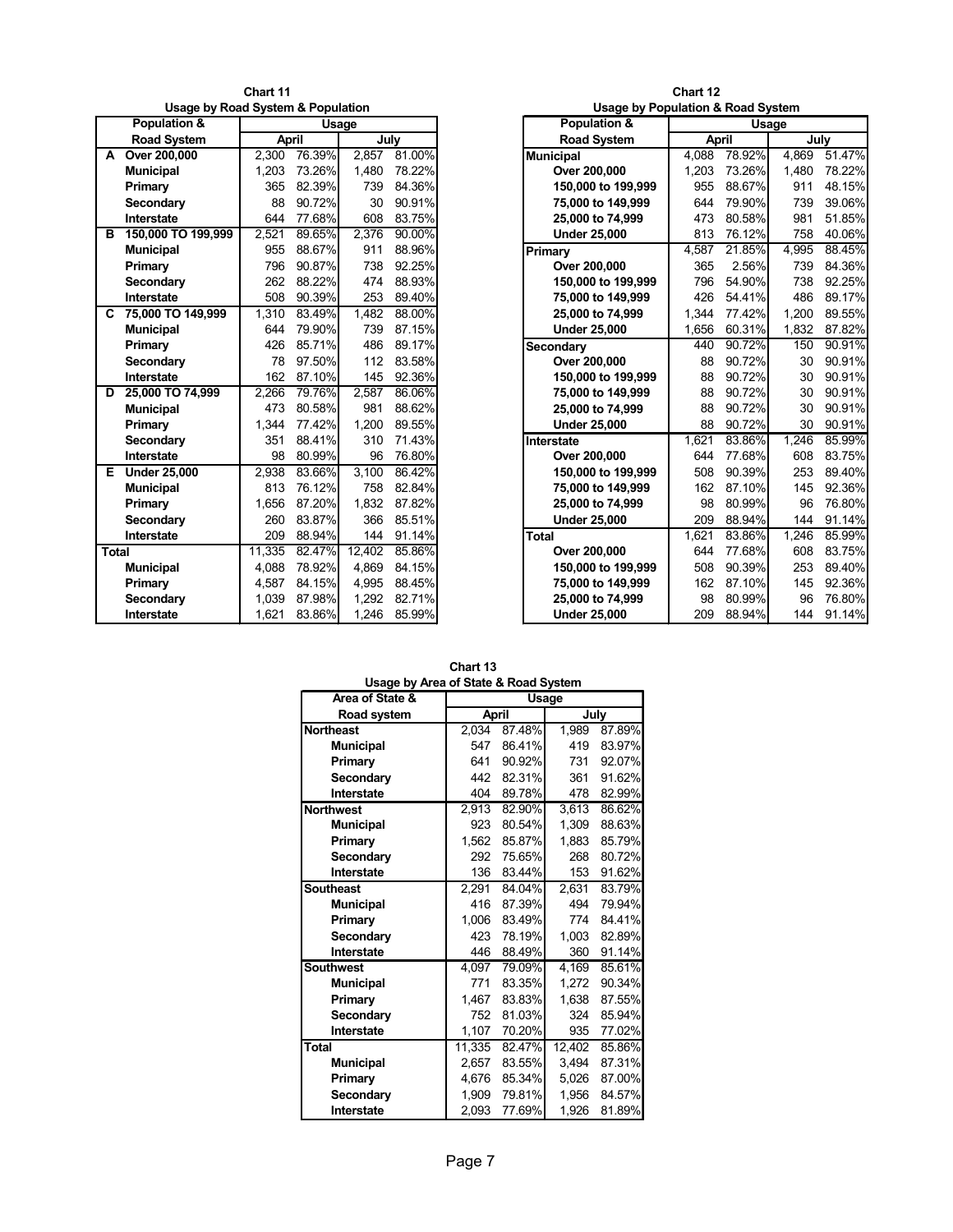**Chart 14 Usage by Day of Week & Road System**

| Day of Week &      | <b>Usage</b> |        |        |        |  |  |
|--------------------|--------------|--------|--------|--------|--|--|
| <b>Road System</b> |              | April  | July   |        |  |  |
| Sunday             | 1,892        | 78.47% | 2,098  | 89.39% |  |  |
| <b>Municipal</b>   | 496          | 83.93% | 795    | 91.48% |  |  |
| Primary            | 823          | 86.54% | 895    | 88.44% |  |  |
| Secondary          | 81           | 84.38% | 92     | 82.14% |  |  |
| Interstate         | 492          | 63.65% | 316    | 89.27% |  |  |
| <b>Monday</b>      | 2,140        | 87.56% | 1,839  | 84.90% |  |  |
| <b>Municipal</b>   | 192          | 91.87% | 66     | 94.29% |  |  |
| Primary            | 1.049        | 84.39% | 1,273  | 83.92% |  |  |
| Secondary          | 411          | 89.15% | 113    | 80.14% |  |  |
| Interstate         | 488          | 91.90% | 387    | 88.36% |  |  |
| Tuesday            | 1,324        | 80.15% | 1,546  | 86.90% |  |  |
| <b>Municipal</b>   | 295          | 86.76% | 243    | 88.04% |  |  |
| Primary            | 629          | 80.64% | 652    | 85.79% |  |  |
| Secondary          | 163          | 77.62% | 154    | 87.50% |  |  |
| Interstate         | 237          | 73.60% | 497    | 87.65% |  |  |
| Wednesday          | 2,598        | 81.83% | 3,345  | 87.04% |  |  |
| <b>Municipal</b>   | 1,337        | 81.52% | 1,908  | 87.36% |  |  |
| Primary            | 751          | 86.22% | 1,111  | 87.55% |  |  |
| Secondary          | 430          | 74.39% | 228    | 81.14% |  |  |
| Interstate         | 80           | 93.02% | 98     | 89.91% |  |  |
| Thursday           | 503          | 87.18% | 670    | 86.56% |  |  |
| <b>Municipal</b>   | 56           | 84.85% | 161    | 94.15% |  |  |
| Primary            | 180          | 87.38% | 114    | 91.94% |  |  |
| Secondary          | 58           | 82.86% | 74     | 76.29% |  |  |
| Interstate         | 209          | 88.94% | 321    | 84.03% |  |  |
| Friday             | 1.079        | 86.81% | 911    | 88.62% |  |  |
| <b>Municipal</b>   | 198          | 91.24% | 148    | 92.50% |  |  |
| Primary            | 703          | 85.01% | 517    | 86.60% |  |  |
| Secondary          | 152          | 88.89% | 178    | 93.68% |  |  |
| Interstate         | 26           | 92.86% | 68     | 83.95% |  |  |
| Saturday           | 1,799        | 80.21% | 1,993  | 79.50% |  |  |
| <b>Municipal</b>   | 83           | 70.94% | 173    | 63.60% |  |  |
| Primary            | 541          | 90.02% | 464    | 93.17% |  |  |
| Secondary          | 614          | 76.18% | 1,117  | 84.88% |  |  |
| Interstate         | 561          | 78.03% | 239    | 56.77% |  |  |
| <b>Total</b>       | 11,335       | 82.47% | 12,402 | 85.86% |  |  |
| <b>Municipal</b>   | 2,657        | 83.55% | 3,494  | 87.31% |  |  |
| Primary            | 4,676        | 85.34% | 5,026  | 87.00% |  |  |
| Secondary          | 1,909        | 79.81% | 1,956  | 84.57% |  |  |
| Interstate         | 2,093        | 77.69% | 1,926  | 81.89% |  |  |

| <b>Chart 15</b>                               |                                             |                    |            |                  |  |  |  |
|-----------------------------------------------|---------------------------------------------|--------------------|------------|------------------|--|--|--|
|                                               | Usage by Time of Day & Road System<br>Usage |                    |            |                  |  |  |  |
| <b>Population &amp;</b><br><b>Time of Day</b> |                                             | April              |            | July             |  |  |  |
| 7 a.m. to 7:59 a.m.                           | 474                                         | 82.87%             | 614        | 84.92%           |  |  |  |
| <b>Municipal</b>                              | 63                                          | 91.30%             | 82         | 94.25%           |  |  |  |
| Primary                                       | 411                                         | 81.71%             | 532        | 83.65%           |  |  |  |
| Secondary                                     | 0                                           | $0.00\%$           | 0          | 0.00%            |  |  |  |
| Interstate                                    | 0                                           | $0.00\%$           | 0          | $0.00\%$         |  |  |  |
| 8 a.m. to 8:59 a.m.                           | 1.452                                       | 78.11%             | 1,304      | 79.51%           |  |  |  |
| <b>Municipal</b>                              | 317                                         | 90.83%             | 467        | 88.28%           |  |  |  |
| Primary                                       | 384                                         | 77.89%             | 393        | 84.52%           |  |  |  |
| Secondary                                     | 476                                         | 73.68%             | 304        | 61.91%           |  |  |  |
| Interstate                                    | 275                                         | 74.12%             | 140        | 90.32%           |  |  |  |
| 9 a.m. to 9:59 a.m.                           | 777                                         | 86.62%             | 609        | 84.23%           |  |  |  |
| <b>Municipal</b>                              | 153                                         | 81.38%             | 130        | 86.09%           |  |  |  |
| Primary                                       | 10                                          | 76.92%             | 35         | 92.11%           |  |  |  |
| Secondary                                     | 314                                         | 91.55%             | 271        | 92.18%           |  |  |  |
| Interstate                                    | 300                                         | 84.99%             | 173        | 72.08%           |  |  |  |
| 10 a.m. to 10:59 a.m.                         | 1,361                                       | 81.21%             | 2,057      | 87.87%           |  |  |  |
| <b>Municipal</b>                              | 156                                         | 82.54%             | 246        | 92.83%           |  |  |  |
| Primary                                       | 846                                         | 79.21%             | 1,199      | 87.65%           |  |  |  |
| Secondary                                     | 359                                         | 85.68%<br>$0.00\%$ | 612        | 86.44%           |  |  |  |
| Interstate                                    | 0                                           | 76.84%             | 0          | 0.00%            |  |  |  |
| 11 a.m. to 11:59 a.m.                         | 355<br>130                                  | 89.66%             | 807<br>453 | 82.18%<br>86.45% |  |  |  |
| <b>Municipal</b>                              | 97                                          | 61.78%             | 120        | 82.19%           |  |  |  |
| Primary<br>Secondary                          | 76                                          | 86.36%             | 76         | 92.68%           |  |  |  |
| Interstate                                    | 52                                          | 72.22%             | 158        | 68.70%           |  |  |  |
| 12 p.m. to 12:59 p.m.                         | 1,351                                       | 81.00%             | 1,483      | 84.69%           |  |  |  |
| <b>Municipal</b>                              | 671                                         | 83.15%             | 740        | 86.55%           |  |  |  |
| Primary                                       | 557                                         | 80.26%             | 661        | 83.46%           |  |  |  |
| Secondary                                     | 123                                         | 73.65%             | 82         | 78.85%           |  |  |  |
| Interstate                                    | 0                                           | $0.00\%$           | 0          | 0.00%            |  |  |  |
| 1 p.m. to 1:59 p.m                            | 795                                         | 88.24%             | 627        | 86.72%           |  |  |  |
| <b>Municipal</b>                              | 60                                          | 82.19%             | 46         | 82.14%           |  |  |  |
| Primary                                       | 368                                         | 90.42%             | 143        | 87.73%           |  |  |  |
| Secondary                                     | 128                                         | 91.43%             | 158        | 91.86%           |  |  |  |
| Interstate                                    | 239                                         | 85.05%             | 280        | 84.34%           |  |  |  |
| 2 p.m. to 2:59 p.m                            | 1,471                                       | 85.37%             | 1,609      | 87.73%           |  |  |  |
| <b>Municipal</b>                              | 148                                         | 93.08%             | 162        | 93.10%           |  |  |  |
| Primary                                       | 502                                         | 91.61%             | 408        | 87.37%           |  |  |  |
| Secondary                                     | 221                                         | 75.95%             | 482        | 93.77%           |  |  |  |
| Interstate                                    | 600                                         | 82.76%             | 557        | 82.03%           |  |  |  |
| 3 p.m. to 3:59 p.m                            | 368                                         | 84.21%             | 247        | 84.30%           |  |  |  |
| <b>Municipal</b>                              | 58                                          | 82.86%             | 74         | 76.29%           |  |  |  |
| Primary                                       | 310                                         | 84.47%             | 173        | 88.27%           |  |  |  |
| Secondary                                     | 0                                           | 0.00%              | 0          | 0.00%            |  |  |  |
| Interstate<br>4 p.m. to 4:59 p.m              | 0<br>1,116                                  | 0.00%<br>75.87%    | 0<br>776   | 0.00%<br>87.19%  |  |  |  |
| <b>Municipal</b>                              | 351                                         | 56.43%             | 214        | 89.92%           |  |  |  |
| Primary                                       | 165                                         | 89.19%             | 221        | 89.84%           |  |  |  |
| Secondary                                     | 262                                         | 92.91%             | 61         | 82.43%           |  |  |  |
| Interstate                                    | 338                                         | 88.48%             | 280        | 84.34%           |  |  |  |
| 5 p.m. to 5:59 p.m                            | 592                                         | 88.10%             | 594        | 85.96%           |  |  |  |
| <b>Municipal</b>                              | 168                                         | 90.32%             | 158        | 81.44%           |  |  |  |
| Primary                                       | 424                                         | 87.24%             | 436        | 87.73%           |  |  |  |
| Secondary                                     | 0                                           | 0.00%              | 0          | 0.00%            |  |  |  |
| Interstate                                    | 0                                           | 0.00%              | 0          | 0.00%            |  |  |  |
| 6 p.m. to 6:59 p.m.                           | 1,223                                       | 86.92%             | 1,675      | 90.39%           |  |  |  |
| <b>Municipal</b>                              | 673                                         | 89.73%             | 761        | 92.02%           |  |  |  |
| Primary                                       | 253                                         | 84.33%             | 322        | 86.56%           |  |  |  |
| Secondary                                     | 132                                         | 91.67%             | 433        | 90.40%           |  |  |  |
| Interstate                                    | 165                                         | 77.46%             | 159        | 90.86%           |  |  |  |
| Total                                         | 11,335                                      | 82.47%             | 12,402     | 85.86%           |  |  |  |
| <b>Municipal</b>                              | 2,948                                       | 81.73%             | 3,533      | 88.39%           |  |  |  |
| Primary                                       | 4,327                                       | 82.88%             | 4,643      | 86.20%           |  |  |  |
| Secondary                                     | 2,091                                       | 82.98%             | 2,479      | 84.96%           |  |  |  |
| Interstate                                    | 1,969                                       | 82.14%             | 1,747      | 81.52%           |  |  |  |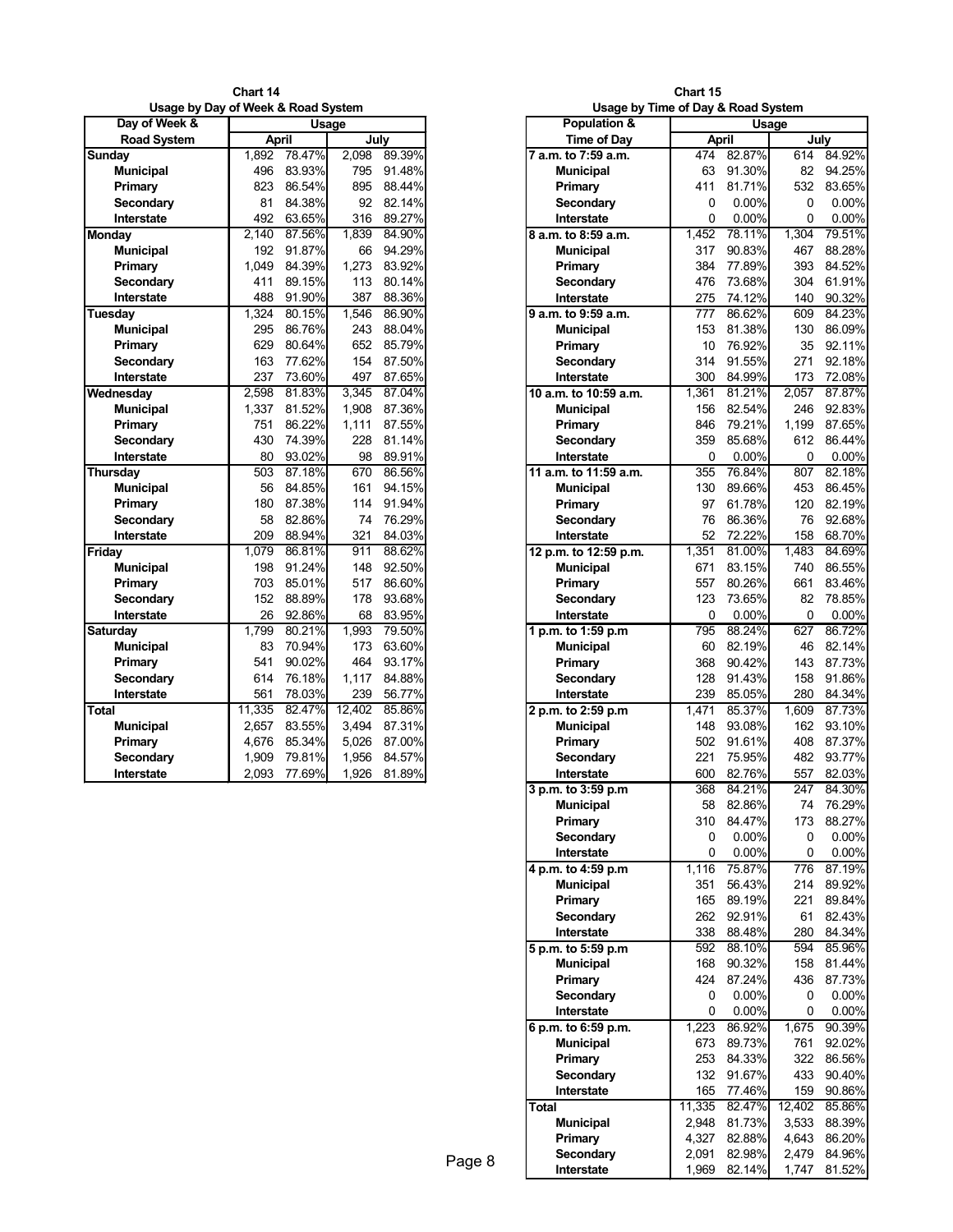| County            | Population | Category | Area      | <b>Sites</b>   | County            | Population | Category | Area      | <b>Sites</b>   |
|-------------------|------------|----------|-----------|----------------|-------------------|------------|----------|-----------|----------------|
| Adair             | 8,243      | Ε        | SW        |                | Jefferson         | 16,181     | Ε        | <b>SE</b> |                |
| Adams             | 4.482      | E        | SW        |                | Johnson           | 111,006    | C        | <b>SE</b> |                |
| Allamakee         | 14,675     | E        | <b>NE</b> |                | Jones             | 20,221     | Ε        | <b>SE</b> |                |
| Appanoose         | 13,721     | E        | <b>SE</b> |                | Keokuk            | 11,400     | E        | <b>SE</b> | 1              |
| Audubon           | 6,830      | E        | SW        |                | Kossuth           | 17,163     | E        | <b>NW</b> |                |
| Benton            | 25,308     | E        | <b>NE</b> |                | Lee               | 38,052     | D        | <b>SE</b> |                |
| <b>Black Hawk</b> | 128,012    | B        | <b>NE</b> |                | Linn              | 191,701    | B        | <b>NE</b> | 9              |
| Boone             | 26,224     | D        | <b>NW</b> |                | Louisa            | 12,183     | Ε        | <b>SE</b> | 3              |
| Bremer            | 23,325     | B        | <b>NE</b> |                | Lucas             | 9,422      | E        | <b>SE</b> |                |
| Buchanan          | 21,093     | E        | <b>NE</b> |                | Lyon              | 11,763     | E        | <b>NW</b> |                |
| Buena Vista       | 20,411     | E        | <b>NW</b> | 5              | <b>Madison</b>    | 14,019     | E        | SW        |                |
| <b>Butler</b>     | 15,305     | E        | <b>NE</b> | 5              | Mahaska           | 22,335     | E        | <b>SE</b> |                |
| Calhoun           | 11,115     | E        | NW        |                | <b>Marion</b>     | 32,052     | D        | <b>SE</b> |                |
| Carroll           | 21,421     | E        | <b>NE</b> |                | <b>Marshall</b>   | 39,311     | D        | <b>NE</b> |                |
| Cass              | 14,684     | E        | SW        |                | Mills             | 14,547     | E        | SW        |                |
| Cedar             | 18,187     | E        | <b>SE</b> |                | <b>Mitchell</b>   | 10,874     | Ε        | <b>NE</b> |                |
| Cerro Gordo       | 46,447     | D        | <b>NE</b> |                | Monona            | 10,020     | E        | <b>NW</b> |                |
| Cherokee          | 13,035     | E        | NW        |                | Monroe            | 8,016      | E        | <b>SE</b> |                |
| Chickasaw         | 13,095     | E        | <b>NE</b> |                | Montgomery        | 11,771     | E        | SW        |                |
| Clarke            | 9,133      | E        | SW        | $\overline{2}$ | Muscatine         | 41,722     | E        | <b>SE</b> |                |
| Clay              | 17,372     | E        | <b>NW</b> | $\overline{7}$ | O'Brien           | 15,102     | E        | <b>NW</b> |                |
| Clayton           | 18,678     | E        | <b>NE</b> |                | Osceola           | 7,003      | E        | <b>NW</b> |                |
| Clinton           | 50,149     | D        | <b>SE</b> |                | Page              | 16,976     | Ε        | SW        |                |
| Crawford          | 16,942     | E        | NW        |                | Palo Alto         | 10,147     | E        | <b>NW</b> |                |
| Dallas            | 40,750     | A        | SW        | $\overline{2}$ | Plymouth          | 24,849     | E        | <b>NW</b> |                |
| Davis             | 8,541      | E        | <b>SE</b> |                | Pocahontas        | 8,662      | E        | <b>NW</b> |                |
| Decatur           | 8,689      | E        | SW        | 6              | Polk              | 374,601    | A        | SW        | 9              |
| Delaware          | 18,404     | E        | <b>NE</b> |                | Pottawattamie     | 87,704     | C        | SW        | 12             |
| Des Moines        | 42,351     | D        | <b>SE</b> |                | Poweshiek         | 18,815     | E        | <b>SE</b> |                |
| <b>Dickinson</b>  | 16,424     | E        | NW        |                | Ringgold          | 5,469      | E        | SW        |                |
| Dubuque           | 89,143     | C        | <b>NE</b> |                | Sac               | 11,529     | E        | <b>NW</b> |                |
| Emmet             | 11,027     | E        | <b>NW</b> |                | <b>Scott</b>      | 158,668    | B        | <b>SE</b> | 8              |
| Fayette           | 22,008     | D        | <b>NE</b> |                | Shelby            | 13,173     | E        | SW        |                |
| Floyd             | 16,900     | E        | <b>NE</b> |                | Sioux             | 31,589     | D        | <b>NW</b> |                |
| Franklin          | 10,704     | E        | <b>NE</b> | 6              | Story             | 79,981     | D        | <b>NW</b> | 12             |
| Fremont           | 8,010      | E        | SW        |                | <b>Tama</b>       | 18,103     | E        | <b>NE</b> |                |
| Greene            | 10,366     | E        | NW        |                | Taylor            | 6,958      | E        | SW        |                |
| Grundy            | 12,369     | E        | <b>NE</b> |                | Union             | 12,309     | E        | <b>SW</b> |                |
| Guthrie           | 11,353     | E        | <b>NW</b> |                | Van Buren         | 7,809      | E        | <b>SE</b> |                |
| Hamilton          | 16,438     | E        | ΜW        |                | Wapello           | 36,051     | D        | <b>SE</b> | 7              |
| <b>Hancock</b>    | 12,100     | E        | <b>NW</b> |                | Warren            | 40,671     | A        | SW        | $\overline{2}$ |
| Hardin            | 18,812     | E        | <b>NE</b> |                | Washington        | 20,670     | E        | <b>SE</b> | 4              |
| Harrison          | 15,666     | E        | SW        |                | Wayne             | 6,730      | E        | <b>SE</b> |                |
| Henry             | 20,336     | E        | SE        |                | Webster           | 40,235     | D        | NW        |                |
| Howard            | 9,932      | E        | <b>NE</b> |                | Winnebago         | 11,723     | E        | <b>NW</b> |                |
| <b>Humboldt</b>   | 10,381     | Ε        | <b>NW</b> |                | <b>Winneshiek</b> | 21,310     | E        | <b>NE</b> |                |
| Ida               | 7,837      | E        | NW        |                | Woodbury          | 103,877    | С        | NW        |                |
| lowa              | 15,671     | Ε        | <b>SE</b> |                | Worth             | 7,909      | E        | <b>NE</b> |                |
| Jackson           | 20,296     | E        | NE        |                | Wright            | 14,334     | E        | <b>NW</b> |                |
| Jasper            | 37,213     | D        | SE        |                | Totals            | 2,926,324  |          |           | 100            |

**Chart 16 Site Selection by County**

**NOTE: Population data based on the 2000 Census**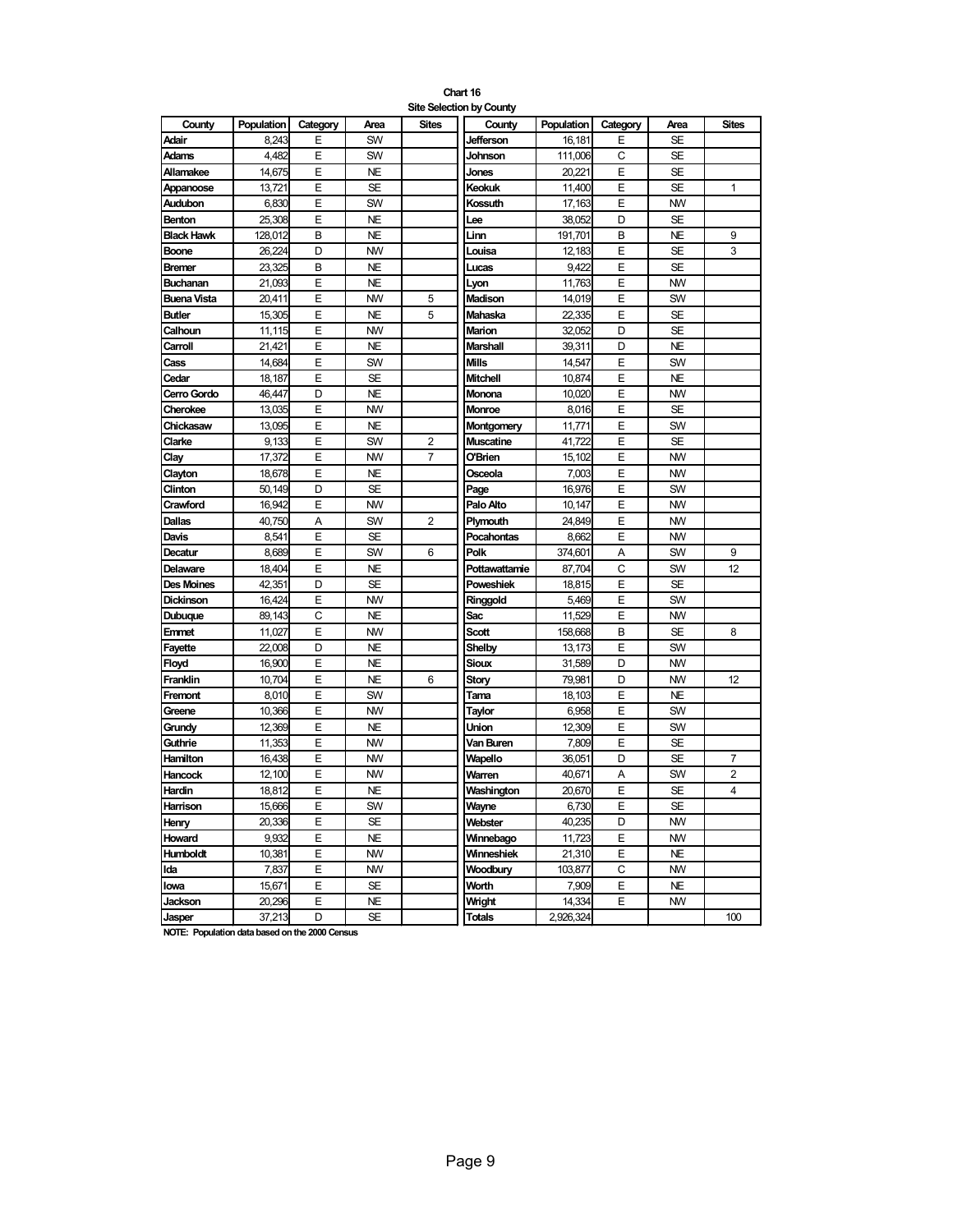**Chart 17 Site Selection by Area of State**

| <b>Area of State</b>                   | <b>Northeast</b> | Southeast       | <b>Northwest</b> | Southwest       | Totals           |
|----------------------------------------|------------------|-----------------|------------------|-----------------|------------------|
| Number of Selected Sites               | 20 <sub>1</sub>  | 23              | 24               | 33              | 100 <sub>l</sub> |
| Number of Possible Counties            | 25 <sub>1</sub>  | 25 <sub>l</sub> | 29I              | 20 <sup>1</sup> | 99 <sub>1</sub>  |
| Number of Selected Counties            |                  | 5               |                  |                 | 17 <sup>1</sup>  |
| <b>Percentage of Counties Selected</b> | 12.00%           | 16.00%          | 10.34%           | 30.00%          | 17.17%           |
| Total Population in Area               | 835.135          | 777.502         | 599.002          | 714.685         | 2.926.324.00     |
| Percentage of Total State Population   | 28.54%           | 26.57%          | 20.47%           | 24.42%          | 100.00%          |

**Chart 18**

| <b>Site Selection by Population Category</b> |                     |                           |                            |                           |                     |              |  |  |  |  |  |  |
|----------------------------------------------|---------------------|---------------------------|----------------------------|---------------------------|---------------------|--------------|--|--|--|--|--|--|
| Area of State                                | A - Over<br>200.000 | B - 150.000<br>to 200,000 | $C - 75.000$<br>to 150,000 | $D - 25.000$<br>to 75,000 | E - Under<br>25,000 | Total        |  |  |  |  |  |  |
| Number of Selected Sites                     | 13                  |                           |                            |                           | 39 <sub>1</sub>     | 61           |  |  |  |  |  |  |
| Number of Possible Counties                  |                     |                           |                            |                           | 75 <sub>1</sub>     | 24           |  |  |  |  |  |  |
| Number of Selected Counties                  |                     |                           |                            |                           |                     |              |  |  |  |  |  |  |
| <b>Percentage of Counties Selected</b>       | $3.00\%$            | $2.00\%$                  | $1.00\%$                   | $2.00\%$                  | $9.00\%$            | 17.00%       |  |  |  |  |  |  |
| <b>Total Population in Area</b>              | 456.022             | 501.706                   | 391.730                    | 521.663                   | 1,055,203           | 2.926.324.00 |  |  |  |  |  |  |
| Percentage of Total State Population         | 15.58%              | 17.14%                    | 13.39%                     | 17.83%                    | 36.06%              | 100.00%      |  |  |  |  |  |  |

**Chart 19 Statewide Vehicle Miles Traveled**

| 2003 Vehicle Miles Traveled | <b>Municipal</b> | <b>Rural</b> | <b>Total</b> | Percentage of<br><b>Total</b> |  |  |
|-----------------------------|------------------|--------------|--------------|-------------------------------|--|--|
| <b>Statewide Total</b>      | 12,691,578       | 18,905,115   | 31,596,693   | 100.00%                       |  |  |
| <b>Municipal</b>            | 6.925.405        | N/A          | 6.925.405    | 21.92%                        |  |  |
| Primary                     | 3.484.874        | 8,362,023    | 11,846,897   | 37.49%                        |  |  |
| Secondary                   | N/A              | 5,427,372    | 5,427,372    | 17.18%                        |  |  |
| Interstate                  | 2,281,299        | 5,115,720    | 7,397,019    | 23.41%                        |  |  |

**NOTE: Vehicle miles traveled reported in 1,000,000 and provided by the Iowa Dept. of Transportations Office of Transportation Data**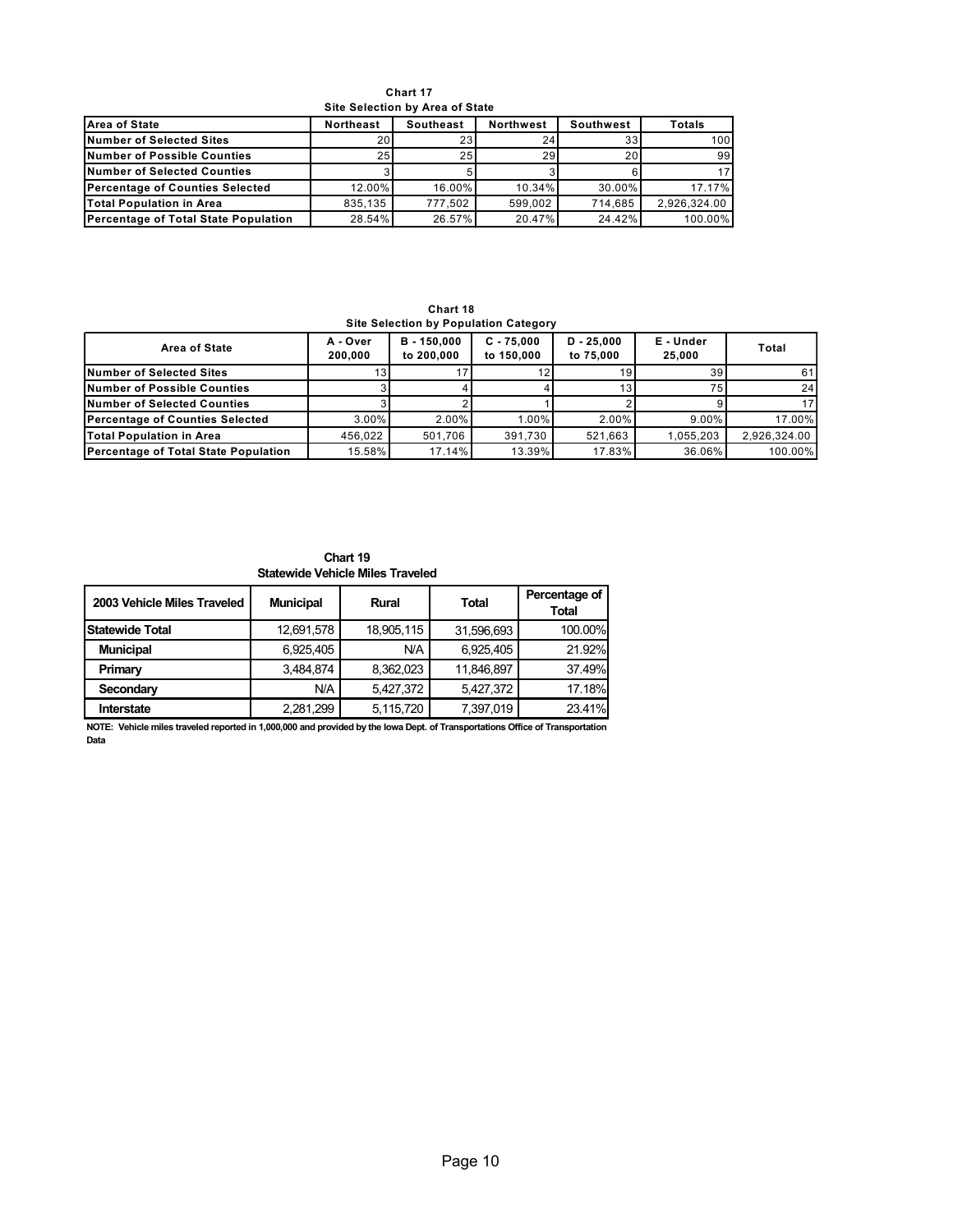| County<br>Day<br>Time<br>Location<br>City<br>Population<br>Road Type<br>Observed<br>No<br>Area<br>Lake @ Third<br>Buena Vista<br>9 AM<br>Storm Lake<br>66<br>NW<br>-1<br>Mon<br>Е<br>м<br>P<br>12 PM<br>Ε<br>88<br>2<br>Buena Vista<br><b>NW</b><br>Tue<br>Hwy 7 @ Hwy 71<br>P<br>Ε<br>3<br>Buena Vista<br><b>NW</b><br>Mon<br>7 AM<br>Hwy 110 @ Hwy 7<br>78<br><b>NW</b><br>Е<br>P<br>120<br>4<br>Buena Vista<br>Mon<br>11 AM<br>Hwy 7 @ Hwy 71<br><b>NW</b><br>8 AM<br>Е<br>S<br>93<br>5<br>Buena Vista<br>Tue<br>C 49 @ Hwy 71<br>12 PM<br>E<br>6<br>Butler<br>NE<br>Wed<br>Allison<br>М<br>151<br>Main @ Third<br>P<br>$\overline{7}$<br><b>Butler</b><br>NE<br>Sun<br>10 AM<br>Hwy 14 @ Hwy 20<br>Е<br>129<br>8<br>Butler<br>12 PM<br>Hwy 188 @ Hwy 3<br>E<br>P<br>56<br><b>NE</b><br>Sun<br>P<br>9<br>Butler<br>NE<br>Mon<br>2 PM<br>Hwy 14 @ Hwy 3<br>Е<br>31<br>NE<br>Wed<br>10 AM<br>Ε<br>S<br>10<br>Butler<br>C 55 @ Hwy 14<br>9<br>4 PM<br>Ε<br>Clarke<br>sw<br>Osceola<br>М<br>89<br>11<br>Sun<br>E Washington @ Main St<br>6 PM<br>12<br>Clarke<br>SW<br>Sun<br>Hwy 34 @ Hwy 69<br>Е<br>Ρ<br>257<br>5 PM<br>E<br>13<br>Clay<br><b>NW</b><br>Thu<br>4th @ Grand<br>Spencer<br>М<br>49<br><b>NW</b><br>Fri<br>7 AM<br>E<br>M<br>371<br>14<br>Clay<br>Grand @ 18th<br>Spencer<br>P<br><b>NW</b><br>1 PM<br>E<br>96<br>Clay<br>Hwy 18 @ Hwy 71<br>15<br>Mon<br>P<br>E<br>Clay<br><b>NW</b><br>Thu<br>3 PM<br>Hwy 240 @ Hwy 71<br>28<br>16<br>Ε<br>P<br>25<br>17<br>Clay<br><b>NW</b><br>Fri<br>1 AM<br>Hwy 10 @ Hwy 71<br><b>NW</b><br>Fri<br>9 AM<br>Ε<br>S<br>16<br>Clay<br>N 14 @ Hwy 18<br>18<br>1 PM<br>Ε<br>24<br>NW<br>Thu<br>S<br>19<br>Clay<br>B 53 @ Hwy 71<br>20<br>Dallas<br>SW<br>Sun<br>1 PM<br>I-80 Exit #110<br>Α<br>188<br>-1<br><b>SW</b><br>5 PM<br>P<br>21<br>Dallas<br>Sun<br>Hwy 141 @ Hwy 210<br>Α<br>81<br><b>SW</b><br>6 PM<br>Davis City<br>Ε<br>S<br>31<br>22<br>Decatur<br>Mon<br>J 66 @ Hwy 69<br>4 PM<br>E<br>S<br>73<br>SW<br>Garden Grove<br>23<br>Decatur<br>Mon<br>J 20 @ Hwy 204<br>P<br>E<br>Decatur<br>SW<br>W ed<br>2 PM<br>West Jct. Hwy 69 @ Hwy 2<br>130<br>24<br>Leon<br>6 PM<br>E<br>P<br>25<br>Decatur<br>SW<br>W ed<br>Hwy 266 @ Hwy 69<br>Weldon<br>65<br><b>SW</b><br>Fri<br>6 PM<br>Ε<br>112<br>Decatur<br>I-35 Exit #12<br>26<br>л<br>2 PM<br>Ε<br>Decatur<br>SW<br>Sun<br>I-35 Exit #22<br>26<br>27<br>-1<br>NE<br>Wed<br>8 AM<br>1st @ 1st Ave<br>Hampton<br>Ε<br>М<br>120<br>28<br>Franklin<br>29<br>Franklin<br>NE<br>Mon<br>4 PM<br>I-35 Exit #165<br>Е<br>84<br>6 PM<br>E<br>30<br>Franklin<br>NE<br>Mon<br>I-35 Exit #170<br>13<br><b>NE</b><br>Wed<br>11 AM<br>F<br>P<br>31<br>Franklin<br>Hwy 107 @ Hwy 3<br>$\overline{7}$<br>P<br>Wed<br>E<br>NE<br>7 AM<br>231<br>32<br>Franklin<br>Hwy 65 @ Hwy 3<br>S<br>E<br>33<br>Franklin<br>NE<br>Sun<br>8 AM<br>C 25 @ Hwy 65<br>20<br>SE<br>D<br>P<br>34<br>Keokuk<br>W ed<br>8 AM<br>Hwy 149 @ Hwy 23<br>134<br>NE<br>Fri<br>12 PM<br>В<br>М<br>316<br>First Ave @ 29th<br>Cedar Rapids<br>35<br>Linn<br>2 PM<br>NE<br>Tue<br>Cedar Rapids<br>в<br>М<br>140<br>36<br>Linn<br>8th Ave @ 2nd<br>37<br>NE<br>Thu<br>2 PM<br>I-380 Mile Marker 25<br>в<br>69<br>Linn<br>1<br>NE<br>4 PM<br>B<br>209<br>38<br>Linn<br>Thu<br>I-380 Mile Marker 13<br>NE<br>Fri<br>10 AM<br>B<br>P<br>85<br>39<br>Hwy 1 @ Hwy 30<br>Linn<br>B<br>S<br>NE<br>Fri<br>8 AM<br>112<br>40<br>Linn<br>E 34 @ Hwy 13<br>4 PM<br>P<br>NE<br>Tue<br>Hwy 30 @ Hwy 1<br>B<br>251<br>41<br>Linn<br>6 PM<br>B<br>S<br>42<br>Linn<br>NE<br>Tue<br>E 70 @ Hwy 151<br>109<br>6 PM<br>B<br>P<br>313<br>NE<br>Thu<br>Hwy 13 @ Hwy 151<br>43<br>Linn<br>3 PM<br>SE<br>Ε<br>М<br>23<br>44<br>Louisa<br>Sun<br>South 4th @ Washington<br>W apello<br>2 PM<br>45<br>Louisa<br>SE<br>W ed<br>X 43 @ Hwy 92<br>Ε<br>s<br>17<br>SE<br>5 PM<br>Hwy 92 @ Hwy 61<br>E<br>Ρ<br>237<br>46<br>Louisa<br>Sun<br>P<br>47<br>Polk<br>SW<br>W ed<br>6 PM<br>Hwy 160 @ Hwy 69<br>Ankeny<br>Α<br>188<br><b>SW</b><br>Wed<br>Des Moines<br>M<br>480<br>48<br>Polk<br>11 AM<br>Grand @ 7th<br>A<br><b>SW</b><br>296<br>Polk<br>6 PM<br>Α<br>М<br>49<br>Sun<br>Aurora @ Beaver<br>Des Moines<br>Polk<br>SW<br>4 PM<br>Meredith @ Merle Hay<br>Des Moines<br>Α<br>М<br>657<br>50<br>Sun<br><b>SW</b><br>209<br>51<br>Polk<br>W ed<br>10 AM<br>Indianola Ave @ SE 8th<br>Des Moines<br>Α<br>М<br>Polk<br><b>SW</b><br>Wed<br>4 PM<br>392<br>I-80 Exit #143<br>Α<br>52<br>ш<br>Polk<br>SW<br>Tue<br>9 AM<br>I-35 Exit #92<br>173<br>53<br>Α<br>п<br>54<br>Polk<br>SW<br>W ed<br>9 AM<br>I-35 Rest Area<br>Α<br>76<br>1<br><b>SW</b><br>3 PM<br>P<br>90<br>55<br>Polk<br>Sun<br>Hwy 945 @ Hwy 931<br>Α<br><b>SW</b><br>6 PM<br><b>Council Bluffs</b><br>C<br>M<br>400<br>Pottawattamie<br>Sat<br>9th Ave. @ S 16th<br>56<br>$\mathsf{C}$<br>6 PM<br>406<br>SW<br>A Ave & 25th St<br><b>Council Bluffs</b><br>M<br>57<br>Pottawattamie<br>Sat<br>4 PM<br>C<br>Pottawattamie<br>SW<br>Sat<br>I-29 Exit #47<br>81<br>58<br>C<br>Pottawattamie<br>SW<br>Tue<br>11 AM<br>I-80 Rest Area<br>56<br>59<br><b>SW</b><br>2 PM<br>C<br>49<br>Pottawattamie<br>Sat<br>I-80 Exit #40<br>60<br>P<br>C<br>sw<br>10 AM<br>Hwy 83 @ Hwy 59<br>39<br>61<br>Pottawattamie<br>Sun<br>P<br>4 PM<br>C<br>SW<br>Sat<br>Hwy 6 @ Hwy 191<br>284<br>62<br>Pottawattamie<br>C<br>P<br>55<br>63<br>Pottawattamie<br>SW<br>Tue<br>7 AM<br>Hwy 191 @ Hwy 83<br><b>SW</b><br>8 AM<br>C<br>P<br>67<br>Pottawattamie<br>Sun<br>Hwy 92 @ Hwy 59<br>64<br>P<br>C<br>52<br>SW<br>9 AM<br>65<br>Pottawattamie<br>Tue<br>Hwy 6 @ Hwy 59<br>C<br>S<br>Pottawattamie<br>SW<br>Sat<br>2 PM<br>M 16 @ Hwy 92<br>28<br>66<br>С<br>S<br>67<br>Pottawattamie<br>SW<br>12 PM<br>52<br>Sun<br>L 55 @ Hwy 6<br>SE<br>5 PM<br>Davenport<br>B<br>М<br>281<br>68<br>Scott<br>W ed<br>Kimberly @ Harrison<br>69<br>Scott<br>SE<br>12 PM<br>R<br>340<br>S <sub>11n</sub><br>Locust @ Brady<br>м<br>Davenport<br>В<br>SE<br>Sun<br>8 AM<br>86<br>70<br>Scott<br>I-80 Exit #284 (Y40)<br>-1<br>В<br>71<br>Scott<br>SE<br>Mon<br>9 AM<br>I-280 Hwy 61 Exit<br>J.<br>198<br>SE<br>Long Grove Exit @ Hwy 61<br>B<br>P<br>49<br>72<br>Scott<br>Mon<br>7 AM<br>P<br>SE<br>Wed<br>3 PM<br>Hwy 61 @ Hwy 22 Ramp<br>B<br>137<br>73<br>Scott<br>P<br>B<br>Scott<br>SE<br>10 AM<br>F 55 Exit @ Hwy 61<br>41<br>74<br>Sun<br>S<br>75<br>Scott<br>SE<br>Mon<br>11 AM<br>Y 48 @ Hwy 61<br>В<br>76<br><b>NW</b><br>4 PM<br>6th @ Grand<br>D<br>Story<br>Sat<br>Ames<br>М<br>225<br>76<br><b>NW</b><br>2 PM<br>Main @ Clark<br>D<br>Story<br>W ed<br>Ames<br>М<br>146<br>77<br>P<br><b>NW</b><br>Wed<br>7 AM<br>Duff Exit @ Hwy 30<br>Ames<br>D<br>454<br>78<br>Story<br>79<br>Story<br><b>NW</b><br>W ed<br>12 PM<br>J Ave. @ 6th<br>Nevada<br>D<br>М<br>71<br>I-35 Rest Area<br>51<br>80<br>Story<br><b>NW</b><br>Tue<br>11 AM<br>D<br><b>NW</b><br>2 PM<br>I-35 Exit #123<br>D<br>70<br>Story<br>Sat<br>81<br>-1<br>P<br>D<br>NW<br>7 AM<br>Hwy 210 @ Hwy 65<br>53<br>82<br>Story<br>Tue<br>P<br>D<br>Story<br><b>NW</b><br>Sat<br>6 PM<br>Hwy 133 @ Hwy 30<br>115<br>83<br>P<br><b>NW</b><br>4 PM<br>Hwy 210 @ Hwy 69<br>D<br>120<br>84<br>Story<br>Sat<br>D<br>P<br>Story<br>NW<br>Sat<br>2 PM<br>Hwy 65 @ Hwy 30<br>113<br>85<br><b>NW</b><br>D<br>S<br>103<br>W ed<br>8 AM<br>E 23 @ Hwy 69<br>Story<br>86<br>6 PM<br>D<br><b>NW</b><br>Sat<br>E 63 @ Hwy 65<br>S<br>41<br>87<br>Story<br>S<br><b>Wapello</b><br>SE<br>Sat<br>10 AM<br>V 37 (College St) @ Hwy 34<br>Agency<br>D<br>143<br>88<br>SE<br>D<br>89<br>Wapello<br>Sat<br>8 AM<br>Church @ Richmond<br>Ottumwa<br>М<br>145<br>SE<br>10 AM<br>Wapello St @ Albia Rd<br>Ottumwa<br>Ε<br>М<br>150<br>Wapello<br>W ed<br>90<br>P<br>D<br><b>Wapello</b><br>SE<br>10 AM<br>Hwy 16 @ Hwy 34<br>131<br>91<br>Fri<br>P<br>D<br>W apello<br>SE<br>Fri<br>12 PM<br>East Jct. Hwy 34 @ Hwy 63<br>388<br>92<br>SE<br>D<br>P<br><b>Wapello</b><br>Fri<br>8 AM<br>Hwy 137@ Hwy 63<br>228<br>93<br>SE<br>12 PM<br>D<br>S<br><b>Wapello</b><br>Sat<br>T 61 @ Hwy 34<br>110<br>94<br>2 PM<br>P<br>sw<br>Hwy 28 @ Hwy 92<br>Martensdale<br>84<br>95<br>W arren<br>Mon<br>Α<br>S<br>Warren<br>SW<br>W ed<br>4 PM<br>R 57 @ Hwy 92<br>Α<br>97<br>96<br>SE<br>1 PM<br>E<br>49<br>97<br>Washington<br>Sun<br>East 7th @ North 4th<br>Washington<br>М<br>SE<br>4 PM<br>E<br>P<br>136<br>Washington<br>W ed<br>Hwy 218 Ramp @ Hwy 92<br>98<br>P<br>Wed<br>6 PM<br>Ε<br>185<br>Washington<br>SE<br>Hwy 1 @ Hwy 92<br>99<br>S<br>Ε<br>100 Washington<br>SE<br>Tue<br>9 AM<br>G6W @ Hwy 92<br>27 |  |  |  | April Seat Belt Survey Sites |  |                |
|---------------------------------------------------------------------------------------------------------------------------------------------------------------------------------------------------------------------------------------------------------------------------------------------------------------------------------------------------------------------------------------------------------------------------------------------------------------------------------------------------------------------------------------------------------------------------------------------------------------------------------------------------------------------------------------------------------------------------------------------------------------------------------------------------------------------------------------------------------------------------------------------------------------------------------------------------------------------------------------------------------------------------------------------------------------------------------------------------------------------------------------------------------------------------------------------------------------------------------------------------------------------------------------------------------------------------------------------------------------------------------------------------------------------------------------------------------------------------------------------------------------------------------------------------------------------------------------------------------------------------------------------------------------------------------------------------------------------------------------------------------------------------------------------------------------------------------------------------------------------------------------------------------------------------------------------------------------------------------------------------------------------------------------------------------------------------------------------------------------------------------------------------------------------------------------------------------------------------------------------------------------------------------------------------------------------------------------------------------------------------------------------------------------------------------------------------------------------------------------------------------------------------------------------------------------------------------------------------------------------------------------------------------------------------------------------------------------------------------------------------------------------------------------------------------------------------------------------------------------------------------------------------------------------------------------------------------------------------------------------------------------------------------------------------------------------------------------------------------------------------------------------------------------------------------------------------------------------------------------------------------------------------------------------------------------------------------------------------------------------------------------------------------------------------------------------------------------------------------------------------------------------------------------------------------------------------------------------------------------------------------------------------------------------------------------------------------------------------------------------------------------------------------------------------------------------------------------------------------------------------------------------------------------------------------------------------------------------------------------------------------------------------------------------------------------------------------------------------------------------------------------------------------------------------------------------------------------------------------------------------------------------------------------------------------------------------------------------------------------------------------------------------------------------------------------------------------------------------------------------------------------------------------------------------------------------------------------------------------------------------------------------------------------------------------------------------------------------------------------------------------------------------------------------------------------------------------------------------------------------------------------------------------------------------------------------------------------------------------------------------------------------------------------------------------------------------------------------------------------------------------------------------------------------------------------------------------------------------------------------------------------------------------------------------------------------------------------------------------------------------------------------------------------------------------------------------------------------------------------------------------------------------------------------------------------------------------------------------------------------------------------------------------------------------------------------------------------------------------------------------------------------------------------------------------------------------------------------------------------------------------------------------------------------------------------------------------------------------------------------------------------------------------------------------------------------------------------------------------------------------------------------------------------------------------------------------------------------------------------------------------------------------------------------------------------------------------------------------------------------------------------------------------------------------------------------------------------------------------------------------------------------------------------------------------------------------------------------------------------------------------------------------------------------------------------------------------------------------------------------------------------------------------------------------------------------------------------------------------------------------------------------------------------------------------------------------------------------------------------------------------------------------------------------------------------------------------------------------------------------------------------------------------------------------------------------------------------------------------------------------------------------------------------------------------------------------------------------------------------------------------------------------------------------------------------------------------------------------------------------------------------------------------------------------------------------------------------------------------------------------------------------------------------------------------------------------------------------------------------------------------------------------------------------------------------------------------------------------------------------------------------------------------------------------------------------------------------------------------------------------------------------------------------------------------------------------------------------------------------------------------------------------------------------------------------------------------------------------------------------------------------------------------------------------------------------------------------------------------------------------------------------------------------------------------------------------------------------------------------------------------------|--|--|--|------------------------------|--|----------------|
|                                                                                                                                                                                                                                                                                                                                                                                                                                                                                                                                                                                                                                                                                                                                                                                                                                                                                                                                                                                                                                                                                                                                                                                                                                                                                                                                                                                                                                                                                                                                                                                                                                                                                                                                                                                                                                                                                                                                                                                                                                                                                                                                                                                                                                                                                                                                                                                                                                                                                                                                                                                                                                                                                                                                                                                                                                                                                                                                                                                                                                                                                                                                                                                                                                                                                                                                                                                                                                                                                                                                                                                                                                                                                                                                                                                                                                                                                                                                                                                                                                                                                                                                                                                                                                                                                                                                                                                                                                                                                                                                                                                                                                                                                                                                                                                                                                                                                                                                                                                                                                                                                                                                                                                                                                                                                                                                                                                                                                                                                                                                                                                                                                                                                                                                                                                                                                                                                                                                                                                                                                                                                                                                                                                                                                                                                                                                                                                                                                                                                                                                                                                                                                                                                                                                                                                                                                                                                                                                                                                                                                                                                                                                                                                                                                                                                                                                                                                                                                                                                                                                                                                                                                                                                                                                                                                                                                                                                                                                                                                                                                                                                                                                                                                                                                                                                                                                                                                                                                                                                                               |  |  |  |                              |  | <b>Belted</b>  |
|                                                                                                                                                                                                                                                                                                                                                                                                                                                                                                                                                                                                                                                                                                                                                                                                                                                                                                                                                                                                                                                                                                                                                                                                                                                                                                                                                                                                                                                                                                                                                                                                                                                                                                                                                                                                                                                                                                                                                                                                                                                                                                                                                                                                                                                                                                                                                                                                                                                                                                                                                                                                                                                                                                                                                                                                                                                                                                                                                                                                                                                                                                                                                                                                                                                                                                                                                                                                                                                                                                                                                                                                                                                                                                                                                                                                                                                                                                                                                                                                                                                                                                                                                                                                                                                                                                                                                                                                                                                                                                                                                                                                                                                                                                                                                                                                                                                                                                                                                                                                                                                                                                                                                                                                                                                                                                                                                                                                                                                                                                                                                                                                                                                                                                                                                                                                                                                                                                                                                                                                                                                                                                                                                                                                                                                                                                                                                                                                                                                                                                                                                                                                                                                                                                                                                                                                                                                                                                                                                                                                                                                                                                                                                                                                                                                                                                                                                                                                                                                                                                                                                                                                                                                                                                                                                                                                                                                                                                                                                                                                                                                                                                                                                                                                                                                                                                                                                                                                                                                                                                               |  |  |  |                              |  | 56             |
|                                                                                                                                                                                                                                                                                                                                                                                                                                                                                                                                                                                                                                                                                                                                                                                                                                                                                                                                                                                                                                                                                                                                                                                                                                                                                                                                                                                                                                                                                                                                                                                                                                                                                                                                                                                                                                                                                                                                                                                                                                                                                                                                                                                                                                                                                                                                                                                                                                                                                                                                                                                                                                                                                                                                                                                                                                                                                                                                                                                                                                                                                                                                                                                                                                                                                                                                                                                                                                                                                                                                                                                                                                                                                                                                                                                                                                                                                                                                                                                                                                                                                                                                                                                                                                                                                                                                                                                                                                                                                                                                                                                                                                                                                                                                                                                                                                                                                                                                                                                                                                                                                                                                                                                                                                                                                                                                                                                                                                                                                                                                                                                                                                                                                                                                                                                                                                                                                                                                                                                                                                                                                                                                                                                                                                                                                                                                                                                                                                                                                                                                                                                                                                                                                                                                                                                                                                                                                                                                                                                                                                                                                                                                                                                                                                                                                                                                                                                                                                                                                                                                                                                                                                                                                                                                                                                                                                                                                                                                                                                                                                                                                                                                                                                                                                                                                                                                                                                                                                                                                                               |  |  |  |                              |  | 76<br>63       |
|                                                                                                                                                                                                                                                                                                                                                                                                                                                                                                                                                                                                                                                                                                                                                                                                                                                                                                                                                                                                                                                                                                                                                                                                                                                                                                                                                                                                                                                                                                                                                                                                                                                                                                                                                                                                                                                                                                                                                                                                                                                                                                                                                                                                                                                                                                                                                                                                                                                                                                                                                                                                                                                                                                                                                                                                                                                                                                                                                                                                                                                                                                                                                                                                                                                                                                                                                                                                                                                                                                                                                                                                                                                                                                                                                                                                                                                                                                                                                                                                                                                                                                                                                                                                                                                                                                                                                                                                                                                                                                                                                                                                                                                                                                                                                                                                                                                                                                                                                                                                                                                                                                                                                                                                                                                                                                                                                                                                                                                                                                                                                                                                                                                                                                                                                                                                                                                                                                                                                                                                                                                                                                                                                                                                                                                                                                                                                                                                                                                                                                                                                                                                                                                                                                                                                                                                                                                                                                                                                                                                                                                                                                                                                                                                                                                                                                                                                                                                                                                                                                                                                                                                                                                                                                                                                                                                                                                                                                                                                                                                                                                                                                                                                                                                                                                                                                                                                                                                                                                                                                               |  |  |  |                              |  | 110            |
|                                                                                                                                                                                                                                                                                                                                                                                                                                                                                                                                                                                                                                                                                                                                                                                                                                                                                                                                                                                                                                                                                                                                                                                                                                                                                                                                                                                                                                                                                                                                                                                                                                                                                                                                                                                                                                                                                                                                                                                                                                                                                                                                                                                                                                                                                                                                                                                                                                                                                                                                                                                                                                                                                                                                                                                                                                                                                                                                                                                                                                                                                                                                                                                                                                                                                                                                                                                                                                                                                                                                                                                                                                                                                                                                                                                                                                                                                                                                                                                                                                                                                                                                                                                                                                                                                                                                                                                                                                                                                                                                                                                                                                                                                                                                                                                                                                                                                                                                                                                                                                                                                                                                                                                                                                                                                                                                                                                                                                                                                                                                                                                                                                                                                                                                                                                                                                                                                                                                                                                                                                                                                                                                                                                                                                                                                                                                                                                                                                                                                                                                                                                                                                                                                                                                                                                                                                                                                                                                                                                                                                                                                                                                                                                                                                                                                                                                                                                                                                                                                                                                                                                                                                                                                                                                                                                                                                                                                                                                                                                                                                                                                                                                                                                                                                                                                                                                                                                                                                                                                                               |  |  |  |                              |  | 81             |
|                                                                                                                                                                                                                                                                                                                                                                                                                                                                                                                                                                                                                                                                                                                                                                                                                                                                                                                                                                                                                                                                                                                                                                                                                                                                                                                                                                                                                                                                                                                                                                                                                                                                                                                                                                                                                                                                                                                                                                                                                                                                                                                                                                                                                                                                                                                                                                                                                                                                                                                                                                                                                                                                                                                                                                                                                                                                                                                                                                                                                                                                                                                                                                                                                                                                                                                                                                                                                                                                                                                                                                                                                                                                                                                                                                                                                                                                                                                                                                                                                                                                                                                                                                                                                                                                                                                                                                                                                                                                                                                                                                                                                                                                                                                                                                                                                                                                                                                                                                                                                                                                                                                                                                                                                                                                                                                                                                                                                                                                                                                                                                                                                                                                                                                                                                                                                                                                                                                                                                                                                                                                                                                                                                                                                                                                                                                                                                                                                                                                                                                                                                                                                                                                                                                                                                                                                                                                                                                                                                                                                                                                                                                                                                                                                                                                                                                                                                                                                                                                                                                                                                                                                                                                                                                                                                                                                                                                                                                                                                                                                                                                                                                                                                                                                                                                                                                                                                                                                                                                                                               |  |  |  |                              |  | 109            |
|                                                                                                                                                                                                                                                                                                                                                                                                                                                                                                                                                                                                                                                                                                                                                                                                                                                                                                                                                                                                                                                                                                                                                                                                                                                                                                                                                                                                                                                                                                                                                                                                                                                                                                                                                                                                                                                                                                                                                                                                                                                                                                                                                                                                                                                                                                                                                                                                                                                                                                                                                                                                                                                                                                                                                                                                                                                                                                                                                                                                                                                                                                                                                                                                                                                                                                                                                                                                                                                                                                                                                                                                                                                                                                                                                                                                                                                                                                                                                                                                                                                                                                                                                                                                                                                                                                                                                                                                                                                                                                                                                                                                                                                                                                                                                                                                                                                                                                                                                                                                                                                                                                                                                                                                                                                                                                                                                                                                                                                                                                                                                                                                                                                                                                                                                                                                                                                                                                                                                                                                                                                                                                                                                                                                                                                                                                                                                                                                                                                                                                                                                                                                                                                                                                                                                                                                                                                                                                                                                                                                                                                                                                                                                                                                                                                                                                                                                                                                                                                                                                                                                                                                                                                                                                                                                                                                                                                                                                                                                                                                                                                                                                                                                                                                                                                                                                                                                                                                                                                                                                               |  |  |  |                              |  | 123            |
|                                                                                                                                                                                                                                                                                                                                                                                                                                                                                                                                                                                                                                                                                                                                                                                                                                                                                                                                                                                                                                                                                                                                                                                                                                                                                                                                                                                                                                                                                                                                                                                                                                                                                                                                                                                                                                                                                                                                                                                                                                                                                                                                                                                                                                                                                                                                                                                                                                                                                                                                                                                                                                                                                                                                                                                                                                                                                                                                                                                                                                                                                                                                                                                                                                                                                                                                                                                                                                                                                                                                                                                                                                                                                                                                                                                                                                                                                                                                                                                                                                                                                                                                                                                                                                                                                                                                                                                                                                                                                                                                                                                                                                                                                                                                                                                                                                                                                                                                                                                                                                                                                                                                                                                                                                                                                                                                                                                                                                                                                                                                                                                                                                                                                                                                                                                                                                                                                                                                                                                                                                                                                                                                                                                                                                                                                                                                                                                                                                                                                                                                                                                                                                                                                                                                                                                                                                                                                                                                                                                                                                                                                                                                                                                                                                                                                                                                                                                                                                                                                                                                                                                                                                                                                                                                                                                                                                                                                                                                                                                                                                                                                                                                                                                                                                                                                                                                                                                                                                                                                                               |  |  |  |                              |  | 44             |
|                                                                                                                                                                                                                                                                                                                                                                                                                                                                                                                                                                                                                                                                                                                                                                                                                                                                                                                                                                                                                                                                                                                                                                                                                                                                                                                                                                                                                                                                                                                                                                                                                                                                                                                                                                                                                                                                                                                                                                                                                                                                                                                                                                                                                                                                                                                                                                                                                                                                                                                                                                                                                                                                                                                                                                                                                                                                                                                                                                                                                                                                                                                                                                                                                                                                                                                                                                                                                                                                                                                                                                                                                                                                                                                                                                                                                                                                                                                                                                                                                                                                                                                                                                                                                                                                                                                                                                                                                                                                                                                                                                                                                                                                                                                                                                                                                                                                                                                                                                                                                                                                                                                                                                                                                                                                                                                                                                                                                                                                                                                                                                                                                                                                                                                                                                                                                                                                                                                                                                                                                                                                                                                                                                                                                                                                                                                                                                                                                                                                                                                                                                                                                                                                                                                                                                                                                                                                                                                                                                                                                                                                                                                                                                                                                                                                                                                                                                                                                                                                                                                                                                                                                                                                                                                                                                                                                                                                                                                                                                                                                                                                                                                                                                                                                                                                                                                                                                                                                                                                                                               |  |  |  |                              |  | 24             |
|                                                                                                                                                                                                                                                                                                                                                                                                                                                                                                                                                                                                                                                                                                                                                                                                                                                                                                                                                                                                                                                                                                                                                                                                                                                                                                                                                                                                                                                                                                                                                                                                                                                                                                                                                                                                                                                                                                                                                                                                                                                                                                                                                                                                                                                                                                                                                                                                                                                                                                                                                                                                                                                                                                                                                                                                                                                                                                                                                                                                                                                                                                                                                                                                                                                                                                                                                                                                                                                                                                                                                                                                                                                                                                                                                                                                                                                                                                                                                                                                                                                                                                                                                                                                                                                                                                                                                                                                                                                                                                                                                                                                                                                                                                                                                                                                                                                                                                                                                                                                                                                                                                                                                                                                                                                                                                                                                                                                                                                                                                                                                                                                                                                                                                                                                                                                                                                                                                                                                                                                                                                                                                                                                                                                                                                                                                                                                                                                                                                                                                                                                                                                                                                                                                                                                                                                                                                                                                                                                                                                                                                                                                                                                                                                                                                                                                                                                                                                                                                                                                                                                                                                                                                                                                                                                                                                                                                                                                                                                                                                                                                                                                                                                                                                                                                                                                                                                                                                                                                                                                               |  |  |  |                              |  | $\overline{7}$ |
|                                                                                                                                                                                                                                                                                                                                                                                                                                                                                                                                                                                                                                                                                                                                                                                                                                                                                                                                                                                                                                                                                                                                                                                                                                                                                                                                                                                                                                                                                                                                                                                                                                                                                                                                                                                                                                                                                                                                                                                                                                                                                                                                                                                                                                                                                                                                                                                                                                                                                                                                                                                                                                                                                                                                                                                                                                                                                                                                                                                                                                                                                                                                                                                                                                                                                                                                                                                                                                                                                                                                                                                                                                                                                                                                                                                                                                                                                                                                                                                                                                                                                                                                                                                                                                                                                                                                                                                                                                                                                                                                                                                                                                                                                                                                                                                                                                                                                                                                                                                                                                                                                                                                                                                                                                                                                                                                                                                                                                                                                                                                                                                                                                                                                                                                                                                                                                                                                                                                                                                                                                                                                                                                                                                                                                                                                                                                                                                                                                                                                                                                                                                                                                                                                                                                                                                                                                                                                                                                                                                                                                                                                                                                                                                                                                                                                                                                                                                                                                                                                                                                                                                                                                                                                                                                                                                                                                                                                                                                                                                                                                                                                                                                                                                                                                                                                                                                                                                                                                                                                                               |  |  |  |                              |  | 80             |
|                                                                                                                                                                                                                                                                                                                                                                                                                                                                                                                                                                                                                                                                                                                                                                                                                                                                                                                                                                                                                                                                                                                                                                                                                                                                                                                                                                                                                                                                                                                                                                                                                                                                                                                                                                                                                                                                                                                                                                                                                                                                                                                                                                                                                                                                                                                                                                                                                                                                                                                                                                                                                                                                                                                                                                                                                                                                                                                                                                                                                                                                                                                                                                                                                                                                                                                                                                                                                                                                                                                                                                                                                                                                                                                                                                                                                                                                                                                                                                                                                                                                                                                                                                                                                                                                                                                                                                                                                                                                                                                                                                                                                                                                                                                                                                                                                                                                                                                                                                                                                                                                                                                                                                                                                                                                                                                                                                                                                                                                                                                                                                                                                                                                                                                                                                                                                                                                                                                                                                                                                                                                                                                                                                                                                                                                                                                                                                                                                                                                                                                                                                                                                                                                                                                                                                                                                                                                                                                                                                                                                                                                                                                                                                                                                                                                                                                                                                                                                                                                                                                                                                                                                                                                                                                                                                                                                                                                                                                                                                                                                                                                                                                                                                                                                                                                                                                                                                                                                                                                                                               |  |  |  |                              |  | 200<br>40      |
|                                                                                                                                                                                                                                                                                                                                                                                                                                                                                                                                                                                                                                                                                                                                                                                                                                                                                                                                                                                                                                                                                                                                                                                                                                                                                                                                                                                                                                                                                                                                                                                                                                                                                                                                                                                                                                                                                                                                                                                                                                                                                                                                                                                                                                                                                                                                                                                                                                                                                                                                                                                                                                                                                                                                                                                                                                                                                                                                                                                                                                                                                                                                                                                                                                                                                                                                                                                                                                                                                                                                                                                                                                                                                                                                                                                                                                                                                                                                                                                                                                                                                                                                                                                                                                                                                                                                                                                                                                                                                                                                                                                                                                                                                                                                                                                                                                                                                                                                                                                                                                                                                                                                                                                                                                                                                                                                                                                                                                                                                                                                                                                                                                                                                                                                                                                                                                                                                                                                                                                                                                                                                                                                                                                                                                                                                                                                                                                                                                                                                                                                                                                                                                                                                                                                                                                                                                                                                                                                                                                                                                                                                                                                                                                                                                                                                                                                                                                                                                                                                                                                                                                                                                                                                                                                                                                                                                                                                                                                                                                                                                                                                                                                                                                                                                                                                                                                                                                                                                                                                                               |  |  |  |                              |  | 275            |
|                                                                                                                                                                                                                                                                                                                                                                                                                                                                                                                                                                                                                                                                                                                                                                                                                                                                                                                                                                                                                                                                                                                                                                                                                                                                                                                                                                                                                                                                                                                                                                                                                                                                                                                                                                                                                                                                                                                                                                                                                                                                                                                                                                                                                                                                                                                                                                                                                                                                                                                                                                                                                                                                                                                                                                                                                                                                                                                                                                                                                                                                                                                                                                                                                                                                                                                                                                                                                                                                                                                                                                                                                                                                                                                                                                                                                                                                                                                                                                                                                                                                                                                                                                                                                                                                                                                                                                                                                                                                                                                                                                                                                                                                                                                                                                                                                                                                                                                                                                                                                                                                                                                                                                                                                                                                                                                                                                                                                                                                                                                                                                                                                                                                                                                                                                                                                                                                                                                                                                                                                                                                                                                                                                                                                                                                                                                                                                                                                                                                                                                                                                                                                                                                                                                                                                                                                                                                                                                                                                                                                                                                                                                                                                                                                                                                                                                                                                                                                                                                                                                                                                                                                                                                                                                                                                                                                                                                                                                                                                                                                                                                                                                                                                                                                                                                                                                                                                                                                                                                                                               |  |  |  |                              |  | 79             |
|                                                                                                                                                                                                                                                                                                                                                                                                                                                                                                                                                                                                                                                                                                                                                                                                                                                                                                                                                                                                                                                                                                                                                                                                                                                                                                                                                                                                                                                                                                                                                                                                                                                                                                                                                                                                                                                                                                                                                                                                                                                                                                                                                                                                                                                                                                                                                                                                                                                                                                                                                                                                                                                                                                                                                                                                                                                                                                                                                                                                                                                                                                                                                                                                                                                                                                                                                                                                                                                                                                                                                                                                                                                                                                                                                                                                                                                                                                                                                                                                                                                                                                                                                                                                                                                                                                                                                                                                                                                                                                                                                                                                                                                                                                                                                                                                                                                                                                                                                                                                                                                                                                                                                                                                                                                                                                                                                                                                                                                                                                                                                                                                                                                                                                                                                                                                                                                                                                                                                                                                                                                                                                                                                                                                                                                                                                                                                                                                                                                                                                                                                                                                                                                                                                                                                                                                                                                                                                                                                                                                                                                                                                                                                                                                                                                                                                                                                                                                                                                                                                                                                                                                                                                                                                                                                                                                                                                                                                                                                                                                                                                                                                                                                                                                                                                                                                                                                                                                                                                                                                               |  |  |  |                              |  | 26             |
|                                                                                                                                                                                                                                                                                                                                                                                                                                                                                                                                                                                                                                                                                                                                                                                                                                                                                                                                                                                                                                                                                                                                                                                                                                                                                                                                                                                                                                                                                                                                                                                                                                                                                                                                                                                                                                                                                                                                                                                                                                                                                                                                                                                                                                                                                                                                                                                                                                                                                                                                                                                                                                                                                                                                                                                                                                                                                                                                                                                                                                                                                                                                                                                                                                                                                                                                                                                                                                                                                                                                                                                                                                                                                                                                                                                                                                                                                                                                                                                                                                                                                                                                                                                                                                                                                                                                                                                                                                                                                                                                                                                                                                                                                                                                                                                                                                                                                                                                                                                                                                                                                                                                                                                                                                                                                                                                                                                                                                                                                                                                                                                                                                                                                                                                                                                                                                                                                                                                                                                                                                                                                                                                                                                                                                                                                                                                                                                                                                                                                                                                                                                                                                                                                                                                                                                                                                                                                                                                                                                                                                                                                                                                                                                                                                                                                                                                                                                                                                                                                                                                                                                                                                                                                                                                                                                                                                                                                                                                                                                                                                                                                                                                                                                                                                                                                                                                                                                                                                                                                                               |  |  |  |                              |  | 21             |
|                                                                                                                                                                                                                                                                                                                                                                                                                                                                                                                                                                                                                                                                                                                                                                                                                                                                                                                                                                                                                                                                                                                                                                                                                                                                                                                                                                                                                                                                                                                                                                                                                                                                                                                                                                                                                                                                                                                                                                                                                                                                                                                                                                                                                                                                                                                                                                                                                                                                                                                                                                                                                                                                                                                                                                                                                                                                                                                                                                                                                                                                                                                                                                                                                                                                                                                                                                                                                                                                                                                                                                                                                                                                                                                                                                                                                                                                                                                                                                                                                                                                                                                                                                                                                                                                                                                                                                                                                                                                                                                                                                                                                                                                                                                                                                                                                                                                                                                                                                                                                                                                                                                                                                                                                                                                                                                                                                                                                                                                                                                                                                                                                                                                                                                                                                                                                                                                                                                                                                                                                                                                                                                                                                                                                                                                                                                                                                                                                                                                                                                                                                                                                                                                                                                                                                                                                                                                                                                                                                                                                                                                                                                                                                                                                                                                                                                                                                                                                                                                                                                                                                                                                                                                                                                                                                                                                                                                                                                                                                                                                                                                                                                                                                                                                                                                                                                                                                                                                                                                                                               |  |  |  |                              |  | 14             |
|                                                                                                                                                                                                                                                                                                                                                                                                                                                                                                                                                                                                                                                                                                                                                                                                                                                                                                                                                                                                                                                                                                                                                                                                                                                                                                                                                                                                                                                                                                                                                                                                                                                                                                                                                                                                                                                                                                                                                                                                                                                                                                                                                                                                                                                                                                                                                                                                                                                                                                                                                                                                                                                                                                                                                                                                                                                                                                                                                                                                                                                                                                                                                                                                                                                                                                                                                                                                                                                                                                                                                                                                                                                                                                                                                                                                                                                                                                                                                                                                                                                                                                                                                                                                                                                                                                                                                                                                                                                                                                                                                                                                                                                                                                                                                                                                                                                                                                                                                                                                                                                                                                                                                                                                                                                                                                                                                                                                                                                                                                                                                                                                                                                                                                                                                                                                                                                                                                                                                                                                                                                                                                                                                                                                                                                                                                                                                                                                                                                                                                                                                                                                                                                                                                                                                                                                                                                                                                                                                                                                                                                                                                                                                                                                                                                                                                                                                                                                                                                                                                                                                                                                                                                                                                                                                                                                                                                                                                                                                                                                                                                                                                                                                                                                                                                                                                                                                                                                                                                                                                               |  |  |  |                              |  | 20             |
|                                                                                                                                                                                                                                                                                                                                                                                                                                                                                                                                                                                                                                                                                                                                                                                                                                                                                                                                                                                                                                                                                                                                                                                                                                                                                                                                                                                                                                                                                                                                                                                                                                                                                                                                                                                                                                                                                                                                                                                                                                                                                                                                                                                                                                                                                                                                                                                                                                                                                                                                                                                                                                                                                                                                                                                                                                                                                                                                                                                                                                                                                                                                                                                                                                                                                                                                                                                                                                                                                                                                                                                                                                                                                                                                                                                                                                                                                                                                                                                                                                                                                                                                                                                                                                                                                                                                                                                                                                                                                                                                                                                                                                                                                                                                                                                                                                                                                                                                                                                                                                                                                                                                                                                                                                                                                                                                                                                                                                                                                                                                                                                                                                                                                                                                                                                                                                                                                                                                                                                                                                                                                                                                                                                                                                                                                                                                                                                                                                                                                                                                                                                                                                                                                                                                                                                                                                                                                                                                                                                                                                                                                                                                                                                                                                                                                                                                                                                                                                                                                                                                                                                                                                                                                                                                                                                                                                                                                                                                                                                                                                                                                                                                                                                                                                                                                                                                                                                                                                                                                                               |  |  |  |                              |  | 153            |
|                                                                                                                                                                                                                                                                                                                                                                                                                                                                                                                                                                                                                                                                                                                                                                                                                                                                                                                                                                                                                                                                                                                                                                                                                                                                                                                                                                                                                                                                                                                                                                                                                                                                                                                                                                                                                                                                                                                                                                                                                                                                                                                                                                                                                                                                                                                                                                                                                                                                                                                                                                                                                                                                                                                                                                                                                                                                                                                                                                                                                                                                                                                                                                                                                                                                                                                                                                                                                                                                                                                                                                                                                                                                                                                                                                                                                                                                                                                                                                                                                                                                                                                                                                                                                                                                                                                                                                                                                                                                                                                                                                                                                                                                                                                                                                                                                                                                                                                                                                                                                                                                                                                                                                                                                                                                                                                                                                                                                                                                                                                                                                                                                                                                                                                                                                                                                                                                                                                                                                                                                                                                                                                                                                                                                                                                                                                                                                                                                                                                                                                                                                                                                                                                                                                                                                                                                                                                                                                                                                                                                                                                                                                                                                                                                                                                                                                                                                                                                                                                                                                                                                                                                                                                                                                                                                                                                                                                                                                                                                                                                                                                                                                                                                                                                                                                                                                                                                                                                                                                                                               |  |  |  |                              |  | 63             |
|                                                                                                                                                                                                                                                                                                                                                                                                                                                                                                                                                                                                                                                                                                                                                                                                                                                                                                                                                                                                                                                                                                                                                                                                                                                                                                                                                                                                                                                                                                                                                                                                                                                                                                                                                                                                                                                                                                                                                                                                                                                                                                                                                                                                                                                                                                                                                                                                                                                                                                                                                                                                                                                                                                                                                                                                                                                                                                                                                                                                                                                                                                                                                                                                                                                                                                                                                                                                                                                                                                                                                                                                                                                                                                                                                                                                                                                                                                                                                                                                                                                                                                                                                                                                                                                                                                                                                                                                                                                                                                                                                                                                                                                                                                                                                                                                                                                                                                                                                                                                                                                                                                                                                                                                                                                                                                                                                                                                                                                                                                                                                                                                                                                                                                                                                                                                                                                                                                                                                                                                                                                                                                                                                                                                                                                                                                                                                                                                                                                                                                                                                                                                                                                                                                                                                                                                                                                                                                                                                                                                                                                                                                                                                                                                                                                                                                                                                                                                                                                                                                                                                                                                                                                                                                                                                                                                                                                                                                                                                                                                                                                                                                                                                                                                                                                                                                                                                                                                                                                                                                               |  |  |  |                              |  | 24             |
|                                                                                                                                                                                                                                                                                                                                                                                                                                                                                                                                                                                                                                                                                                                                                                                                                                                                                                                                                                                                                                                                                                                                                                                                                                                                                                                                                                                                                                                                                                                                                                                                                                                                                                                                                                                                                                                                                                                                                                                                                                                                                                                                                                                                                                                                                                                                                                                                                                                                                                                                                                                                                                                                                                                                                                                                                                                                                                                                                                                                                                                                                                                                                                                                                                                                                                                                                                                                                                                                                                                                                                                                                                                                                                                                                                                                                                                                                                                                                                                                                                                                                                                                                                                                                                                                                                                                                                                                                                                                                                                                                                                                                                                                                                                                                                                                                                                                                                                                                                                                                                                                                                                                                                                                                                                                                                                                                                                                                                                                                                                                                                                                                                                                                                                                                                                                                                                                                                                                                                                                                                                                                                                                                                                                                                                                                                                                                                                                                                                                                                                                                                                                                                                                                                                                                                                                                                                                                                                                                                                                                                                                                                                                                                                                                                                                                                                                                                                                                                                                                                                                                                                                                                                                                                                                                                                                                                                                                                                                                                                                                                                                                                                                                                                                                                                                                                                                                                                                                                                                                                               |  |  |  |                              |  | 60             |
|                                                                                                                                                                                                                                                                                                                                                                                                                                                                                                                                                                                                                                                                                                                                                                                                                                                                                                                                                                                                                                                                                                                                                                                                                                                                                                                                                                                                                                                                                                                                                                                                                                                                                                                                                                                                                                                                                                                                                                                                                                                                                                                                                                                                                                                                                                                                                                                                                                                                                                                                                                                                                                                                                                                                                                                                                                                                                                                                                                                                                                                                                                                                                                                                                                                                                                                                                                                                                                                                                                                                                                                                                                                                                                                                                                                                                                                                                                                                                                                                                                                                                                                                                                                                                                                                                                                                                                                                                                                                                                                                                                                                                                                                                                                                                                                                                                                                                                                                                                                                                                                                                                                                                                                                                                                                                                                                                                                                                                                                                                                                                                                                                                                                                                                                                                                                                                                                                                                                                                                                                                                                                                                                                                                                                                                                                                                                                                                                                                                                                                                                                                                                                                                                                                                                                                                                                                                                                                                                                                                                                                                                                                                                                                                                                                                                                                                                                                                                                                                                                                                                                                                                                                                                                                                                                                                                                                                                                                                                                                                                                                                                                                                                                                                                                                                                                                                                                                                                                                                                                                               |  |  |  |                              |  | 118            |
|                                                                                                                                                                                                                                                                                                                                                                                                                                                                                                                                                                                                                                                                                                                                                                                                                                                                                                                                                                                                                                                                                                                                                                                                                                                                                                                                                                                                                                                                                                                                                                                                                                                                                                                                                                                                                                                                                                                                                                                                                                                                                                                                                                                                                                                                                                                                                                                                                                                                                                                                                                                                                                                                                                                                                                                                                                                                                                                                                                                                                                                                                                                                                                                                                                                                                                                                                                                                                                                                                                                                                                                                                                                                                                                                                                                                                                                                                                                                                                                                                                                                                                                                                                                                                                                                                                                                                                                                                                                                                                                                                                                                                                                                                                                                                                                                                                                                                                                                                                                                                                                                                                                                                                                                                                                                                                                                                                                                                                                                                                                                                                                                                                                                                                                                                                                                                                                                                                                                                                                                                                                                                                                                                                                                                                                                                                                                                                                                                                                                                                                                                                                                                                                                                                                                                                                                                                                                                                                                                                                                                                                                                                                                                                                                                                                                                                                                                                                                                                                                                                                                                                                                                                                                                                                                                                                                                                                                                                                                                                                                                                                                                                                                                                                                                                                                                                                                                                                                                                                                                                               |  |  |  |                              |  | 57             |
|                                                                                                                                                                                                                                                                                                                                                                                                                                                                                                                                                                                                                                                                                                                                                                                                                                                                                                                                                                                                                                                                                                                                                                                                                                                                                                                                                                                                                                                                                                                                                                                                                                                                                                                                                                                                                                                                                                                                                                                                                                                                                                                                                                                                                                                                                                                                                                                                                                                                                                                                                                                                                                                                                                                                                                                                                                                                                                                                                                                                                                                                                                                                                                                                                                                                                                                                                                                                                                                                                                                                                                                                                                                                                                                                                                                                                                                                                                                                                                                                                                                                                                                                                                                                                                                                                                                                                                                                                                                                                                                                                                                                                                                                                                                                                                                                                                                                                                                                                                                                                                                                                                                                                                                                                                                                                                                                                                                                                                                                                                                                                                                                                                                                                                                                                                                                                                                                                                                                                                                                                                                                                                                                                                                                                                                                                                                                                                                                                                                                                                                                                                                                                                                                                                                                                                                                                                                                                                                                                                                                                                                                                                                                                                                                                                                                                                                                                                                                                                                                                                                                                                                                                                                                                                                                                                                                                                                                                                                                                                                                                                                                                                                                                                                                                                                                                                                                                                                                                                                                                                               |  |  |  |                              |  | 102            |
|                                                                                                                                                                                                                                                                                                                                                                                                                                                                                                                                                                                                                                                                                                                                                                                                                                                                                                                                                                                                                                                                                                                                                                                                                                                                                                                                                                                                                                                                                                                                                                                                                                                                                                                                                                                                                                                                                                                                                                                                                                                                                                                                                                                                                                                                                                                                                                                                                                                                                                                                                                                                                                                                                                                                                                                                                                                                                                                                                                                                                                                                                                                                                                                                                                                                                                                                                                                                                                                                                                                                                                                                                                                                                                                                                                                                                                                                                                                                                                                                                                                                                                                                                                                                                                                                                                                                                                                                                                                                                                                                                                                                                                                                                                                                                                                                                                                                                                                                                                                                                                                                                                                                                                                                                                                                                                                                                                                                                                                                                                                                                                                                                                                                                                                                                                                                                                                                                                                                                                                                                                                                                                                                                                                                                                                                                                                                                                                                                                                                                                                                                                                                                                                                                                                                                                                                                                                                                                                                                                                                                                                                                                                                                                                                                                                                                                                                                                                                                                                                                                                                                                                                                                                                                                                                                                                                                                                                                                                                                                                                                                                                                                                                                                                                                                                                                                                                                                                                                                                                                                               |  |  |  |                              |  | 22<br>100      |
|                                                                                                                                                                                                                                                                                                                                                                                                                                                                                                                                                                                                                                                                                                                                                                                                                                                                                                                                                                                                                                                                                                                                                                                                                                                                                                                                                                                                                                                                                                                                                                                                                                                                                                                                                                                                                                                                                                                                                                                                                                                                                                                                                                                                                                                                                                                                                                                                                                                                                                                                                                                                                                                                                                                                                                                                                                                                                                                                                                                                                                                                                                                                                                                                                                                                                                                                                                                                                                                                                                                                                                                                                                                                                                                                                                                                                                                                                                                                                                                                                                                                                                                                                                                                                                                                                                                                                                                                                                                                                                                                                                                                                                                                                                                                                                                                                                                                                                                                                                                                                                                                                                                                                                                                                                                                                                                                                                                                                                                                                                                                                                                                                                                                                                                                                                                                                                                                                                                                                                                                                                                                                                                                                                                                                                                                                                                                                                                                                                                                                                                                                                                                                                                                                                                                                                                                                                                                                                                                                                                                                                                                                                                                                                                                                                                                                                                                                                                                                                                                                                                                                                                                                                                                                                                                                                                                                                                                                                                                                                                                                                                                                                                                                                                                                                                                                                                                                                                                                                                                                                               |  |  |  |                              |  | 75             |
|                                                                                                                                                                                                                                                                                                                                                                                                                                                                                                                                                                                                                                                                                                                                                                                                                                                                                                                                                                                                                                                                                                                                                                                                                                                                                                                                                                                                                                                                                                                                                                                                                                                                                                                                                                                                                                                                                                                                                                                                                                                                                                                                                                                                                                                                                                                                                                                                                                                                                                                                                                                                                                                                                                                                                                                                                                                                                                                                                                                                                                                                                                                                                                                                                                                                                                                                                                                                                                                                                                                                                                                                                                                                                                                                                                                                                                                                                                                                                                                                                                                                                                                                                                                                                                                                                                                                                                                                                                                                                                                                                                                                                                                                                                                                                                                                                                                                                                                                                                                                                                                                                                                                                                                                                                                                                                                                                                                                                                                                                                                                                                                                                                                                                                                                                                                                                                                                                                                                                                                                                                                                                                                                                                                                                                                                                                                                                                                                                                                                                                                                                                                                                                                                                                                                                                                                                                                                                                                                                                                                                                                                                                                                                                                                                                                                                                                                                                                                                                                                                                                                                                                                                                                                                                                                                                                                                                                                                                                                                                                                                                                                                                                                                                                                                                                                                                                                                                                                                                                                                                               |  |  |  |                              |  | 10             |
|                                                                                                                                                                                                                                                                                                                                                                                                                                                                                                                                                                                                                                                                                                                                                                                                                                                                                                                                                                                                                                                                                                                                                                                                                                                                                                                                                                                                                                                                                                                                                                                                                                                                                                                                                                                                                                                                                                                                                                                                                                                                                                                                                                                                                                                                                                                                                                                                                                                                                                                                                                                                                                                                                                                                                                                                                                                                                                                                                                                                                                                                                                                                                                                                                                                                                                                                                                                                                                                                                                                                                                                                                                                                                                                                                                                                                                                                                                                                                                                                                                                                                                                                                                                                                                                                                                                                                                                                                                                                                                                                                                                                                                                                                                                                                                                                                                                                                                                                                                                                                                                                                                                                                                                                                                                                                                                                                                                                                                                                                                                                                                                                                                                                                                                                                                                                                                                                                                                                                                                                                                                                                                                                                                                                                                                                                                                                                                                                                                                                                                                                                                                                                                                                                                                                                                                                                                                                                                                                                                                                                                                                                                                                                                                                                                                                                                                                                                                                                                                                                                                                                                                                                                                                                                                                                                                                                                                                                                                                                                                                                                                                                                                                                                                                                                                                                                                                                                                                                                                                                                               |  |  |  |                              |  | 5              |
|                                                                                                                                                                                                                                                                                                                                                                                                                                                                                                                                                                                                                                                                                                                                                                                                                                                                                                                                                                                                                                                                                                                                                                                                                                                                                                                                                                                                                                                                                                                                                                                                                                                                                                                                                                                                                                                                                                                                                                                                                                                                                                                                                                                                                                                                                                                                                                                                                                                                                                                                                                                                                                                                                                                                                                                                                                                                                                                                                                                                                                                                                                                                                                                                                                                                                                                                                                                                                                                                                                                                                                                                                                                                                                                                                                                                                                                                                                                                                                                                                                                                                                                                                                                                                                                                                                                                                                                                                                                                                                                                                                                                                                                                                                                                                                                                                                                                                                                                                                                                                                                                                                                                                                                                                                                                                                                                                                                                                                                                                                                                                                                                                                                                                                                                                                                                                                                                                                                                                                                                                                                                                                                                                                                                                                                                                                                                                                                                                                                                                                                                                                                                                                                                                                                                                                                                                                                                                                                                                                                                                                                                                                                                                                                                                                                                                                                                                                                                                                                                                                                                                                                                                                                                                                                                                                                                                                                                                                                                                                                                                                                                                                                                                                                                                                                                                                                                                                                                                                                                                                               |  |  |  |                              |  | 207            |
|                                                                                                                                                                                                                                                                                                                                                                                                                                                                                                                                                                                                                                                                                                                                                                                                                                                                                                                                                                                                                                                                                                                                                                                                                                                                                                                                                                                                                                                                                                                                                                                                                                                                                                                                                                                                                                                                                                                                                                                                                                                                                                                                                                                                                                                                                                                                                                                                                                                                                                                                                                                                                                                                                                                                                                                                                                                                                                                                                                                                                                                                                                                                                                                                                                                                                                                                                                                                                                                                                                                                                                                                                                                                                                                                                                                                                                                                                                                                                                                                                                                                                                                                                                                                                                                                                                                                                                                                                                                                                                                                                                                                                                                                                                                                                                                                                                                                                                                                                                                                                                                                                                                                                                                                                                                                                                                                                                                                                                                                                                                                                                                                                                                                                                                                                                                                                                                                                                                                                                                                                                                                                                                                                                                                                                                                                                                                                                                                                                                                                                                                                                                                                                                                                                                                                                                                                                                                                                                                                                                                                                                                                                                                                                                                                                                                                                                                                                                                                                                                                                                                                                                                                                                                                                                                                                                                                                                                                                                                                                                                                                                                                                                                                                                                                                                                                                                                                                                                                                                                                                               |  |  |  |                              |  | 16             |
|                                                                                                                                                                                                                                                                                                                                                                                                                                                                                                                                                                                                                                                                                                                                                                                                                                                                                                                                                                                                                                                                                                                                                                                                                                                                                                                                                                                                                                                                                                                                                                                                                                                                                                                                                                                                                                                                                                                                                                                                                                                                                                                                                                                                                                                                                                                                                                                                                                                                                                                                                                                                                                                                                                                                                                                                                                                                                                                                                                                                                                                                                                                                                                                                                                                                                                                                                                                                                                                                                                                                                                                                                                                                                                                                                                                                                                                                                                                                                                                                                                                                                                                                                                                                                                                                                                                                                                                                                                                                                                                                                                                                                                                                                                                                                                                                                                                                                                                                                                                                                                                                                                                                                                                                                                                                                                                                                                                                                                                                                                                                                                                                                                                                                                                                                                                                                                                                                                                                                                                                                                                                                                                                                                                                                                                                                                                                                                                                                                                                                                                                                                                                                                                                                                                                                                                                                                                                                                                                                                                                                                                                                                                                                                                                                                                                                                                                                                                                                                                                                                                                                                                                                                                                                                                                                                                                                                                                                                                                                                                                                                                                                                                                                                                                                                                                                                                                                                                                                                                                                                               |  |  |  |                              |  | 132            |
|                                                                                                                                                                                                                                                                                                                                                                                                                                                                                                                                                                                                                                                                                                                                                                                                                                                                                                                                                                                                                                                                                                                                                                                                                                                                                                                                                                                                                                                                                                                                                                                                                                                                                                                                                                                                                                                                                                                                                                                                                                                                                                                                                                                                                                                                                                                                                                                                                                                                                                                                                                                                                                                                                                                                                                                                                                                                                                                                                                                                                                                                                                                                                                                                                                                                                                                                                                                                                                                                                                                                                                                                                                                                                                                                                                                                                                                                                                                                                                                                                                                                                                                                                                                                                                                                                                                                                                                                                                                                                                                                                                                                                                                                                                                                                                                                                                                                                                                                                                                                                                                                                                                                                                                                                                                                                                                                                                                                                                                                                                                                                                                                                                                                                                                                                                                                                                                                                                                                                                                                                                                                                                                                                                                                                                                                                                                                                                                                                                                                                                                                                                                                                                                                                                                                                                                                                                                                                                                                                                                                                                                                                                                                                                                                                                                                                                                                                                                                                                                                                                                                                                                                                                                                                                                                                                                                                                                                                                                                                                                                                                                                                                                                                                                                                                                                                                                                                                                                                                                                                                               |  |  |  |                              |  | 293            |
|                                                                                                                                                                                                                                                                                                                                                                                                                                                                                                                                                                                                                                                                                                                                                                                                                                                                                                                                                                                                                                                                                                                                                                                                                                                                                                                                                                                                                                                                                                                                                                                                                                                                                                                                                                                                                                                                                                                                                                                                                                                                                                                                                                                                                                                                                                                                                                                                                                                                                                                                                                                                                                                                                                                                                                                                                                                                                                                                                                                                                                                                                                                                                                                                                                                                                                                                                                                                                                                                                                                                                                                                                                                                                                                                                                                                                                                                                                                                                                                                                                                                                                                                                                                                                                                                                                                                                                                                                                                                                                                                                                                                                                                                                                                                                                                                                                                                                                                                                                                                                                                                                                                                                                                                                                                                                                                                                                                                                                                                                                                                                                                                                                                                                                                                                                                                                                                                                                                                                                                                                                                                                                                                                                                                                                                                                                                                                                                                                                                                                                                                                                                                                                                                                                                                                                                                                                                                                                                                                                                                                                                                                                                                                                                                                                                                                                                                                                                                                                                                                                                                                                                                                                                                                                                                                                                                                                                                                                                                                                                                                                                                                                                                                                                                                                                                                                                                                                                                                                                                                                               |  |  |  |                              |  | 128            |
|                                                                                                                                                                                                                                                                                                                                                                                                                                                                                                                                                                                                                                                                                                                                                                                                                                                                                                                                                                                                                                                                                                                                                                                                                                                                                                                                                                                                                                                                                                                                                                                                                                                                                                                                                                                                                                                                                                                                                                                                                                                                                                                                                                                                                                                                                                                                                                                                                                                                                                                                                                                                                                                                                                                                                                                                                                                                                                                                                                                                                                                                                                                                                                                                                                                                                                                                                                                                                                                                                                                                                                                                                                                                                                                                                                                                                                                                                                                                                                                                                                                                                                                                                                                                                                                                                                                                                                                                                                                                                                                                                                                                                                                                                                                                                                                                                                                                                                                                                                                                                                                                                                                                                                                                                                                                                                                                                                                                                                                                                                                                                                                                                                                                                                                                                                                                                                                                                                                                                                                                                                                                                                                                                                                                                                                                                                                                                                                                                                                                                                                                                                                                                                                                                                                                                                                                                                                                                                                                                                                                                                                                                                                                                                                                                                                                                                                                                                                                                                                                                                                                                                                                                                                                                                                                                                                                                                                                                                                                                                                                                                                                                                                                                                                                                                                                                                                                                                                                                                                                                                               |  |  |  |                              |  | 63             |
|                                                                                                                                                                                                                                                                                                                                                                                                                                                                                                                                                                                                                                                                                                                                                                                                                                                                                                                                                                                                                                                                                                                                                                                                                                                                                                                                                                                                                                                                                                                                                                                                                                                                                                                                                                                                                                                                                                                                                                                                                                                                                                                                                                                                                                                                                                                                                                                                                                                                                                                                                                                                                                                                                                                                                                                                                                                                                                                                                                                                                                                                                                                                                                                                                                                                                                                                                                                                                                                                                                                                                                                                                                                                                                                                                                                                                                                                                                                                                                                                                                                                                                                                                                                                                                                                                                                                                                                                                                                                                                                                                                                                                                                                                                                                                                                                                                                                                                                                                                                                                                                                                                                                                                                                                                                                                                                                                                                                                                                                                                                                                                                                                                                                                                                                                                                                                                                                                                                                                                                                                                                                                                                                                                                                                                                                                                                                                                                                                                                                                                                                                                                                                                                                                                                                                                                                                                                                                                                                                                                                                                                                                                                                                                                                                                                                                                                                                                                                                                                                                                                                                                                                                                                                                                                                                                                                                                                                                                                                                                                                                                                                                                                                                                                                                                                                                                                                                                                                                                                                                                               |  |  |  |                              |  | 192            |
|                                                                                                                                                                                                                                                                                                                                                                                                                                                                                                                                                                                                                                                                                                                                                                                                                                                                                                                                                                                                                                                                                                                                                                                                                                                                                                                                                                                                                                                                                                                                                                                                                                                                                                                                                                                                                                                                                                                                                                                                                                                                                                                                                                                                                                                                                                                                                                                                                                                                                                                                                                                                                                                                                                                                                                                                                                                                                                                                                                                                                                                                                                                                                                                                                                                                                                                                                                                                                                                                                                                                                                                                                                                                                                                                                                                                                                                                                                                                                                                                                                                                                                                                                                                                                                                                                                                                                                                                                                                                                                                                                                                                                                                                                                                                                                                                                                                                                                                                                                                                                                                                                                                                                                                                                                                                                                                                                                                                                                                                                                                                                                                                                                                                                                                                                                                                                                                                                                                                                                                                                                                                                                                                                                                                                                                                                                                                                                                                                                                                                                                                                                                                                                                                                                                                                                                                                                                                                                                                                                                                                                                                                                                                                                                                                                                                                                                                                                                                                                                                                                                                                                                                                                                                                                                                                                                                                                                                                                                                                                                                                                                                                                                                                                                                                                                                                                                                                                                                                                                                                                               |  |  |  |                              |  | 75             |
|                                                                                                                                                                                                                                                                                                                                                                                                                                                                                                                                                                                                                                                                                                                                                                                                                                                                                                                                                                                                                                                                                                                                                                                                                                                                                                                                                                                                                                                                                                                                                                                                                                                                                                                                                                                                                                                                                                                                                                                                                                                                                                                                                                                                                                                                                                                                                                                                                                                                                                                                                                                                                                                                                                                                                                                                                                                                                                                                                                                                                                                                                                                                                                                                                                                                                                                                                                                                                                                                                                                                                                                                                                                                                                                                                                                                                                                                                                                                                                                                                                                                                                                                                                                                                                                                                                                                                                                                                                                                                                                                                                                                                                                                                                                                                                                                                                                                                                                                                                                                                                                                                                                                                                                                                                                                                                                                                                                                                                                                                                                                                                                                                                                                                                                                                                                                                                                                                                                                                                                                                                                                                                                                                                                                                                                                                                                                                                                                                                                                                                                                                                                                                                                                                                                                                                                                                                                                                                                                                                                                                                                                                                                                                                                                                                                                                                                                                                                                                                                                                                                                                                                                                                                                                                                                                                                                                                                                                                                                                                                                                                                                                                                                                                                                                                                                                                                                                                                                                                                                                                               |  |  |  |                              |  | 104            |
|                                                                                                                                                                                                                                                                                                                                                                                                                                                                                                                                                                                                                                                                                                                                                                                                                                                                                                                                                                                                                                                                                                                                                                                                                                                                                                                                                                                                                                                                                                                                                                                                                                                                                                                                                                                                                                                                                                                                                                                                                                                                                                                                                                                                                                                                                                                                                                                                                                                                                                                                                                                                                                                                                                                                                                                                                                                                                                                                                                                                                                                                                                                                                                                                                                                                                                                                                                                                                                                                                                                                                                                                                                                                                                                                                                                                                                                                                                                                                                                                                                                                                                                                                                                                                                                                                                                                                                                                                                                                                                                                                                                                                                                                                                                                                                                                                                                                                                                                                                                                                                                                                                                                                                                                                                                                                                                                                                                                                                                                                                                                                                                                                                                                                                                                                                                                                                                                                                                                                                                                                                                                                                                                                                                                                                                                                                                                                                                                                                                                                                                                                                                                                                                                                                                                                                                                                                                                                                                                                                                                                                                                                                                                                                                                                                                                                                                                                                                                                                                                                                                                                                                                                                                                                                                                                                                                                                                                                                                                                                                                                                                                                                                                                                                                                                                                                                                                                                                                                                                                                                               |  |  |  |                              |  | 238<br>96      |
|                                                                                                                                                                                                                                                                                                                                                                                                                                                                                                                                                                                                                                                                                                                                                                                                                                                                                                                                                                                                                                                                                                                                                                                                                                                                                                                                                                                                                                                                                                                                                                                                                                                                                                                                                                                                                                                                                                                                                                                                                                                                                                                                                                                                                                                                                                                                                                                                                                                                                                                                                                                                                                                                                                                                                                                                                                                                                                                                                                                                                                                                                                                                                                                                                                                                                                                                                                                                                                                                                                                                                                                                                                                                                                                                                                                                                                                                                                                                                                                                                                                                                                                                                                                                                                                                                                                                                                                                                                                                                                                                                                                                                                                                                                                                                                                                                                                                                                                                                                                                                                                                                                                                                                                                                                                                                                                                                                                                                                                                                                                                                                                                                                                                                                                                                                                                                                                                                                                                                                                                                                                                                                                                                                                                                                                                                                                                                                                                                                                                                                                                                                                                                                                                                                                                                                                                                                                                                                                                                                                                                                                                                                                                                                                                                                                                                                                                                                                                                                                                                                                                                                                                                                                                                                                                                                                                                                                                                                                                                                                                                                                                                                                                                                                                                                                                                                                                                                                                                                                                                                               |  |  |  |                              |  | 301            |
|                                                                                                                                                                                                                                                                                                                                                                                                                                                                                                                                                                                                                                                                                                                                                                                                                                                                                                                                                                                                                                                                                                                                                                                                                                                                                                                                                                                                                                                                                                                                                                                                                                                                                                                                                                                                                                                                                                                                                                                                                                                                                                                                                                                                                                                                                                                                                                                                                                                                                                                                                                                                                                                                                                                                                                                                                                                                                                                                                                                                                                                                                                                                                                                                                                                                                                                                                                                                                                                                                                                                                                                                                                                                                                                                                                                                                                                                                                                                                                                                                                                                                                                                                                                                                                                                                                                                                                                                                                                                                                                                                                                                                                                                                                                                                                                                                                                                                                                                                                                                                                                                                                                                                                                                                                                                                                                                                                                                                                                                                                                                                                                                                                                                                                                                                                                                                                                                                                                                                                                                                                                                                                                                                                                                                                                                                                                                                                                                                                                                                                                                                                                                                                                                                                                                                                                                                                                                                                                                                                                                                                                                                                                                                                                                                                                                                                                                                                                                                                                                                                                                                                                                                                                                                                                                                                                                                                                                                                                                                                                                                                                                                                                                                                                                                                                                                                                                                                                                                                                                                                               |  |  |  |                              |  | 12             |
|                                                                                                                                                                                                                                                                                                                                                                                                                                                                                                                                                                                                                                                                                                                                                                                                                                                                                                                                                                                                                                                                                                                                                                                                                                                                                                                                                                                                                                                                                                                                                                                                                                                                                                                                                                                                                                                                                                                                                                                                                                                                                                                                                                                                                                                                                                                                                                                                                                                                                                                                                                                                                                                                                                                                                                                                                                                                                                                                                                                                                                                                                                                                                                                                                                                                                                                                                                                                                                                                                                                                                                                                                                                                                                                                                                                                                                                                                                                                                                                                                                                                                                                                                                                                                                                                                                                                                                                                                                                                                                                                                                                                                                                                                                                                                                                                                                                                                                                                                                                                                                                                                                                                                                                                                                                                                                                                                                                                                                                                                                                                                                                                                                                                                                                                                                                                                                                                                                                                                                                                                                                                                                                                                                                                                                                                                                                                                                                                                                                                                                                                                                                                                                                                                                                                                                                                                                                                                                                                                                                                                                                                                                                                                                                                                                                                                                                                                                                                                                                                                                                                                                                                                                                                                                                                                                                                                                                                                                                                                                                                                                                                                                                                                                                                                                                                                                                                                                                                                                                                                                               |  |  |  |                              |  | 17             |
|                                                                                                                                                                                                                                                                                                                                                                                                                                                                                                                                                                                                                                                                                                                                                                                                                                                                                                                                                                                                                                                                                                                                                                                                                                                                                                                                                                                                                                                                                                                                                                                                                                                                                                                                                                                                                                                                                                                                                                                                                                                                                                                                                                                                                                                                                                                                                                                                                                                                                                                                                                                                                                                                                                                                                                                                                                                                                                                                                                                                                                                                                                                                                                                                                                                                                                                                                                                                                                                                                                                                                                                                                                                                                                                                                                                                                                                                                                                                                                                                                                                                                                                                                                                                                                                                                                                                                                                                                                                                                                                                                                                                                                                                                                                                                                                                                                                                                                                                                                                                                                                                                                                                                                                                                                                                                                                                                                                                                                                                                                                                                                                                                                                                                                                                                                                                                                                                                                                                                                                                                                                                                                                                                                                                                                                                                                                                                                                                                                                                                                                                                                                                                                                                                                                                                                                                                                                                                                                                                                                                                                                                                                                                                                                                                                                                                                                                                                                                                                                                                                                                                                                                                                                                                                                                                                                                                                                                                                                                                                                                                                                                                                                                                                                                                                                                                                                                                                                                                                                                                                               |  |  |  |                              |  | 213            |
|                                                                                                                                                                                                                                                                                                                                                                                                                                                                                                                                                                                                                                                                                                                                                                                                                                                                                                                                                                                                                                                                                                                                                                                                                                                                                                                                                                                                                                                                                                                                                                                                                                                                                                                                                                                                                                                                                                                                                                                                                                                                                                                                                                                                                                                                                                                                                                                                                                                                                                                                                                                                                                                                                                                                                                                                                                                                                                                                                                                                                                                                                                                                                                                                                                                                                                                                                                                                                                                                                                                                                                                                                                                                                                                                                                                                                                                                                                                                                                                                                                                                                                                                                                                                                                                                                                                                                                                                                                                                                                                                                                                                                                                                                                                                                                                                                                                                                                                                                                                                                                                                                                                                                                                                                                                                                                                                                                                                                                                                                                                                                                                                                                                                                                                                                                                                                                                                                                                                                                                                                                                                                                                                                                                                                                                                                                                                                                                                                                                                                                                                                                                                                                                                                                                                                                                                                                                                                                                                                                                                                                                                                                                                                                                                                                                                                                                                                                                                                                                                                                                                                                                                                                                                                                                                                                                                                                                                                                                                                                                                                                                                                                                                                                                                                                                                                                                                                                                                                                                                                                               |  |  |  |                              |  | 152            |
|                                                                                                                                                                                                                                                                                                                                                                                                                                                                                                                                                                                                                                                                                                                                                                                                                                                                                                                                                                                                                                                                                                                                                                                                                                                                                                                                                                                                                                                                                                                                                                                                                                                                                                                                                                                                                                                                                                                                                                                                                                                                                                                                                                                                                                                                                                                                                                                                                                                                                                                                                                                                                                                                                                                                                                                                                                                                                                                                                                                                                                                                                                                                                                                                                                                                                                                                                                                                                                                                                                                                                                                                                                                                                                                                                                                                                                                                                                                                                                                                                                                                                                                                                                                                                                                                                                                                                                                                                                                                                                                                                                                                                                                                                                                                                                                                                                                                                                                                                                                                                                                                                                                                                                                                                                                                                                                                                                                                                                                                                                                                                                                                                                                                                                                                                                                                                                                                                                                                                                                                                                                                                                                                                                                                                                                                                                                                                                                                                                                                                                                                                                                                                                                                                                                                                                                                                                                                                                                                                                                                                                                                                                                                                                                                                                                                                                                                                                                                                                                                                                                                                                                                                                                                                                                                                                                                                                                                                                                                                                                                                                                                                                                                                                                                                                                                                                                                                                                                                                                                                                               |  |  |  |                              |  | 333            |
|                                                                                                                                                                                                                                                                                                                                                                                                                                                                                                                                                                                                                                                                                                                                                                                                                                                                                                                                                                                                                                                                                                                                                                                                                                                                                                                                                                                                                                                                                                                                                                                                                                                                                                                                                                                                                                                                                                                                                                                                                                                                                                                                                                                                                                                                                                                                                                                                                                                                                                                                                                                                                                                                                                                                                                                                                                                                                                                                                                                                                                                                                                                                                                                                                                                                                                                                                                                                                                                                                                                                                                                                                                                                                                                                                                                                                                                                                                                                                                                                                                                                                                                                                                                                                                                                                                                                                                                                                                                                                                                                                                                                                                                                                                                                                                                                                                                                                                                                                                                                                                                                                                                                                                                                                                                                                                                                                                                                                                                                                                                                                                                                                                                                                                                                                                                                                                                                                                                                                                                                                                                                                                                                                                                                                                                                                                                                                                                                                                                                                                                                                                                                                                                                                                                                                                                                                                                                                                                                                                                                                                                                                                                                                                                                                                                                                                                                                                                                                                                                                                                                                                                                                                                                                                                                                                                                                                                                                                                                                                                                                                                                                                                                                                                                                                                                                                                                                                                                                                                                                                               |  |  |  |                              |  | 245            |
|                                                                                                                                                                                                                                                                                                                                                                                                                                                                                                                                                                                                                                                                                                                                                                                                                                                                                                                                                                                                                                                                                                                                                                                                                                                                                                                                                                                                                                                                                                                                                                                                                                                                                                                                                                                                                                                                                                                                                                                                                                                                                                                                                                                                                                                                                                                                                                                                                                                                                                                                                                                                                                                                                                                                                                                                                                                                                                                                                                                                                                                                                                                                                                                                                                                                                                                                                                                                                                                                                                                                                                                                                                                                                                                                                                                                                                                                                                                                                                                                                                                                                                                                                                                                                                                                                                                                                                                                                                                                                                                                                                                                                                                                                                                                                                                                                                                                                                                                                                                                                                                                                                                                                                                                                                                                                                                                                                                                                                                                                                                                                                                                                                                                                                                                                                                                                                                                                                                                                                                                                                                                                                                                                                                                                                                                                                                                                                                                                                                                                                                                                                                                                                                                                                                                                                                                                                                                                                                                                                                                                                                                                                                                                                                                                                                                                                                                                                                                                                                                                                                                                                                                                                                                                                                                                                                                                                                                                                                                                                                                                                                                                                                                                                                                                                                                                                                                                                                                                                                                                                               |  |  |  |                              |  | 486            |
|                                                                                                                                                                                                                                                                                                                                                                                                                                                                                                                                                                                                                                                                                                                                                                                                                                                                                                                                                                                                                                                                                                                                                                                                                                                                                                                                                                                                                                                                                                                                                                                                                                                                                                                                                                                                                                                                                                                                                                                                                                                                                                                                                                                                                                                                                                                                                                                                                                                                                                                                                                                                                                                                                                                                                                                                                                                                                                                                                                                                                                                                                                                                                                                                                                                                                                                                                                                                                                                                                                                                                                                                                                                                                                                                                                                                                                                                                                                                                                                                                                                                                                                                                                                                                                                                                                                                                                                                                                                                                                                                                                                                                                                                                                                                                                                                                                                                                                                                                                                                                                                                                                                                                                                                                                                                                                                                                                                                                                                                                                                                                                                                                                                                                                                                                                                                                                                                                                                                                                                                                                                                                                                                                                                                                                                                                                                                                                                                                                                                                                                                                                                                                                                                                                                                                                                                                                                                                                                                                                                                                                                                                                                                                                                                                                                                                                                                                                                                                                                                                                                                                                                                                                                                                                                                                                                                                                                                                                                                                                                                                                                                                                                                                                                                                                                                                                                                                                                                                                                                                                               |  |  |  |                              |  | 139            |
|                                                                                                                                                                                                                                                                                                                                                                                                                                                                                                                                                                                                                                                                                                                                                                                                                                                                                                                                                                                                                                                                                                                                                                                                                                                                                                                                                                                                                                                                                                                                                                                                                                                                                                                                                                                                                                                                                                                                                                                                                                                                                                                                                                                                                                                                                                                                                                                                                                                                                                                                                                                                                                                                                                                                                                                                                                                                                                                                                                                                                                                                                                                                                                                                                                                                                                                                                                                                                                                                                                                                                                                                                                                                                                                                                                                                                                                                                                                                                                                                                                                                                                                                                                                                                                                                                                                                                                                                                                                                                                                                                                                                                                                                                                                                                                                                                                                                                                                                                                                                                                                                                                                                                                                                                                                                                                                                                                                                                                                                                                                                                                                                                                                                                                                                                                                                                                                                                                                                                                                                                                                                                                                                                                                                                                                                                                                                                                                                                                                                                                                                                                                                                                                                                                                                                                                                                                                                                                                                                                                                                                                                                                                                                                                                                                                                                                                                                                                                                                                                                                                                                                                                                                                                                                                                                                                                                                                                                                                                                                                                                                                                                                                                                                                                                                                                                                                                                                                                                                                                                                               |  |  |  |                              |  | 337            |
|                                                                                                                                                                                                                                                                                                                                                                                                                                                                                                                                                                                                                                                                                                                                                                                                                                                                                                                                                                                                                                                                                                                                                                                                                                                                                                                                                                                                                                                                                                                                                                                                                                                                                                                                                                                                                                                                                                                                                                                                                                                                                                                                                                                                                                                                                                                                                                                                                                                                                                                                                                                                                                                                                                                                                                                                                                                                                                                                                                                                                                                                                                                                                                                                                                                                                                                                                                                                                                                                                                                                                                                                                                                                                                                                                                                                                                                                                                                                                                                                                                                                                                                                                                                                                                                                                                                                                                                                                                                                                                                                                                                                                                                                                                                                                                                                                                                                                                                                                                                                                                                                                                                                                                                                                                                                                                                                                                                                                                                                                                                                                                                                                                                                                                                                                                                                                                                                                                                                                                                                                                                                                                                                                                                                                                                                                                                                                                                                                                                                                                                                                                                                                                                                                                                                                                                                                                                                                                                                                                                                                                                                                                                                                                                                                                                                                                                                                                                                                                                                                                                                                                                                                                                                                                                                                                                                                                                                                                                                                                                                                                                                                                                                                                                                                                                                                                                                                                                                                                                                                                               |  |  |  |                              |  | 127            |
|                                                                                                                                                                                                                                                                                                                                                                                                                                                                                                                                                                                                                                                                                                                                                                                                                                                                                                                                                                                                                                                                                                                                                                                                                                                                                                                                                                                                                                                                                                                                                                                                                                                                                                                                                                                                                                                                                                                                                                                                                                                                                                                                                                                                                                                                                                                                                                                                                                                                                                                                                                                                                                                                                                                                                                                                                                                                                                                                                                                                                                                                                                                                                                                                                                                                                                                                                                                                                                                                                                                                                                                                                                                                                                                                                                                                                                                                                                                                                                                                                                                                                                                                                                                                                                                                                                                                                                                                                                                                                                                                                                                                                                                                                                                                                                                                                                                                                                                                                                                                                                                                                                                                                                                                                                                                                                                                                                                                                                                                                                                                                                                                                                                                                                                                                                                                                                                                                                                                                                                                                                                                                                                                                                                                                                                                                                                                                                                                                                                                                                                                                                                                                                                                                                                                                                                                                                                                                                                                                                                                                                                                                                                                                                                                                                                                                                                                                                                                                                                                                                                                                                                                                                                                                                                                                                                                                                                                                                                                                                                                                                                                                                                                                                                                                                                                                                                                                                                                                                                                                                               |  |  |  |                              |  | 27<br>73       |
|                                                                                                                                                                                                                                                                                                                                                                                                                                                                                                                                                                                                                                                                                                                                                                                                                                                                                                                                                                                                                                                                                                                                                                                                                                                                                                                                                                                                                                                                                                                                                                                                                                                                                                                                                                                                                                                                                                                                                                                                                                                                                                                                                                                                                                                                                                                                                                                                                                                                                                                                                                                                                                                                                                                                                                                                                                                                                                                                                                                                                                                                                                                                                                                                                                                                                                                                                                                                                                                                                                                                                                                                                                                                                                                                                                                                                                                                                                                                                                                                                                                                                                                                                                                                                                                                                                                                                                                                                                                                                                                                                                                                                                                                                                                                                                                                                                                                                                                                                                                                                                                                                                                                                                                                                                                                                                                                                                                                                                                                                                                                                                                                                                                                                                                                                                                                                                                                                                                                                                                                                                                                                                                                                                                                                                                                                                                                                                                                                                                                                                                                                                                                                                                                                                                                                                                                                                                                                                                                                                                                                                                                                                                                                                                                                                                                                                                                                                                                                                                                                                                                                                                                                                                                                                                                                                                                                                                                                                                                                                                                                                                                                                                                                                                                                                                                                                                                                                                                                                                                                                               |  |  |  |                              |  | 302            |
|                                                                                                                                                                                                                                                                                                                                                                                                                                                                                                                                                                                                                                                                                                                                                                                                                                                                                                                                                                                                                                                                                                                                                                                                                                                                                                                                                                                                                                                                                                                                                                                                                                                                                                                                                                                                                                                                                                                                                                                                                                                                                                                                                                                                                                                                                                                                                                                                                                                                                                                                                                                                                                                                                                                                                                                                                                                                                                                                                                                                                                                                                                                                                                                                                                                                                                                                                                                                                                                                                                                                                                                                                                                                                                                                                                                                                                                                                                                                                                                                                                                                                                                                                                                                                                                                                                                                                                                                                                                                                                                                                                                                                                                                                                                                                                                                                                                                                                                                                                                                                                                                                                                                                                                                                                                                                                                                                                                                                                                                                                                                                                                                                                                                                                                                                                                                                                                                                                                                                                                                                                                                                                                                                                                                                                                                                                                                                                                                                                                                                                                                                                                                                                                                                                                                                                                                                                                                                                                                                                                                                                                                                                                                                                                                                                                                                                                                                                                                                                                                                                                                                                                                                                                                                                                                                                                                                                                                                                                                                                                                                                                                                                                                                                                                                                                                                                                                                                                                                                                                                                               |  |  |  |                              |  | 342            |
|                                                                                                                                                                                                                                                                                                                                                                                                                                                                                                                                                                                                                                                                                                                                                                                                                                                                                                                                                                                                                                                                                                                                                                                                                                                                                                                                                                                                                                                                                                                                                                                                                                                                                                                                                                                                                                                                                                                                                                                                                                                                                                                                                                                                                                                                                                                                                                                                                                                                                                                                                                                                                                                                                                                                                                                                                                                                                                                                                                                                                                                                                                                                                                                                                                                                                                                                                                                                                                                                                                                                                                                                                                                                                                                                                                                                                                                                                                                                                                                                                                                                                                                                                                                                                                                                                                                                                                                                                                                                                                                                                                                                                                                                                                                                                                                                                                                                                                                                                                                                                                                                                                                                                                                                                                                                                                                                                                                                                                                                                                                                                                                                                                                                                                                                                                                                                                                                                                                                                                                                                                                                                                                                                                                                                                                                                                                                                                                                                                                                                                                                                                                                                                                                                                                                                                                                                                                                                                                                                                                                                                                                                                                                                                                                                                                                                                                                                                                                                                                                                                                                                                                                                                                                                                                                                                                                                                                                                                                                                                                                                                                                                                                                                                                                                                                                                                                                                                                                                                                                                                               |  |  |  |                              |  | 70             |
|                                                                                                                                                                                                                                                                                                                                                                                                                                                                                                                                                                                                                                                                                                                                                                                                                                                                                                                                                                                                                                                                                                                                                                                                                                                                                                                                                                                                                                                                                                                                                                                                                                                                                                                                                                                                                                                                                                                                                                                                                                                                                                                                                                                                                                                                                                                                                                                                                                                                                                                                                                                                                                                                                                                                                                                                                                                                                                                                                                                                                                                                                                                                                                                                                                                                                                                                                                                                                                                                                                                                                                                                                                                                                                                                                                                                                                                                                                                                                                                                                                                                                                                                                                                                                                                                                                                                                                                                                                                                                                                                                                                                                                                                                                                                                                                                                                                                                                                                                                                                                                                                                                                                                                                                                                                                                                                                                                                                                                                                                                                                                                                                                                                                                                                                                                                                                                                                                                                                                                                                                                                                                                                                                                                                                                                                                                                                                                                                                                                                                                                                                                                                                                                                                                                                                                                                                                                                                                                                                                                                                                                                                                                                                                                                                                                                                                                                                                                                                                                                                                                                                                                                                                                                                                                                                                                                                                                                                                                                                                                                                                                                                                                                                                                                                                                                                                                                                                                                                                                                                                               |  |  |  |                              |  | 48             |
|                                                                                                                                                                                                                                                                                                                                                                                                                                                                                                                                                                                                                                                                                                                                                                                                                                                                                                                                                                                                                                                                                                                                                                                                                                                                                                                                                                                                                                                                                                                                                                                                                                                                                                                                                                                                                                                                                                                                                                                                                                                                                                                                                                                                                                                                                                                                                                                                                                                                                                                                                                                                                                                                                                                                                                                                                                                                                                                                                                                                                                                                                                                                                                                                                                                                                                                                                                                                                                                                                                                                                                                                                                                                                                                                                                                                                                                                                                                                                                                                                                                                                                                                                                                                                                                                                                                                                                                                                                                                                                                                                                                                                                                                                                                                                                                                                                                                                                                                                                                                                                                                                                                                                                                                                                                                                                                                                                                                                                                                                                                                                                                                                                                                                                                                                                                                                                                                                                                                                                                                                                                                                                                                                                                                                                                                                                                                                                                                                                                                                                                                                                                                                                                                                                                                                                                                                                                                                                                                                                                                                                                                                                                                                                                                                                                                                                                                                                                                                                                                                                                                                                                                                                                                                                                                                                                                                                                                                                                                                                                                                                                                                                                                                                                                                                                                                                                                                                                                                                                                                                               |  |  |  |                              |  | 44             |
|                                                                                                                                                                                                                                                                                                                                                                                                                                                                                                                                                                                                                                                                                                                                                                                                                                                                                                                                                                                                                                                                                                                                                                                                                                                                                                                                                                                                                                                                                                                                                                                                                                                                                                                                                                                                                                                                                                                                                                                                                                                                                                                                                                                                                                                                                                                                                                                                                                                                                                                                                                                                                                                                                                                                                                                                                                                                                                                                                                                                                                                                                                                                                                                                                                                                                                                                                                                                                                                                                                                                                                                                                                                                                                                                                                                                                                                                                                                                                                                                                                                                                                                                                                                                                                                                                                                                                                                                                                                                                                                                                                                                                                                                                                                                                                                                                                                                                                                                                                                                                                                                                                                                                                                                                                                                                                                                                                                                                                                                                                                                                                                                                                                                                                                                                                                                                                                                                                                                                                                                                                                                                                                                                                                                                                                                                                                                                                                                                                                                                                                                                                                                                                                                                                                                                                                                                                                                                                                                                                                                                                                                                                                                                                                                                                                                                                                                                                                                                                                                                                                                                                                                                                                                                                                                                                                                                                                                                                                                                                                                                                                                                                                                                                                                                                                                                                                                                                                                                                                                                                               |  |  |  |                              |  | 38             |
|                                                                                                                                                                                                                                                                                                                                                                                                                                                                                                                                                                                                                                                                                                                                                                                                                                                                                                                                                                                                                                                                                                                                                                                                                                                                                                                                                                                                                                                                                                                                                                                                                                                                                                                                                                                                                                                                                                                                                                                                                                                                                                                                                                                                                                                                                                                                                                                                                                                                                                                                                                                                                                                                                                                                                                                                                                                                                                                                                                                                                                                                                                                                                                                                                                                                                                                                                                                                                                                                                                                                                                                                                                                                                                                                                                                                                                                                                                                                                                                                                                                                                                                                                                                                                                                                                                                                                                                                                                                                                                                                                                                                                                                                                                                                                                                                                                                                                                                                                                                                                                                                                                                                                                                                                                                                                                                                                                                                                                                                                                                                                                                                                                                                                                                                                                                                                                                                                                                                                                                                                                                                                                                                                                                                                                                                                                                                                                                                                                                                                                                                                                                                                                                                                                                                                                                                                                                                                                                                                                                                                                                                                                                                                                                                                                                                                                                                                                                                                                                                                                                                                                                                                                                                                                                                                                                                                                                                                                                                                                                                                                                                                                                                                                                                                                                                                                                                                                                                                                                                                                               |  |  |  |                              |  | 240            |
|                                                                                                                                                                                                                                                                                                                                                                                                                                                                                                                                                                                                                                                                                                                                                                                                                                                                                                                                                                                                                                                                                                                                                                                                                                                                                                                                                                                                                                                                                                                                                                                                                                                                                                                                                                                                                                                                                                                                                                                                                                                                                                                                                                                                                                                                                                                                                                                                                                                                                                                                                                                                                                                                                                                                                                                                                                                                                                                                                                                                                                                                                                                                                                                                                                                                                                                                                                                                                                                                                                                                                                                                                                                                                                                                                                                                                                                                                                                                                                                                                                                                                                                                                                                                                                                                                                                                                                                                                                                                                                                                                                                                                                                                                                                                                                                                                                                                                                                                                                                                                                                                                                                                                                                                                                                                                                                                                                                                                                                                                                                                                                                                                                                                                                                                                                                                                                                                                                                                                                                                                                                                                                                                                                                                                                                                                                                                                                                                                                                                                                                                                                                                                                                                                                                                                                                                                                                                                                                                                                                                                                                                                                                                                                                                                                                                                                                                                                                                                                                                                                                                                                                                                                                                                                                                                                                                                                                                                                                                                                                                                                                                                                                                                                                                                                                                                                                                                                                                                                                                                                               |  |  |  |                              |  | 48             |
|                                                                                                                                                                                                                                                                                                                                                                                                                                                                                                                                                                                                                                                                                                                                                                                                                                                                                                                                                                                                                                                                                                                                                                                                                                                                                                                                                                                                                                                                                                                                                                                                                                                                                                                                                                                                                                                                                                                                                                                                                                                                                                                                                                                                                                                                                                                                                                                                                                                                                                                                                                                                                                                                                                                                                                                                                                                                                                                                                                                                                                                                                                                                                                                                                                                                                                                                                                                                                                                                                                                                                                                                                                                                                                                                                                                                                                                                                                                                                                                                                                                                                                                                                                                                                                                                                                                                                                                                                                                                                                                                                                                                                                                                                                                                                                                                                                                                                                                                                                                                                                                                                                                                                                                                                                                                                                                                                                                                                                                                                                                                                                                                                                                                                                                                                                                                                                                                                                                                                                                                                                                                                                                                                                                                                                                                                                                                                                                                                                                                                                                                                                                                                                                                                                                                                                                                                                                                                                                                                                                                                                                                                                                                                                                                                                                                                                                                                                                                                                                                                                                                                                                                                                                                                                                                                                                                                                                                                                                                                                                                                                                                                                                                                                                                                                                                                                                                                                                                                                                                                                               |  |  |  |                              |  | 58             |
|                                                                                                                                                                                                                                                                                                                                                                                                                                                                                                                                                                                                                                                                                                                                                                                                                                                                                                                                                                                                                                                                                                                                                                                                                                                                                                                                                                                                                                                                                                                                                                                                                                                                                                                                                                                                                                                                                                                                                                                                                                                                                                                                                                                                                                                                                                                                                                                                                                                                                                                                                                                                                                                                                                                                                                                                                                                                                                                                                                                                                                                                                                                                                                                                                                                                                                                                                                                                                                                                                                                                                                                                                                                                                                                                                                                                                                                                                                                                                                                                                                                                                                                                                                                                                                                                                                                                                                                                                                                                                                                                                                                                                                                                                                                                                                                                                                                                                                                                                                                                                                                                                                                                                                                                                                                                                                                                                                                                                                                                                                                                                                                                                                                                                                                                                                                                                                                                                                                                                                                                                                                                                                                                                                                                                                                                                                                                                                                                                                                                                                                                                                                                                                                                                                                                                                                                                                                                                                                                                                                                                                                                                                                                                                                                                                                                                                                                                                                                                                                                                                                                                                                                                                                                                                                                                                                                                                                                                                                                                                                                                                                                                                                                                                                                                                                                                                                                                                                                                                                                                                               |  |  |  |                              |  | 42             |
|                                                                                                                                                                                                                                                                                                                                                                                                                                                                                                                                                                                                                                                                                                                                                                                                                                                                                                                                                                                                                                                                                                                                                                                                                                                                                                                                                                                                                                                                                                                                                                                                                                                                                                                                                                                                                                                                                                                                                                                                                                                                                                                                                                                                                                                                                                                                                                                                                                                                                                                                                                                                                                                                                                                                                                                                                                                                                                                                                                                                                                                                                                                                                                                                                                                                                                                                                                                                                                                                                                                                                                                                                                                                                                                                                                                                                                                                                                                                                                                                                                                                                                                                                                                                                                                                                                                                                                                                                                                                                                                                                                                                                                                                                                                                                                                                                                                                                                                                                                                                                                                                                                                                                                                                                                                                                                                                                                                                                                                                                                                                                                                                                                                                                                                                                                                                                                                                                                                                                                                                                                                                                                                                                                                                                                                                                                                                                                                                                                                                                                                                                                                                                                                                                                                                                                                                                                                                                                                                                                                                                                                                                                                                                                                                                                                                                                                                                                                                                                                                                                                                                                                                                                                                                                                                                                                                                                                                                                                                                                                                                                                                                                                                                                                                                                                                                                                                                                                                                                                                                                               |  |  |  |                              |  | 26<br>52       |
|                                                                                                                                                                                                                                                                                                                                                                                                                                                                                                                                                                                                                                                                                                                                                                                                                                                                                                                                                                                                                                                                                                                                                                                                                                                                                                                                                                                                                                                                                                                                                                                                                                                                                                                                                                                                                                                                                                                                                                                                                                                                                                                                                                                                                                                                                                                                                                                                                                                                                                                                                                                                                                                                                                                                                                                                                                                                                                                                                                                                                                                                                                                                                                                                                                                                                                                                                                                                                                                                                                                                                                                                                                                                                                                                                                                                                                                                                                                                                                                                                                                                                                                                                                                                                                                                                                                                                                                                                                                                                                                                                                                                                                                                                                                                                                                                                                                                                                                                                                                                                                                                                                                                                                                                                                                                                                                                                                                                                                                                                                                                                                                                                                                                                                                                                                                                                                                                                                                                                                                                                                                                                                                                                                                                                                                                                                                                                                                                                                                                                                                                                                                                                                                                                                                                                                                                                                                                                                                                                                                                                                                                                                                                                                                                                                                                                                                                                                                                                                                                                                                                                                                                                                                                                                                                                                                                                                                                                                                                                                                                                                                                                                                                                                                                                                                                                                                                                                                                                                                                                                               |  |  |  |                              |  | 239            |
|                                                                                                                                                                                                                                                                                                                                                                                                                                                                                                                                                                                                                                                                                                                                                                                                                                                                                                                                                                                                                                                                                                                                                                                                                                                                                                                                                                                                                                                                                                                                                                                                                                                                                                                                                                                                                                                                                                                                                                                                                                                                                                                                                                                                                                                                                                                                                                                                                                                                                                                                                                                                                                                                                                                                                                                                                                                                                                                                                                                                                                                                                                                                                                                                                                                                                                                                                                                                                                                                                                                                                                                                                                                                                                                                                                                                                                                                                                                                                                                                                                                                                                                                                                                                                                                                                                                                                                                                                                                                                                                                                                                                                                                                                                                                                                                                                                                                                                                                                                                                                                                                                                                                                                                                                                                                                                                                                                                                                                                                                                                                                                                                                                                                                                                                                                                                                                                                                                                                                                                                                                                                                                                                                                                                                                                                                                                                                                                                                                                                                                                                                                                                                                                                                                                                                                                                                                                                                                                                                                                                                                                                                                                                                                                                                                                                                                                                                                                                                                                                                                                                                                                                                                                                                                                                                                                                                                                                                                                                                                                                                                                                                                                                                                                                                                                                                                                                                                                                                                                                                                               |  |  |  |                              |  | 295            |
|                                                                                                                                                                                                                                                                                                                                                                                                                                                                                                                                                                                                                                                                                                                                                                                                                                                                                                                                                                                                                                                                                                                                                                                                                                                                                                                                                                                                                                                                                                                                                                                                                                                                                                                                                                                                                                                                                                                                                                                                                                                                                                                                                                                                                                                                                                                                                                                                                                                                                                                                                                                                                                                                                                                                                                                                                                                                                                                                                                                                                                                                                                                                                                                                                                                                                                                                                                                                                                                                                                                                                                                                                                                                                                                                                                                                                                                                                                                                                                                                                                                                                                                                                                                                                                                                                                                                                                                                                                                                                                                                                                                                                                                                                                                                                                                                                                                                                                                                                                                                                                                                                                                                                                                                                                                                                                                                                                                                                                                                                                                                                                                                                                                                                                                                                                                                                                                                                                                                                                                                                                                                                                                                                                                                                                                                                                                                                                                                                                                                                                                                                                                                                                                                                                                                                                                                                                                                                                                                                                                                                                                                                                                                                                                                                                                                                                                                                                                                                                                                                                                                                                                                                                                                                                                                                                                                                                                                                                                                                                                                                                                                                                                                                                                                                                                                                                                                                                                                                                                                                                               |  |  |  |                              |  | 77             |
|                                                                                                                                                                                                                                                                                                                                                                                                                                                                                                                                                                                                                                                                                                                                                                                                                                                                                                                                                                                                                                                                                                                                                                                                                                                                                                                                                                                                                                                                                                                                                                                                                                                                                                                                                                                                                                                                                                                                                                                                                                                                                                                                                                                                                                                                                                                                                                                                                                                                                                                                                                                                                                                                                                                                                                                                                                                                                                                                                                                                                                                                                                                                                                                                                                                                                                                                                                                                                                                                                                                                                                                                                                                                                                                                                                                                                                                                                                                                                                                                                                                                                                                                                                                                                                                                                                                                                                                                                                                                                                                                                                                                                                                                                                                                                                                                                                                                                                                                                                                                                                                                                                                                                                                                                                                                                                                                                                                                                                                                                                                                                                                                                                                                                                                                                                                                                                                                                                                                                                                                                                                                                                                                                                                                                                                                                                                                                                                                                                                                                                                                                                                                                                                                                                                                                                                                                                                                                                                                                                                                                                                                                                                                                                                                                                                                                                                                                                                                                                                                                                                                                                                                                                                                                                                                                                                                                                                                                                                                                                                                                                                                                                                                                                                                                                                                                                                                                                                                                                                                                                               |  |  |  |                              |  | 176            |
|                                                                                                                                                                                                                                                                                                                                                                                                                                                                                                                                                                                                                                                                                                                                                                                                                                                                                                                                                                                                                                                                                                                                                                                                                                                                                                                                                                                                                                                                                                                                                                                                                                                                                                                                                                                                                                                                                                                                                                                                                                                                                                                                                                                                                                                                                                                                                                                                                                                                                                                                                                                                                                                                                                                                                                                                                                                                                                                                                                                                                                                                                                                                                                                                                                                                                                                                                                                                                                                                                                                                                                                                                                                                                                                                                                                                                                                                                                                                                                                                                                                                                                                                                                                                                                                                                                                                                                                                                                                                                                                                                                                                                                                                                                                                                                                                                                                                                                                                                                                                                                                                                                                                                                                                                                                                                                                                                                                                                                                                                                                                                                                                                                                                                                                                                                                                                                                                                                                                                                                                                                                                                                                                                                                                                                                                                                                                                                                                                                                                                                                                                                                                                                                                                                                                                                                                                                                                                                                                                                                                                                                                                                                                                                                                                                                                                                                                                                                                                                                                                                                                                                                                                                                                                                                                                                                                                                                                                                                                                                                                                                                                                                                                                                                                                                                                                                                                                                                                                                                                                                               |  |  |  |                              |  | 44             |
|                                                                                                                                                                                                                                                                                                                                                                                                                                                                                                                                                                                                                                                                                                                                                                                                                                                                                                                                                                                                                                                                                                                                                                                                                                                                                                                                                                                                                                                                                                                                                                                                                                                                                                                                                                                                                                                                                                                                                                                                                                                                                                                                                                                                                                                                                                                                                                                                                                                                                                                                                                                                                                                                                                                                                                                                                                                                                                                                                                                                                                                                                                                                                                                                                                                                                                                                                                                                                                                                                                                                                                                                                                                                                                                                                                                                                                                                                                                                                                                                                                                                                                                                                                                                                                                                                                                                                                                                                                                                                                                                                                                                                                                                                                                                                                                                                                                                                                                                                                                                                                                                                                                                                                                                                                                                                                                                                                                                                                                                                                                                                                                                                                                                                                                                                                                                                                                                                                                                                                                                                                                                                                                                                                                                                                                                                                                                                                                                                                                                                                                                                                                                                                                                                                                                                                                                                                                                                                                                                                                                                                                                                                                                                                                                                                                                                                                                                                                                                                                                                                                                                                                                                                                                                                                                                                                                                                                                                                                                                                                                                                                                                                                                                                                                                                                                                                                                                                                                                                                                                                               |  |  |  |                              |  | 103            |
|                                                                                                                                                                                                                                                                                                                                                                                                                                                                                                                                                                                                                                                                                                                                                                                                                                                                                                                                                                                                                                                                                                                                                                                                                                                                                                                                                                                                                                                                                                                                                                                                                                                                                                                                                                                                                                                                                                                                                                                                                                                                                                                                                                                                                                                                                                                                                                                                                                                                                                                                                                                                                                                                                                                                                                                                                                                                                                                                                                                                                                                                                                                                                                                                                                                                                                                                                                                                                                                                                                                                                                                                                                                                                                                                                                                                                                                                                                                                                                                                                                                                                                                                                                                                                                                                                                                                                                                                                                                                                                                                                                                                                                                                                                                                                                                                                                                                                                                                                                                                                                                                                                                                                                                                                                                                                                                                                                                                                                                                                                                                                                                                                                                                                                                                                                                                                                                                                                                                                                                                                                                                                                                                                                                                                                                                                                                                                                                                                                                                                                                                                                                                                                                                                                                                                                                                                                                                                                                                                                                                                                                                                                                                                                                                                                                                                                                                                                                                                                                                                                                                                                                                                                                                                                                                                                                                                                                                                                                                                                                                                                                                                                                                                                                                                                                                                                                                                                                                                                                                                                               |  |  |  |                              |  | 35             |
|                                                                                                                                                                                                                                                                                                                                                                                                                                                                                                                                                                                                                                                                                                                                                                                                                                                                                                                                                                                                                                                                                                                                                                                                                                                                                                                                                                                                                                                                                                                                                                                                                                                                                                                                                                                                                                                                                                                                                                                                                                                                                                                                                                                                                                                                                                                                                                                                                                                                                                                                                                                                                                                                                                                                                                                                                                                                                                                                                                                                                                                                                                                                                                                                                                                                                                                                                                                                                                                                                                                                                                                                                                                                                                                                                                                                                                                                                                                                                                                                                                                                                                                                                                                                                                                                                                                                                                                                                                                                                                                                                                                                                                                                                                                                                                                                                                                                                                                                                                                                                                                                                                                                                                                                                                                                                                                                                                                                                                                                                                                                                                                                                                                                                                                                                                                                                                                                                                                                                                                                                                                                                                                                                                                                                                                                                                                                                                                                                                                                                                                                                                                                                                                                                                                                                                                                                                                                                                                                                                                                                                                                                                                                                                                                                                                                                                                                                                                                                                                                                                                                                                                                                                                                                                                                                                                                                                                                                                                                                                                                                                                                                                                                                                                                                                                                                                                                                                                                                                                                                                               |  |  |  |                              |  | 62             |
|                                                                                                                                                                                                                                                                                                                                                                                                                                                                                                                                                                                                                                                                                                                                                                                                                                                                                                                                                                                                                                                                                                                                                                                                                                                                                                                                                                                                                                                                                                                                                                                                                                                                                                                                                                                                                                                                                                                                                                                                                                                                                                                                                                                                                                                                                                                                                                                                                                                                                                                                                                                                                                                                                                                                                                                                                                                                                                                                                                                                                                                                                                                                                                                                                                                                                                                                                                                                                                                                                                                                                                                                                                                                                                                                                                                                                                                                                                                                                                                                                                                                                                                                                                                                                                                                                                                                                                                                                                                                                                                                                                                                                                                                                                                                                                                                                                                                                                                                                                                                                                                                                                                                                                                                                                                                                                                                                                                                                                                                                                                                                                                                                                                                                                                                                                                                                                                                                                                                                                                                                                                                                                                                                                                                                                                                                                                                                                                                                                                                                                                                                                                                                                                                                                                                                                                                                                                                                                                                                                                                                                                                                                                                                                                                                                                                                                                                                                                                                                                                                                                                                                                                                                                                                                                                                                                                                                                                                                                                                                                                                                                                                                                                                                                                                                                                                                                                                                                                                                                                                                               |  |  |  |                              |  | 165            |
|                                                                                                                                                                                                                                                                                                                                                                                                                                                                                                                                                                                                                                                                                                                                                                                                                                                                                                                                                                                                                                                                                                                                                                                                                                                                                                                                                                                                                                                                                                                                                                                                                                                                                                                                                                                                                                                                                                                                                                                                                                                                                                                                                                                                                                                                                                                                                                                                                                                                                                                                                                                                                                                                                                                                                                                                                                                                                                                                                                                                                                                                                                                                                                                                                                                                                                                                                                                                                                                                                                                                                                                                                                                                                                                                                                                                                                                                                                                                                                                                                                                                                                                                                                                                                                                                                                                                                                                                                                                                                                                                                                                                                                                                                                                                                                                                                                                                                                                                                                                                                                                                                                                                                                                                                                                                                                                                                                                                                                                                                                                                                                                                                                                                                                                                                                                                                                                                                                                                                                                                                                                                                                                                                                                                                                                                                                                                                                                                                                                                                                                                                                                                                                                                                                                                                                                                                                                                                                                                                                                                                                                                                                                                                                                                                                                                                                                                                                                                                                                                                                                                                                                                                                                                                                                                                                                                                                                                                                                                                                                                                                                                                                                                                                                                                                                                                                                                                                                                                                                                                                               |  |  |  |                              |  | 129<br>215     |
|                                                                                                                                                                                                                                                                                                                                                                                                                                                                                                                                                                                                                                                                                                                                                                                                                                                                                                                                                                                                                                                                                                                                                                                                                                                                                                                                                                                                                                                                                                                                                                                                                                                                                                                                                                                                                                                                                                                                                                                                                                                                                                                                                                                                                                                                                                                                                                                                                                                                                                                                                                                                                                                                                                                                                                                                                                                                                                                                                                                                                                                                                                                                                                                                                                                                                                                                                                                                                                                                                                                                                                                                                                                                                                                                                                                                                                                                                                                                                                                                                                                                                                                                                                                                                                                                                                                                                                                                                                                                                                                                                                                                                                                                                                                                                                                                                                                                                                                                                                                                                                                                                                                                                                                                                                                                                                                                                                                                                                                                                                                                                                                                                                                                                                                                                                                                                                                                                                                                                                                                                                                                                                                                                                                                                                                                                                                                                                                                                                                                                                                                                                                                                                                                                                                                                                                                                                                                                                                                                                                                                                                                                                                                                                                                                                                                                                                                                                                                                                                                                                                                                                                                                                                                                                                                                                                                                                                                                                                                                                                                                                                                                                                                                                                                                                                                                                                                                                                                                                                                                                               |  |  |  |                              |  | 49             |
|                                                                                                                                                                                                                                                                                                                                                                                                                                                                                                                                                                                                                                                                                                                                                                                                                                                                                                                                                                                                                                                                                                                                                                                                                                                                                                                                                                                                                                                                                                                                                                                                                                                                                                                                                                                                                                                                                                                                                                                                                                                                                                                                                                                                                                                                                                                                                                                                                                                                                                                                                                                                                                                                                                                                                                                                                                                                                                                                                                                                                                                                                                                                                                                                                                                                                                                                                                                                                                                                                                                                                                                                                                                                                                                                                                                                                                                                                                                                                                                                                                                                                                                                                                                                                                                                                                                                                                                                                                                                                                                                                                                                                                                                                                                                                                                                                                                                                                                                                                                                                                                                                                                                                                                                                                                                                                                                                                                                                                                                                                                                                                                                                                                                                                                                                                                                                                                                                                                                                                                                                                                                                                                                                                                                                                                                                                                                                                                                                                                                                                                                                                                                                                                                                                                                                                                                                                                                                                                                                                                                                                                                                                                                                                                                                                                                                                                                                                                                                                                                                                                                                                                                                                                                                                                                                                                                                                                                                                                                                                                                                                                                                                                                                                                                                                                                                                                                                                                                                                                                                                               |  |  |  |                              |  | 40             |
|                                                                                                                                                                                                                                                                                                                                                                                                                                                                                                                                                                                                                                                                                                                                                                                                                                                                                                                                                                                                                                                                                                                                                                                                                                                                                                                                                                                                                                                                                                                                                                                                                                                                                                                                                                                                                                                                                                                                                                                                                                                                                                                                                                                                                                                                                                                                                                                                                                                                                                                                                                                                                                                                                                                                                                                                                                                                                                                                                                                                                                                                                                                                                                                                                                                                                                                                                                                                                                                                                                                                                                                                                                                                                                                                                                                                                                                                                                                                                                                                                                                                                                                                                                                                                                                                                                                                                                                                                                                                                                                                                                                                                                                                                                                                                                                                                                                                                                                                                                                                                                                                                                                                                                                                                                                                                                                                                                                                                                                                                                                                                                                                                                                                                                                                                                                                                                                                                                                                                                                                                                                                                                                                                                                                                                                                                                                                                                                                                                                                                                                                                                                                                                                                                                                                                                                                                                                                                                                                                                                                                                                                                                                                                                                                                                                                                                                                                                                                                                                                                                                                                                                                                                                                                                                                                                                                                                                                                                                                                                                                                                                                                                                                                                                                                                                                                                                                                                                                                                                                                                               |  |  |  |                              |  | 58             |
|                                                                                                                                                                                                                                                                                                                                                                                                                                                                                                                                                                                                                                                                                                                                                                                                                                                                                                                                                                                                                                                                                                                                                                                                                                                                                                                                                                                                                                                                                                                                                                                                                                                                                                                                                                                                                                                                                                                                                                                                                                                                                                                                                                                                                                                                                                                                                                                                                                                                                                                                                                                                                                                                                                                                                                                                                                                                                                                                                                                                                                                                                                                                                                                                                                                                                                                                                                                                                                                                                                                                                                                                                                                                                                                                                                                                                                                                                                                                                                                                                                                                                                                                                                                                                                                                                                                                                                                                                                                                                                                                                                                                                                                                                                                                                                                                                                                                                                                                                                                                                                                                                                                                                                                                                                                                                                                                                                                                                                                                                                                                                                                                                                                                                                                                                                                                                                                                                                                                                                                                                                                                                                                                                                                                                                                                                                                                                                                                                                                                                                                                                                                                                                                                                                                                                                                                                                                                                                                                                                                                                                                                                                                                                                                                                                                                                                                                                                                                                                                                                                                                                                                                                                                                                                                                                                                                                                                                                                                                                                                                                                                                                                                                                                                                                                                                                                                                                                                                                                                                                                               |  |  |  |                              |  | 31             |
|                                                                                                                                                                                                                                                                                                                                                                                                                                                                                                                                                                                                                                                                                                                                                                                                                                                                                                                                                                                                                                                                                                                                                                                                                                                                                                                                                                                                                                                                                                                                                                                                                                                                                                                                                                                                                                                                                                                                                                                                                                                                                                                                                                                                                                                                                                                                                                                                                                                                                                                                                                                                                                                                                                                                                                                                                                                                                                                                                                                                                                                                                                                                                                                                                                                                                                                                                                                                                                                                                                                                                                                                                                                                                                                                                                                                                                                                                                                                                                                                                                                                                                                                                                                                                                                                                                                                                                                                                                                                                                                                                                                                                                                                                                                                                                                                                                                                                                                                                                                                                                                                                                                                                                                                                                                                                                                                                                                                                                                                                                                                                                                                                                                                                                                                                                                                                                                                                                                                                                                                                                                                                                                                                                                                                                                                                                                                                                                                                                                                                                                                                                                                                                                                                                                                                                                                                                                                                                                                                                                                                                                                                                                                                                                                                                                                                                                                                                                                                                                                                                                                                                                                                                                                                                                                                                                                                                                                                                                                                                                                                                                                                                                                                                                                                                                                                                                                                                                                                                                                                                               |  |  |  |                              |  | 101            |
|                                                                                                                                                                                                                                                                                                                                                                                                                                                                                                                                                                                                                                                                                                                                                                                                                                                                                                                                                                                                                                                                                                                                                                                                                                                                                                                                                                                                                                                                                                                                                                                                                                                                                                                                                                                                                                                                                                                                                                                                                                                                                                                                                                                                                                                                                                                                                                                                                                                                                                                                                                                                                                                                                                                                                                                                                                                                                                                                                                                                                                                                                                                                                                                                                                                                                                                                                                                                                                                                                                                                                                                                                                                                                                                                                                                                                                                                                                                                                                                                                                                                                                                                                                                                                                                                                                                                                                                                                                                                                                                                                                                                                                                                                                                                                                                                                                                                                                                                                                                                                                                                                                                                                                                                                                                                                                                                                                                                                                                                                                                                                                                                                                                                                                                                                                                                                                                                                                                                                                                                                                                                                                                                                                                                                                                                                                                                                                                                                                                                                                                                                                                                                                                                                                                                                                                                                                                                                                                                                                                                                                                                                                                                                                                                                                                                                                                                                                                                                                                                                                                                                                                                                                                                                                                                                                                                                                                                                                                                                                                                                                                                                                                                                                                                                                                                                                                                                                                                                                                                                                               |  |  |  |                              |  | 102            |
|                                                                                                                                                                                                                                                                                                                                                                                                                                                                                                                                                                                                                                                                                                                                                                                                                                                                                                                                                                                                                                                                                                                                                                                                                                                                                                                                                                                                                                                                                                                                                                                                                                                                                                                                                                                                                                                                                                                                                                                                                                                                                                                                                                                                                                                                                                                                                                                                                                                                                                                                                                                                                                                                                                                                                                                                                                                                                                                                                                                                                                                                                                                                                                                                                                                                                                                                                                                                                                                                                                                                                                                                                                                                                                                                                                                                                                                                                                                                                                                                                                                                                                                                                                                                                                                                                                                                                                                                                                                                                                                                                                                                                                                                                                                                                                                                                                                                                                                                                                                                                                                                                                                                                                                                                                                                                                                                                                                                                                                                                                                                                                                                                                                                                                                                                                                                                                                                                                                                                                                                                                                                                                                                                                                                                                                                                                                                                                                                                                                                                                                                                                                                                                                                                                                                                                                                                                                                                                                                                                                                                                                                                                                                                                                                                                                                                                                                                                                                                                                                                                                                                                                                                                                                                                                                                                                                                                                                                                                                                                                                                                                                                                                                                                                                                                                                                                                                                                                                                                                                                                               |  |  |  |                              |  | 98             |
|                                                                                                                                                                                                                                                                                                                                                                                                                                                                                                                                                                                                                                                                                                                                                                                                                                                                                                                                                                                                                                                                                                                                                                                                                                                                                                                                                                                                                                                                                                                                                                                                                                                                                                                                                                                                                                                                                                                                                                                                                                                                                                                                                                                                                                                                                                                                                                                                                                                                                                                                                                                                                                                                                                                                                                                                                                                                                                                                                                                                                                                                                                                                                                                                                                                                                                                                                                                                                                                                                                                                                                                                                                                                                                                                                                                                                                                                                                                                                                                                                                                                                                                                                                                                                                                                                                                                                                                                                                                                                                                                                                                                                                                                                                                                                                                                                                                                                                                                                                                                                                                                                                                                                                                                                                                                                                                                                                                                                                                                                                                                                                                                                                                                                                                                                                                                                                                                                                                                                                                                                                                                                                                                                                                                                                                                                                                                                                                                                                                                                                                                                                                                                                                                                                                                                                                                                                                                                                                                                                                                                                                                                                                                                                                                                                                                                                                                                                                                                                                                                                                                                                                                                                                                                                                                                                                                                                                                                                                                                                                                                                                                                                                                                                                                                                                                                                                                                                                                                                                                                                               |  |  |  |                              |  | 93             |
|                                                                                                                                                                                                                                                                                                                                                                                                                                                                                                                                                                                                                                                                                                                                                                                                                                                                                                                                                                                                                                                                                                                                                                                                                                                                                                                                                                                                                                                                                                                                                                                                                                                                                                                                                                                                                                                                                                                                                                                                                                                                                                                                                                                                                                                                                                                                                                                                                                                                                                                                                                                                                                                                                                                                                                                                                                                                                                                                                                                                                                                                                                                                                                                                                                                                                                                                                                                                                                                                                                                                                                                                                                                                                                                                                                                                                                                                                                                                                                                                                                                                                                                                                                                                                                                                                                                                                                                                                                                                                                                                                                                                                                                                                                                                                                                                                                                                                                                                                                                                                                                                                                                                                                                                                                                                                                                                                                                                                                                                                                                                                                                                                                                                                                                                                                                                                                                                                                                                                                                                                                                                                                                                                                                                                                                                                                                                                                                                                                                                                                                                                                                                                                                                                                                                                                                                                                                                                                                                                                                                                                                                                                                                                                                                                                                                                                                                                                                                                                                                                                                                                                                                                                                                                                                                                                                                                                                                                                                                                                                                                                                                                                                                                                                                                                                                                                                                                                                                                                                                                                               |  |  |  |                              |  | 28             |
|                                                                                                                                                                                                                                                                                                                                                                                                                                                                                                                                                                                                                                                                                                                                                                                                                                                                                                                                                                                                                                                                                                                                                                                                                                                                                                                                                                                                                                                                                                                                                                                                                                                                                                                                                                                                                                                                                                                                                                                                                                                                                                                                                                                                                                                                                                                                                                                                                                                                                                                                                                                                                                                                                                                                                                                                                                                                                                                                                                                                                                                                                                                                                                                                                                                                                                                                                                                                                                                                                                                                                                                                                                                                                                                                                                                                                                                                                                                                                                                                                                                                                                                                                                                                                                                                                                                                                                                                                                                                                                                                                                                                                                                                                                                                                                                                                                                                                                                                                                                                                                                                                                                                                                                                                                                                                                                                                                                                                                                                                                                                                                                                                                                                                                                                                                                                                                                                                                                                                                                                                                                                                                                                                                                                                                                                                                                                                                                                                                                                                                                                                                                                                                                                                                                                                                                                                                                                                                                                                                                                                                                                                                                                                                                                                                                                                                                                                                                                                                                                                                                                                                                                                                                                                                                                                                                                                                                                                                                                                                                                                                                                                                                                                                                                                                                                                                                                                                                                                                                                                                               |  |  |  |                              |  | 125<br>130     |
|                                                                                                                                                                                                                                                                                                                                                                                                                                                                                                                                                                                                                                                                                                                                                                                                                                                                                                                                                                                                                                                                                                                                                                                                                                                                                                                                                                                                                                                                                                                                                                                                                                                                                                                                                                                                                                                                                                                                                                                                                                                                                                                                                                                                                                                                                                                                                                                                                                                                                                                                                                                                                                                                                                                                                                                                                                                                                                                                                                                                                                                                                                                                                                                                                                                                                                                                                                                                                                                                                                                                                                                                                                                                                                                                                                                                                                                                                                                                                                                                                                                                                                                                                                                                                                                                                                                                                                                                                                                                                                                                                                                                                                                                                                                                                                                                                                                                                                                                                                                                                                                                                                                                                                                                                                                                                                                                                                                                                                                                                                                                                                                                                                                                                                                                                                                                                                                                                                                                                                                                                                                                                                                                                                                                                                                                                                                                                                                                                                                                                                                                                                                                                                                                                                                                                                                                                                                                                                                                                                                                                                                                                                                                                                                                                                                                                                                                                                                                                                                                                                                                                                                                                                                                                                                                                                                                                                                                                                                                                                                                                                                                                                                                                                                                                                                                                                                                                                                                                                                                                                               |  |  |  |                              |  | 109            |
|                                                                                                                                                                                                                                                                                                                                                                                                                                                                                                                                                                                                                                                                                                                                                                                                                                                                                                                                                                                                                                                                                                                                                                                                                                                                                                                                                                                                                                                                                                                                                                                                                                                                                                                                                                                                                                                                                                                                                                                                                                                                                                                                                                                                                                                                                                                                                                                                                                                                                                                                                                                                                                                                                                                                                                                                                                                                                                                                                                                                                                                                                                                                                                                                                                                                                                                                                                                                                                                                                                                                                                                                                                                                                                                                                                                                                                                                                                                                                                                                                                                                                                                                                                                                                                                                                                                                                                                                                                                                                                                                                                                                                                                                                                                                                                                                                                                                                                                                                                                                                                                                                                                                                                                                                                                                                                                                                                                                                                                                                                                                                                                                                                                                                                                                                                                                                                                                                                                                                                                                                                                                                                                                                                                                                                                                                                                                                                                                                                                                                                                                                                                                                                                                                                                                                                                                                                                                                                                                                                                                                                                                                                                                                                                                                                                                                                                                                                                                                                                                                                                                                                                                                                                                                                                                                                                                                                                                                                                                                                                                                                                                                                                                                                                                                                                                                                                                                                                                                                                                                                               |  |  |  |                              |  | 124            |
|                                                                                                                                                                                                                                                                                                                                                                                                                                                                                                                                                                                                                                                                                                                                                                                                                                                                                                                                                                                                                                                                                                                                                                                                                                                                                                                                                                                                                                                                                                                                                                                                                                                                                                                                                                                                                                                                                                                                                                                                                                                                                                                                                                                                                                                                                                                                                                                                                                                                                                                                                                                                                                                                                                                                                                                                                                                                                                                                                                                                                                                                                                                                                                                                                                                                                                                                                                                                                                                                                                                                                                                                                                                                                                                                                                                                                                                                                                                                                                                                                                                                                                                                                                                                                                                                                                                                                                                                                                                                                                                                                                                                                                                                                                                                                                                                                                                                                                                                                                                                                                                                                                                                                                                                                                                                                                                                                                                                                                                                                                                                                                                                                                                                                                                                                                                                                                                                                                                                                                                                                                                                                                                                                                                                                                                                                                                                                                                                                                                                                                                                                                                                                                                                                                                                                                                                                                                                                                                                                                                                                                                                                                                                                                                                                                                                                                                                                                                                                                                                                                                                                                                                                                                                                                                                                                                                                                                                                                                                                                                                                                                                                                                                                                                                                                                                                                                                                                                                                                                                                                               |  |  |  |                              |  | 335            |
|                                                                                                                                                                                                                                                                                                                                                                                                                                                                                                                                                                                                                                                                                                                                                                                                                                                                                                                                                                                                                                                                                                                                                                                                                                                                                                                                                                                                                                                                                                                                                                                                                                                                                                                                                                                                                                                                                                                                                                                                                                                                                                                                                                                                                                                                                                                                                                                                                                                                                                                                                                                                                                                                                                                                                                                                                                                                                                                                                                                                                                                                                                                                                                                                                                                                                                                                                                                                                                                                                                                                                                                                                                                                                                                                                                                                                                                                                                                                                                                                                                                                                                                                                                                                                                                                                                                                                                                                                                                                                                                                                                                                                                                                                                                                                                                                                                                                                                                                                                                                                                                                                                                                                                                                                                                                                                                                                                                                                                                                                                                                                                                                                                                                                                                                                                                                                                                                                                                                                                                                                                                                                                                                                                                                                                                                                                                                                                                                                                                                                                                                                                                                                                                                                                                                                                                                                                                                                                                                                                                                                                                                                                                                                                                                                                                                                                                                                                                                                                                                                                                                                                                                                                                                                                                                                                                                                                                                                                                                                                                                                                                                                                                                                                                                                                                                                                                                                                                                                                                                                                               |  |  |  |                              |  | 206            |
|                                                                                                                                                                                                                                                                                                                                                                                                                                                                                                                                                                                                                                                                                                                                                                                                                                                                                                                                                                                                                                                                                                                                                                                                                                                                                                                                                                                                                                                                                                                                                                                                                                                                                                                                                                                                                                                                                                                                                                                                                                                                                                                                                                                                                                                                                                                                                                                                                                                                                                                                                                                                                                                                                                                                                                                                                                                                                                                                                                                                                                                                                                                                                                                                                                                                                                                                                                                                                                                                                                                                                                                                                                                                                                                                                                                                                                                                                                                                                                                                                                                                                                                                                                                                                                                                                                                                                                                                                                                                                                                                                                                                                                                                                                                                                                                                                                                                                                                                                                                                                                                                                                                                                                                                                                                                                                                                                                                                                                                                                                                                                                                                                                                                                                                                                                                                                                                                                                                                                                                                                                                                                                                                                                                                                                                                                                                                                                                                                                                                                                                                                                                                                                                                                                                                                                                                                                                                                                                                                                                                                                                                                                                                                                                                                                                                                                                                                                                                                                                                                                                                                                                                                                                                                                                                                                                                                                                                                                                                                                                                                                                                                                                                                                                                                                                                                                                                                                                                                                                                                                               |  |  |  |                              |  | 105            |
|                                                                                                                                                                                                                                                                                                                                                                                                                                                                                                                                                                                                                                                                                                                                                                                                                                                                                                                                                                                                                                                                                                                                                                                                                                                                                                                                                                                                                                                                                                                                                                                                                                                                                                                                                                                                                                                                                                                                                                                                                                                                                                                                                                                                                                                                                                                                                                                                                                                                                                                                                                                                                                                                                                                                                                                                                                                                                                                                                                                                                                                                                                                                                                                                                                                                                                                                                                                                                                                                                                                                                                                                                                                                                                                                                                                                                                                                                                                                                                                                                                                                                                                                                                                                                                                                                                                                                                                                                                                                                                                                                                                                                                                                                                                                                                                                                                                                                                                                                                                                                                                                                                                                                                                                                                                                                                                                                                                                                                                                                                                                                                                                                                                                                                                                                                                                                                                                                                                                                                                                                                                                                                                                                                                                                                                                                                                                                                                                                                                                                                                                                                                                                                                                                                                                                                                                                                                                                                                                                                                                                                                                                                                                                                                                                                                                                                                                                                                                                                                                                                                                                                                                                                                                                                                                                                                                                                                                                                                                                                                                                                                                                                                                                                                                                                                                                                                                                                                                                                                                                                               |  |  |  |                              |  | 77             |
|                                                                                                                                                                                                                                                                                                                                                                                                                                                                                                                                                                                                                                                                                                                                                                                                                                                                                                                                                                                                                                                                                                                                                                                                                                                                                                                                                                                                                                                                                                                                                                                                                                                                                                                                                                                                                                                                                                                                                                                                                                                                                                                                                                                                                                                                                                                                                                                                                                                                                                                                                                                                                                                                                                                                                                                                                                                                                                                                                                                                                                                                                                                                                                                                                                                                                                                                                                                                                                                                                                                                                                                                                                                                                                                                                                                                                                                                                                                                                                                                                                                                                                                                                                                                                                                                                                                                                                                                                                                                                                                                                                                                                                                                                                                                                                                                                                                                                                                                                                                                                                                                                                                                                                                                                                                                                                                                                                                                                                                                                                                                                                                                                                                                                                                                                                                                                                                                                                                                                                                                                                                                                                                                                                                                                                                                                                                                                                                                                                                                                                                                                                                                                                                                                                                                                                                                                                                                                                                                                                                                                                                                                                                                                                                                                                                                                                                                                                                                                                                                                                                                                                                                                                                                                                                                                                                                                                                                                                                                                                                                                                                                                                                                                                                                                                                                                                                                                                                                                                                                                                               |  |  |  |                              |  | 88             |
|                                                                                                                                                                                                                                                                                                                                                                                                                                                                                                                                                                                                                                                                                                                                                                                                                                                                                                                                                                                                                                                                                                                                                                                                                                                                                                                                                                                                                                                                                                                                                                                                                                                                                                                                                                                                                                                                                                                                                                                                                                                                                                                                                                                                                                                                                                                                                                                                                                                                                                                                                                                                                                                                                                                                                                                                                                                                                                                                                                                                                                                                                                                                                                                                                                                                                                                                                                                                                                                                                                                                                                                                                                                                                                                                                                                                                                                                                                                                                                                                                                                                                                                                                                                                                                                                                                                                                                                                                                                                                                                                                                                                                                                                                                                                                                                                                                                                                                                                                                                                                                                                                                                                                                                                                                                                                                                                                                                                                                                                                                                                                                                                                                                                                                                                                                                                                                                                                                                                                                                                                                                                                                                                                                                                                                                                                                                                                                                                                                                                                                                                                                                                                                                                                                                                                                                                                                                                                                                                                                                                                                                                                                                                                                                                                                                                                                                                                                                                                                                                                                                                                                                                                                                                                                                                                                                                                                                                                                                                                                                                                                                                                                                                                                                                                                                                                                                                                                                                                                                                                                               |  |  |  |                              |  | 32             |
|                                                                                                                                                                                                                                                                                                                                                                                                                                                                                                                                                                                                                                                                                                                                                                                                                                                                                                                                                                                                                                                                                                                                                                                                                                                                                                                                                                                                                                                                                                                                                                                                                                                                                                                                                                                                                                                                                                                                                                                                                                                                                                                                                                                                                                                                                                                                                                                                                                                                                                                                                                                                                                                                                                                                                                                                                                                                                                                                                                                                                                                                                                                                                                                                                                                                                                                                                                                                                                                                                                                                                                                                                                                                                                                                                                                                                                                                                                                                                                                                                                                                                                                                                                                                                                                                                                                                                                                                                                                                                                                                                                                                                                                                                                                                                                                                                                                                                                                                                                                                                                                                                                                                                                                                                                                                                                                                                                                                                                                                                                                                                                                                                                                                                                                                                                                                                                                                                                                                                                                                                                                                                                                                                                                                                                                                                                                                                                                                                                                                                                                                                                                                                                                                                                                                                                                                                                                                                                                                                                                                                                                                                                                                                                                                                                                                                                                                                                                                                                                                                                                                                                                                                                                                                                                                                                                                                                                                                                                                                                                                                                                                                                                                                                                                                                                                                                                                                                                                                                                                                                               |  |  |  |                              |  | 125            |
|                                                                                                                                                                                                                                                                                                                                                                                                                                                                                                                                                                                                                                                                                                                                                                                                                                                                                                                                                                                                                                                                                                                                                                                                                                                                                                                                                                                                                                                                                                                                                                                                                                                                                                                                                                                                                                                                                                                                                                                                                                                                                                                                                                                                                                                                                                                                                                                                                                                                                                                                                                                                                                                                                                                                                                                                                                                                                                                                                                                                                                                                                                                                                                                                                                                                                                                                                                                                                                                                                                                                                                                                                                                                                                                                                                                                                                                                                                                                                                                                                                                                                                                                                                                                                                                                                                                                                                                                                                                                                                                                                                                                                                                                                                                                                                                                                                                                                                                                                                                                                                                                                                                                                                                                                                                                                                                                                                                                                                                                                                                                                                                                                                                                                                                                                                                                                                                                                                                                                                                                                                                                                                                                                                                                                                                                                                                                                                                                                                                                                                                                                                                                                                                                                                                                                                                                                                                                                                                                                                                                                                                                                                                                                                                                                                                                                                                                                                                                                                                                                                                                                                                                                                                                                                                                                                                                                                                                                                                                                                                                                                                                                                                                                                                                                                                                                                                                                                                                                                                                                                               |  |  |  |                              |  | 165            |
| 13,745                                                                                                                                                                                                                                                                                                                                                                                                                                                                                                                                                                                                                                                                                                                                                                                                                                                                                                                                                                                                                                                                                                                                                                                                                                                                                                                                                                                                                                                                                                                                                                                                                                                                                                                                                                                                                                                                                                                                                                                                                                                                                                                                                                                                                                                                                                                                                                                                                                                                                                                                                                                                                                                                                                                                                                                                                                                                                                                                                                                                                                                                                                                                                                                                                                                                                                                                                                                                                                                                                                                                                                                                                                                                                                                                                                                                                                                                                                                                                                                                                                                                                                                                                                                                                                                                                                                                                                                                                                                                                                                                                                                                                                                                                                                                                                                                                                                                                                                                                                                                                                                                                                                                                                                                                                                                                                                                                                                                                                                                                                                                                                                                                                                                                                                                                                                                                                                                                                                                                                                                                                                                                                                                                                                                                                                                                                                                                                                                                                                                                                                                                                                                                                                                                                                                                                                                                                                                                                                                                                                                                                                                                                                                                                                                                                                                                                                                                                                                                                                                                                                                                                                                                                                                                                                                                                                                                                                                                                                                                                                                                                                                                                                                                                                                                                                                                                                                                                                                                                                                                                        |  |  |  |                              |  | 21<br>11,335   |

**Chart 20**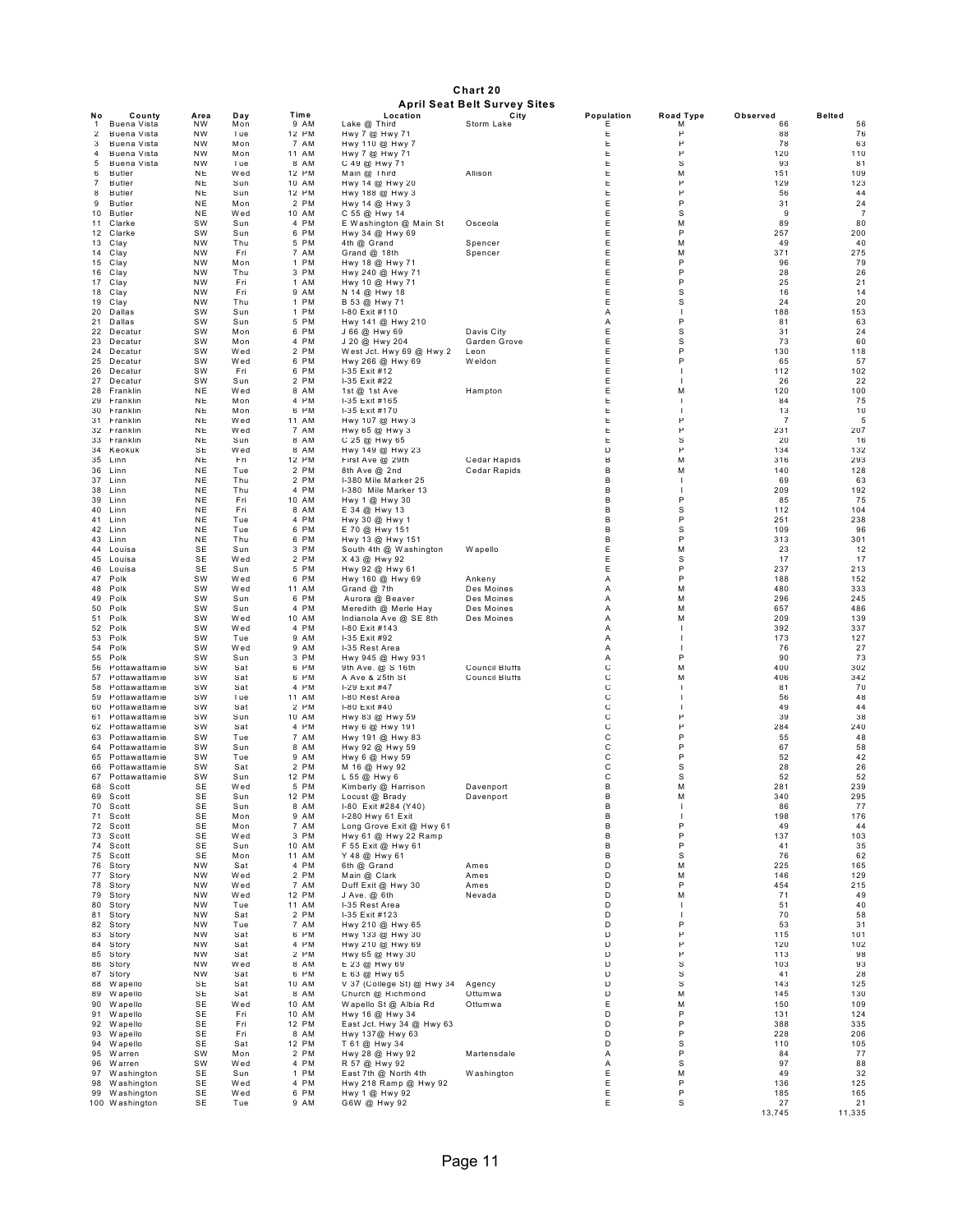#### **Chart 21 July Seat Belt Survey Sites**

| Νo             | County                            | Area                   | Day        | Time           | Location                                         | City                     | Population | Road Type           | Observed   | <b>Belted</b> |
|----------------|-----------------------------------|------------------------|------------|----------------|--------------------------------------------------|--------------------------|------------|---------------------|------------|---------------|
| $\mathbf{1}$   | Buena Vista                       | <b>NW</b>              | Sat        | 6 PM           | Lake @ Third                                     | Storm Lake               | E          | М                   | 171        | 161           |
| $\overline{2}$ | Buena Vista                       | <b>NW</b>              | Sat        | 4 PM           | Hwy 7 @ Hwy 71                                   |                          | E          | P                   | 82         | 76            |
| 3<br>4         | <b>Buena Vista</b><br>Buena Vista | <b>NW</b><br><b>NW</b> | Sat<br>Sat | 5 PM<br>3 PM   | Hwy 110 @ Hwy 7<br>Hwy 7 @ Hwy 71                |                          | Ε<br>E     | P<br>P              | 76<br>127  | 70<br>118     |
| 5              | Buena Vista                       | <b>NW</b>              | Sat        | 1 PM           | C 49 @ Hwy 71                                    |                          | Ε          | s                   | 99         | 94            |
| 6              | Butler                            | NE                     | W ed       | 7 AM           | Main @ Third                                     | Allison                  | Ε          | М                   | 72         | 55            |
| $\overline{7}$ | Butler                            | NE                     | Thu        | 3 PM           | C 55 @ Hwy 14                                    |                          | Ε          | s                   | 41         | 34            |
| 8<br>9         | Butler<br>Butler                  | NE<br>NE               | Wed<br>Thu | 9 AM<br>5 PM   | Hwy 14 @ Hwy 20<br>Hwy 188 @ Hwy 3               |                          | Ε<br>Ε     | P<br>P              | 61<br>89   | 50<br>80      |
| 10             | Butler                            | NE                     | Wed        | 10 AM          | Hwy 14 @ Hwy 3                                   |                          | Ε          | P                   | 55         | 39            |
| 11             | Clarke                            | <b>SW</b>              | Sat        | 9 AM           | E Washington @ Main St                           | Osceola                  | Ε          | М                   | 161        | 128           |
| 12             | Clarke                            | <b>SW</b>              | Sat        | 11 AM          | Hwy 34 @ Hwy 69                                  |                          | E          | P                   | 388        | 300           |
| 13             | Clay                              | <b>NW</b><br><b>NW</b> | Mon<br>Thu | 7 AM<br>8 AM   | 4th @ Grand                                      | Spencer                  | Ε<br>Ε     | M<br>M              | 83<br>155  | 74<br>140     |
| 14<br>15       | Clay<br>Clay                      | <b>NW</b>              | Mon        | 11 AM          | Grand @ 18th<br>Hwy 18 @ Hwy 71                  | Spencer                  | Ε          | P                   | 81         | 74            |
| 16             | Clay                              | <b>NW</b>              | Mon        | 9 AM           | N 14 @ Hwy 18                                    |                          | Ε          | S                   | 12         | 8             |
| 17             | Clay                              | <b>NW</b>              | Thu        | 10 AM          | Hwy 240 @ Hwy 71                                 |                          | E          | P                   | 34         | 30            |
| 18             | Clay                              | <b>NW</b>              | Thu        | 12 PM<br>1 PM  | Hwy 10 @ Hwy 71                                  |                          | Ε          | P                   | 32         | 27            |
| 19<br>20       | Clay<br>Dallas                    | <b>NW</b><br>s w       | Thu<br>Mon | 6 PM           | B 53 @ Hwy 71<br>Hwy 141 @ Hwy 210               |                          | Ε<br>Α     | s<br>P              | 26<br>151  | 24<br>130     |
| 21             | Dallas                            | <b>SW</b>              | Tue        | 5 PM           | I-80 Exit #110                                   |                          | Α          | п                   | 167        | 127           |
| 22             | Decatur                           | <b>SW</b>              | Fri        | 7 AM           | J 66 @ Hwy 69                                    | Davis City               | E          | s                   | 37         | 29            |
| 23             | Decatur                           | <b>SW</b>              | Thu        | 4 PM           | J 20 @ Hwy 204                                   | Garden Grove             | Ε          | S                   | 56         | 46            |
| 24<br>25       | Decatur<br>Decatur                | <b>SW</b><br><b>SW</b> | Fri<br>Tue | 9 AM<br>1 PM   | West Jct. Hwy 69 @ Hwy 2<br>Hwy 266 @ Hwy 69     | Leon<br>Weldon           | E<br>E     | P<br>P              | 69<br>75   | 63<br>63      |
| 26             | Decatur                           | <b>SW</b>              | Thu        | 6 PM           | I-35 Exit #12                                    |                          | Ε          |                     | 80         | 73            |
| 27             | Decatur                           | <b>SW</b>              | Thu        | 2 PM           | I-35 Exit #22                                    |                          | Ε          | л                   | 20         | 17            |
| 28             | Franklin                          | NE                     | Wed        | 11 AM          | 1st @ 1st Ave                                    | Hampton                  | Ε          | М                   | 66         | 47            |
| 29             | Franklin                          | NE                     | Thu        | 1 PM           | Hwy 107 @ Hwy 3                                  |                          | Ε          | P                   | 20         | 19            |
| 30<br>31       | Franklin<br>Franklin              | NE<br>NE               | Tue<br>Tue | 3 PM<br>5 PM   | C 25 @ Hwy 65<br>Hwy 65 @ Hwy 3                  |                          | Ε<br>Ε     | S<br>P              | 38<br>269  | 35<br>239     |
| 32             | Franklin                          | NE.                    | Tue        | 1 PM           | I-35 Exit #165                                   |                          | E          |                     | 133        | 122           |
| 33             | Franklin                          | NE.                    | Wed        | 12 PM          | I-35 Exit #170                                   |                          | E          | п                   | 51         | 50            |
| 34             | Keokuk                            | SE                     | Thu        | 1 PM           | Hwy 149 @ Hwy 23                                 |                          | D          | P                   | 124        | 111           |
| 35             | Linn                              | NE                     | Mon        | 7 AM           | First Ave @ 29th                                 | Cedar Rapids             | B          | M                   | 244        | 230           |
| 36<br>37       | Linn<br>Linn                      | NE<br>NE               | Mon<br>Mon | 11 AM<br>9 AM  | 8th Ave @ 2nd<br>Hwy 1 @ Hwy 30                  | Cedar Rapids             | B<br>B     | M<br>P              | 172<br>87  | 158<br>82     |
| 38             | Linn                              | NE                     | W ed       | 5 PM           | I-380 Mile Marker 25                             |                          | B          | -1                  | 70         | 66            |
| 39             | Linn                              | NE                     | W ed       | 1 PM           | E 34 @ Hwy 13                                    |                          | B          | S                   | 157        | 150           |
| 40             | Linn                              | ΝE                     | Sat        | 11 AM          | Hwy 30 @ Hwy 1                                   |                          | В          | P                   | 325        | 284           |
| 41             | Linn                              | NE                     | Sat        | 9 AM           | E 70 @ Hwy 151<br>I-380 Mile Marker 13           |                          | B          | s<br>$\overline{1}$ | 37         | 32            |
| 42<br>43       | Linn<br>Linn                      | NE<br>NE               | Wed<br>Sat | 3 PM<br>7 AM   | Hwy 13 @ Hwy 151                                 |                          | B<br>B     | P                   | 153<br>205 | 139<br>194    |
| 44             | Louisa                            | SE                     | Thu        | 8 AM           | South 4th @ Washington                           | W apello                 | Ε          | M                   | 61         | 37            |
| 45             | Louisa                            | SE                     | Thu        | 12 PM          | X 43 @ Hwy 92                                    |                          | Ε          | S                   | 22         | 16            |
| 46             | Louisa                            | SE                     | Fri        | 2 PM           | Hwy 92 @ Hwy 61                                  |                          | Ε          | P                   | 204        | 183           |
| 47             | Polk                              | <b>SW</b><br><b>SW</b> | Mon<br>Tue | 8 AM<br>1 PM   | Hwy 160 @ Hwy 69                                 | Ankeny                   | Α          | P                   | 575        | 490           |
| 48<br>49       | Polk<br>Polk                      | <b>SW</b>              | Tue        | 12 PM          | Grand @ 7th<br>Aurora @ Beaver                   | Des Moines<br>Des Moines | Α<br>Α     | М<br>М              | 326<br>253 | 160<br>212    |
| 50             | Polk                              | <b>SW</b>              | Mon        | 4 PM           | Meredith @ Merle Hay                             | Des Moines               | Α          | M                   | 753        | 654           |
| 51             | Polk                              | <b>SW</b>              | Tue        | 8 AM           | Indianola Ave @ SE 8th                           | Des Moines               | Α          | M                   | 560        | 454           |
| 52             | Polk                              | <b>SW</b>              | Sat        | 8 AM           | I-80 Exit #143                                   |                          | Α          |                     | 133        | 113           |
| 53             | Polk                              | <b>SW</b><br><b>SW</b> | Tue        | 10 AM          | I-35 Exit #92                                    |                          | Α          | л                   | 373<br>69  | 315<br>50     |
| 54<br>55       | Polk<br>Polk                      | <b>SW</b>              | Mon<br>Tue | 12 PM<br>3 PM  | I-35 Rest Area<br>Hwy 945 @ Hwy 931              |                          | Α<br>Α     | Ρ                   | 38         | 34            |
| 56             | Pottawattamie                     | SW                     | Fri        | 1 PM           | 9th Ave. @ S 16th                                | <b>Council Bluffs</b>    | С          | M                   | 390        | 335           |
| 57             | Pottawattamie                     | SW                     | Fri        | 5 PM           | A Ave & 25th St                                  | <b>Council Bluffs</b>    | C          | M                   | 458        | 404           |
| 58             | Pottawattamie                     | <b>SW</b>              | Thu        | 11 AM          | I-29 Exit #47                                    |                          | C          | ш                   | 77         | 70            |
| 59<br>60       | Pottawattamie<br>Pottawattamie    | s w<br><b>SW</b>       | Fri<br>Thu | 3 PM<br>7 AM   | I-80 Rest Area<br>M 16 @ Hwy 92                  |                          | С<br>С     | п<br>s              | 60<br>20   | 55<br>20      |
| 61             | Pottawattamie                     | <b>SW</b>              | Wed        | 12 PM          | L 55 @ Hwy 6                                     |                          | С          | S                   | 47         | 44            |
| 62             | Pottawattamie                     | <b>SW</b>              | Thu        | 7 AM           | I-80 Exit #40                                    |                          | C          | п                   | 80         | 74            |
| 63             | Pottawattamie                     | <b>SW</b>              | Thu        | 9 AM           | Hwy 83 @ Hwy 59                                  |                          | C          | P                   | 42         | 38            |
| 64<br>65       | Pottawattamie                     | s w<br><b>SW</b>       | Thu<br>Wed | 9 AM<br>8 AM   | Hwy 6 @ Hwy 191                                  |                          | C<br>C     | P<br>P              | 306<br>70  | 269           |
| 66             | Pottawattamie<br>Pottawattamie    | <b>SW</b>              | Thu        | 11 AM          | Hwy 191 @ Hwy 83<br>Hwy 92 @ Hwy 59              |                          | С          | P                   | 81         | 61<br>68      |
| 67             | Pottawattamie                     | <b>SW</b>              | W ed       | 10 AM          | Hwy 6 @ Hwy 59                                   |                          | C          | P                   | 53         | 44            |
| 68             | Scott                             | SE                     | Sun        | 5 PM           | Kimberly @ Harrison                              | Davenport                | B          | М                   | 332        | 280           |
| 69             | Scott                             | SE                     | Sun        | 1 PM           | Locust @ Brady                                   | Davenport                | B          | М                   | 276        | 243           |
| 70<br>71       | Scott<br>Scott                    | SE<br>SE               | Tue<br>Tue | 2 PM<br>4 PM   | Long Grove Exit @ Hwy 61<br>Hwy 61 @ Hwy 22 Ramp |                          | В<br>в     | P<br>P              | 33<br>93   | 28<br>77      |
| 72             | Scott                             | SE                     | Sun        | 3 PM           | I-80 Exit #284 (Y40)                             |                          | B          | J.                  | 195        | 174           |
| 73             | Scott                             | SE                     | Wed        | 7 AM           | F 55 Exit @ Hwy 61                               |                          | B          | P                   | 120        | 108           |
| 74             | Scott                             | SE                     | Wed        | 11 AM          | I-280 Hwy 61 Exit                                |                          | B          | л                   | 86         | 80            |
| 75<br>76       | Scott<br>Story                    | SE<br><b>NW</b>        | Wed<br>Mon | 9 AM<br>2 PM   | Y 48 @ Hwy 61                                    |                          | В<br>D     | S<br>P              | 55<br>343  | 51<br>321     |
| 77             | Story                             | <b>NW</b>              | Sat        | 4 PM           | Duff Exit @ Hwy 30<br>6th @ Grand                | Ames<br>Ames             | D          | М                   | 221        | 193           |
| 78             | Story                             | <b>NW</b>              | Mon        | 6 PM           | Main @ Clark                                     | Ames                     | D          | м                   | 124        | 110           |
| 79             | Story                             | NW                     | Sat        | 6 PM           | J Ave. @ 6th                                     | Nevada                   | D          | м                   | 19         | 14            |
| 80             | Story                             | <b>NW</b>              | Mon        | 4 PM           | I-35 Rest Area                                   |                          | D          | -1                  | 28         | 22            |
| 81<br>82       | Story<br>Story                    | <b>NW</b><br><b>NW</b> | Sat<br>Mon | 12 PM<br>10 AM | E 23 @ Hwy 69<br>I-35 Exit #123                  |                          | D<br>D     | s<br>J.             | 97<br>113  | 74<br>108     |
| 83             | Story                             | <b>NW</b>              | Sat        | 2 PM           | Hwy 210 @ Hwy 65                                 |                          | D          | P                   | 23         | 19            |
| 84             | Story                             | <b>NW</b>              | Mon        | 2 PM           | Hwy 133 @ Hwy 30                                 |                          | D          | P                   | 120        | 87            |
| 85             | Story                             | <b>NW</b>              | Mon        | 7 AM           | E 63 @ Hwy 65                                    |                          | D          | S                   | 54         | 39            |
| 86             | Story                             | <b>NW</b><br><b>NW</b> | Mon<br>Mon | 9 AM           | Hwy 210 @ Hwy 69                                 |                          | D<br>D     | P<br>P              | 114<br>141 | 84<br>78      |
| 87<br>88       | Story<br>W apello                 | SE                     | Sun        | 11 AM<br>10 AM | Hwy 65 @ Hwy 30<br>V 37 (College St) @ Hwy 34    | Agency                   | D          | S                   | 125        | 103           |
| 89             | W apello                          | SE                     | Sun        | 12 PM          | Church @ Richmond                                | Ottumwa                  | D          | м                   | 524        | 453           |
| 90             | W apello                          | SE                     | Sun        | 8 AM           | Wapello St @ Albia Rd                            | Ottumwa                  | Ε          | M                   | 84         | 69            |
| 91             | W apello                          | SE                     | Thu        | 3 PM           | Hwy 16 @ Hwy 34                                  |                          | D          | P                   | 79         | 76            |
| 92<br>93       | W apello                          | SE<br>SE               | Thu<br>Tue | 5 PM<br>12 PM  | East Jct. Hwy 34 @ Hwy 63                        |                          | D<br>D     | P<br>P              | 380<br>323 | 341<br>309    |
| 94             | W apello<br>W apello              | SE                     | Tue        | 8 AM           | Hwy 137@ Hwy 63<br>T 61 @ Hwy 34                 |                          | D          | S                   | 54         | 45            |
| 95             | <b>W</b> arren                    | SW                     | Fri        | 11 AM          | Hwy 28 @ Hwy 92                                  | Martensdale              | Α          | P                   | 96         | 88            |
| 96             | W arren                           | SW                     | Sat        | 7 AM           | R 57 @ Hwy 92                                    |                          | Α          | S                   | 33         | 30            |
| 97             | W ashington                       | SE                     | Thu        | 10 AM          | East 7th @ North 4th                             | Washington               | E          | М<br>P              | 62         | 47            |
| 98<br>99       | W ashington<br>W ashington        | SE<br>SE               | Sun<br>Sun | 5 PM<br>1 PM   | Hwy 218 Ramp @ Hwy 92<br>Hwy 1 @ Hwy 92          |                          | Ε<br>Ε     | P                   | 152<br>193 | 138<br>184    |
|                | 100 Washington                    | SE                     | Sun        | 3 PM           | G6W @ Hwy 92                                     |                          | Ε          | S                   | 50         | 41            |
|                |                                   |                        |            |                |                                                  |                          |            |                     | 14,444     | 12,402        |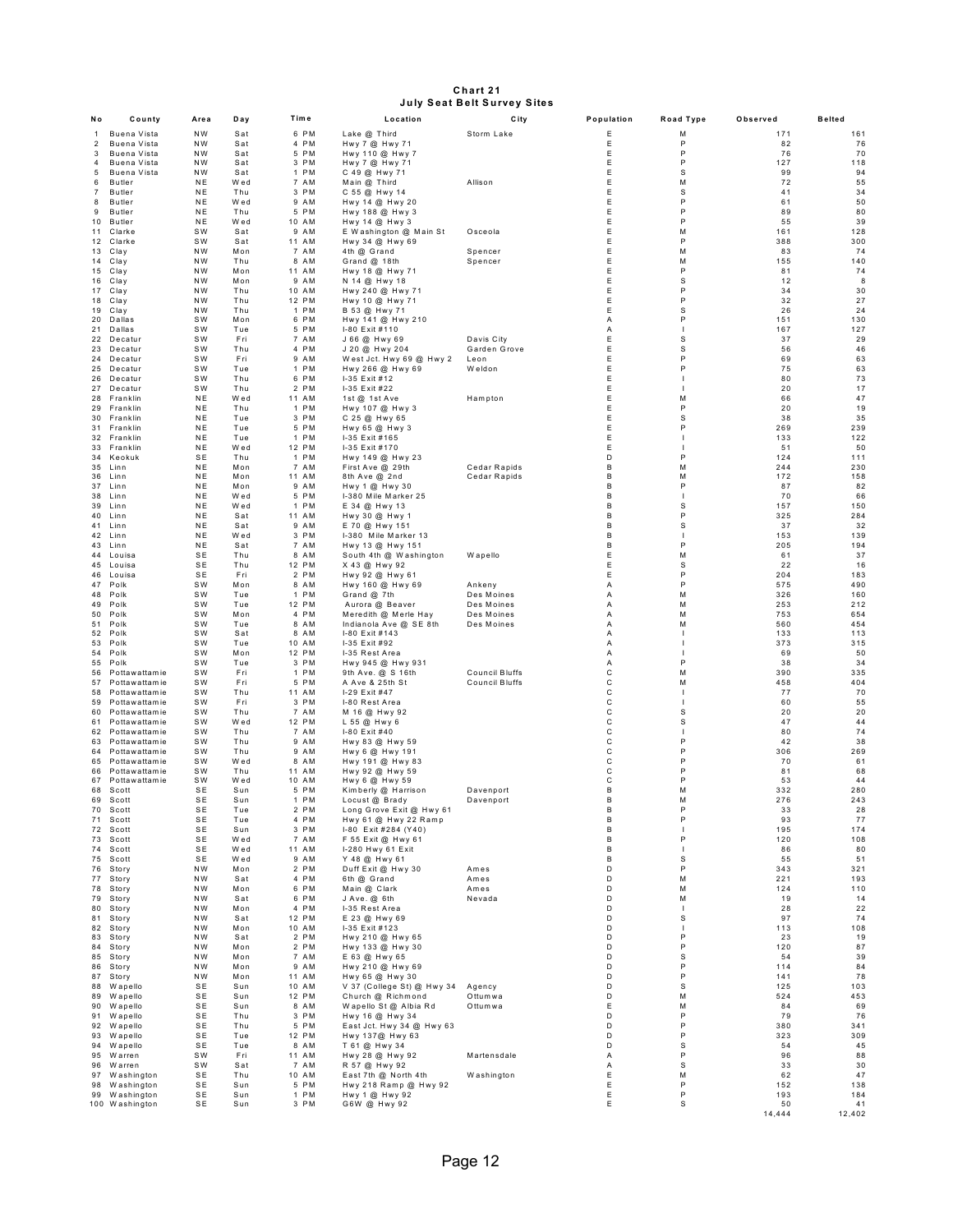|              | Seat Belt & Child Restraint Citations issued by Month & Tear |        |        |        |        |        |        |        |        |        |        |        |        |        |        |
|--------------|--------------------------------------------------------------|--------|--------|--------|--------|--------|--------|--------|--------|--------|--------|--------|--------|--------|--------|
| <b>Month</b> | 1989                                                         | 1990   | 1991   | 1992   | 1993   | 1994   | 1995   | 1996   | 1997   | 1998   | 1999   | 2000   | 2001   | 2002   | 2003   |
| Jan          | 4,058                                                        | 4,381  | 3,529  | 5,163  | 4.470  | 4,790  | 6,334  | 5,038  | 4,673  | 5,244  | 4,623  | 4,503  | 4,271  | 4,305  | 4,203  |
| Feb          | 3,445                                                        | 4,605  | 6,014  | 6,465  | 5,236  | 6,558  | 7,452  | 6.778  | 6,391  | 5,820  | 6,578  | 5,272  | 6,133  | 5,977  | 4,846  |
| Mar          | 4,598                                                        | 5,235  | 6,950  | 6,765  | 6,292  | 8,071  | 7,806  | 10,403 | 9,785  | 8,188  | 6,822  | 6,657  | 6,242  | 4,394  | 4,816  |
| Apr          | 5,110                                                        | 4,723  | 7,277  | 6,920  | 6,793  | 8,379  | 7,263  | 8,634  | 8,387  | 7,260  | 6,249  | 7,185  | 6,284  | 5,804  | 4,773  |
| May          | 5,115                                                        | 5,666  | 8,272  | 7,517  | 8,457  | 9,090  | 8,826  | 11,266 | 9,131  | 10,205 | 10,075 | 8,268  | 8,374  | 8,147  | 8,359  |
| Jun          | 4,380                                                        | 4,625  | 9,029  | 7,043  | 7,015  | 8,070  | 8,727  | 9,416  | 8,367  | 7,138  | 6,148  | 5,292  | 5,816  | 5,141  | 4,971  |
| Jul          | 4,452                                                        | 5,169  | 6,108  | 6,556  | 7,016  | 8,023  | 8,504  | 8,646  | 9,039  | 7.489  | 6,962  | 5,795  | 6,574  | 6,760  | 5,512  |
| Aug          | 4,206                                                        | 4.241  | 5,865  | 5,798  | 6.017  | 6,801  | 7,284  | 8,887  | 7,931  | 6,553  | 7.143  | 5,847  | 7.269  | 6,076  | 5,437  |
| Sep          | 4,410                                                        | 4,127  | 6,215  | 5,740  | 6,889  | 6,381  | 7,773  | 6,458  | 6,489  | 6,827  | 5,540  | 5,382  | 5,564  | 5,176  | 4,798  |
| Oct          | 3,504                                                        | 3,476  | 4,146  | 4,095  | 6,235  | 5,360  | 5,399  | 5,036  | 5,737  | 4,774  | 3,920  | 3,613  | 3,603  | 3,194  | 3,182  |
| Nov          | 3,560                                                        | 3,186  | 3,253  | 3,804  | 5,499  | 5,522  | 6,430  | 5,387  | 4,991  | 6,192  | 6,048  | 5,205  | 4,797  | 4,506  | 4,459  |
| Dec          | 2,750                                                        | 1,850  | 3,491  | 3,705  | 5,442  | 5,191  | 5,433  | 4,116  | 4,345  | 4,901  | 3,987  | 2,306  | 3,701  | 3,931  | 3,357  |
| Total        | 49,588                                                       | 51,284 | 70,149 | 69,571 | 75,361 | 82,236 | 87,231 | 90,065 | 85,266 | 80,591 | 74,095 | 65,325 | 68,628 | 63,411 | 58,713 |

**Chart 22 Seat Belt & Child Restraint Citations Issued by Month & Year**

**Chart 23 Seat Belt & Child Restraint Citations Issued by Month & Year—Graph** 

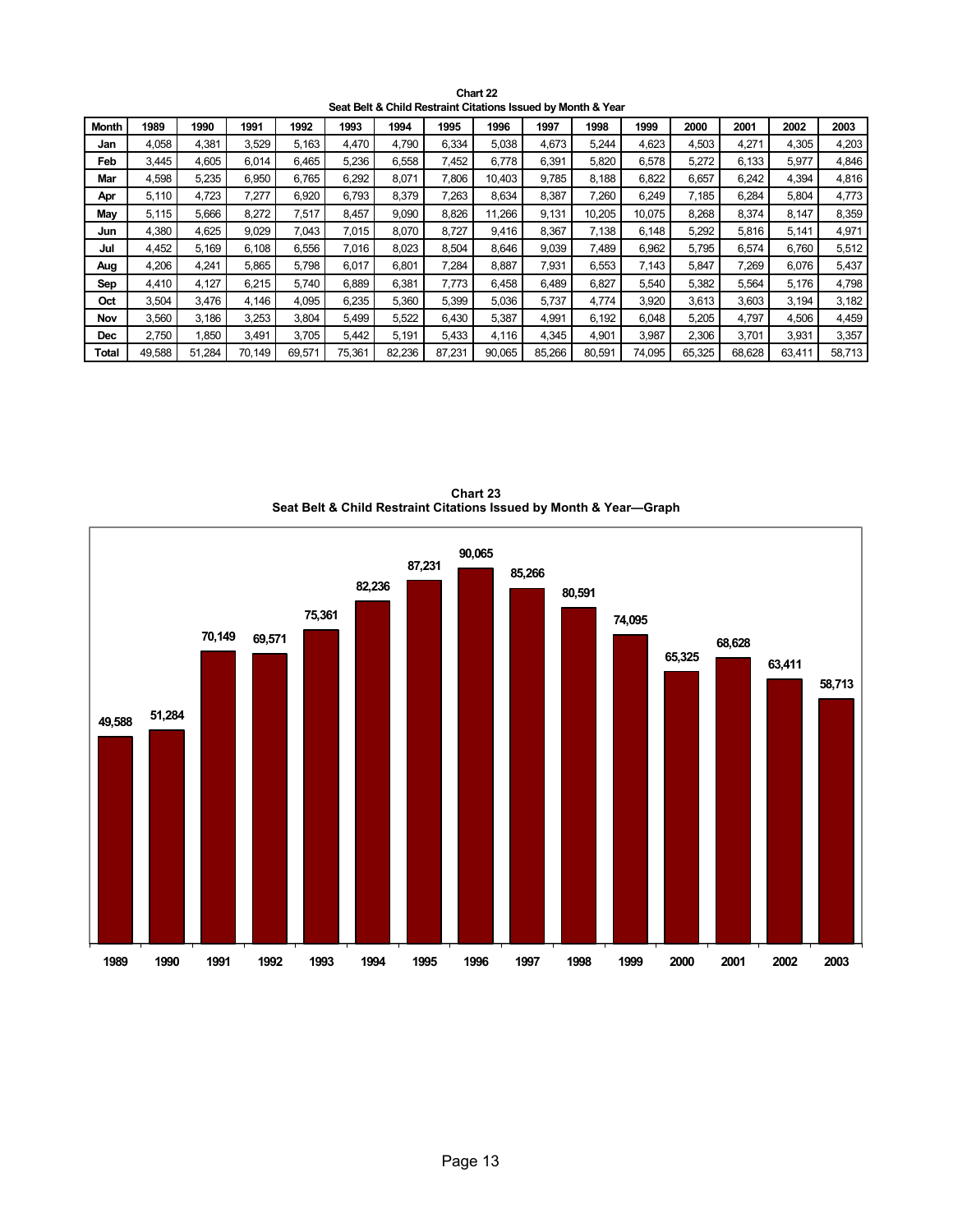2003 Seat Belt/Child Restraint Citations Issued by County of **2003 Seat Belt/Child Restraint Citations Issued by County of** Residence Chart 24

Total Seat Belt Citations: 56,127 Total Child Restraint Citations: 2,586 Total Seat Belt Citations: 56,127 Total Child Restraint Citations: 2,586

|            |                  |             |            |             |              |            |               |                      | Jackson | $522 - 15$ | Clinton       | $953 - 42$ |           | $2,969 - 141$<br>Scott |           |               |                    |            |                          |           |            |                                             |
|------------|------------------|-------------|------------|-------------|--------------|------------|---------------|----------------------|---------|------------|---------------|------------|-----------|------------------------|-----------|---------------|--------------------|------------|--------------------------|-----------|------------|---------------------------------------------|
|            |                  |             |            |             |              | Dubuque    | $962 - 35$    |                      | Jones   |            | $473 - 13$    | Cedar      | $244 - 9$ |                        | Muscatine | $1,122 - 74$  | Louisa<br>279 - 28 |            | Des Moines<br>$637 - 34$ |           |            |                                             |
| Allamakee  |                  | $233 - 6$   | Clayton    | $376 - 16$  |              | Delaware   | $341 - 10$    |                      | Linn    |            | $3,446 - 108$ |            | Johnson   | $1,749 - 50$           |           |               |                    | Henry      | 545 - 21                 | $e$ e     | $769 - 29$ |                                             |
| Winneshiek |                  | $239 - 8$   | Fayette    | $403 - 20$  |              | Buchanan   | $395 - 16$    |                      | Benton  |            | $387 - 10$    |            | lowa      | $292 - 6$              |           | Washington    | 462 - 24           | Jefferson  | $304 - 10$               | Van Buren | $150 - 4$  |                                             |
| Howard     | $\ddot{ }$<br>95 | Chickasaw   | $229 - 5$  | Bremer      | $361 - 10$   | Black Hawk | $2,148 - 106$ |                      |         |            |               |            |           |                        |           | Keokuk        | $265 - 3$          | Wapello    | $656 - 43$               | Davis     | $185 - 9$  |                                             |
| Mitchell   | $118 - 4$        | Floyd       | $250 - 10$ | Butler      | $323 - 8$    |            | Grundy        | $176 - 2$            | Tama    |            | $290 - 36$    |            | Poweshiek | $672 - 19$             |           | Mahaska       | 460 - 19           | Monroe     | $154 - 14$               | Appanoose | 398 - 25   |                                             |
| Worth      | $7 - 601$        |             | $765 - 29$ |             | $228 - 11$   |            | Hardin        | $270 - 14$           |         | Marshall   | 530 - 45      |            | Jasper    | $1,031 - 43$           |           | Marion        | $570 - 13$         |            |                          |           |            | Belt Citations -- Child Restraint Citations |
|            |                  | Cerro Gordo |            | Franklin    |              |            |               |                      |         | Story      | $878 - 18$    |            | Polk      | 8,027 - 402            |           | Warren        | 791 - 20           | Lucas      | $238 - 7$                | Wayne     | $137 - 6$  |                                             |
| Winnebago  | $134 - 2$        | Hancock     | $164 - 11$ | Wright      | $263 - 16$   |            | Hamilton      | $231 - 19$           |         | Boone      | $423 - 17$    |            |           |                        |           |               |                    | Clarke     | $218 - 11$               | Decatur   | $189 - 8$  |                                             |
| Kossuth    |                  | N<br>299 -  |            | Humboldt    | LO.<br>202 - | Webster    |               | $\frac{1}{2}$<br>851 |         |            |               |            | Dallas    | $95 - 40$              |           | Madison       | $346 - 15$         | Union      | $279 - 9$                | Ringgold  | $140 - 4$  | Seat                                        |
| Emmet      | $260 - 11$       | Palo Alto   | $233 - 7$  | Pocahontas  | $165 - 4$    |            | Calhoun       | $198 - 3$            |         | Greene     | $194 - 10$    |            | Guthrie   | $211 - 7$              |           | Adair         | $8 - 161$          | Adams      | $90 - 3$                 | Taylor    | $212 - 15$ |                                             |
| Dickinson  | $336 - 12$       | Clay        | $373 - 25$ | Buena Vista | 478 - 84     |            | Sac           | $346 - 13$           |         | Carroll    | $600 - 17$    |            | Audubon   | $151 - 3$              |           | Cass          | $336 - 8$          |            |                          |           |            |                                             |
|            |                  |             |            |             |              |            |               | $260 - 17$           |         | Crawford   | $367 - 51$    |            | Shelby    | $253 - 5$              |           |               |                    | Montgomery | $282 - 15$               | Page      | 440 - 13   |                                             |
| Osceola    | $177 - 5$        | O'Brien     | $360 - 13$ | Cherokee    | $538 - 30$   |            | lda           |                      |         |            |               |            | Harrison  | $517 - 14$             |           | Pottawattamie | $1,730 - 79$       | Mills      | $297 - 8$                | Fremont   | $129 - 7$  |                                             |
| Lyon       | $236 - 10$       | Sioux       | $625 - 43$ | Plymouth    | $575 - 14$   |            | Woodbury      | $1,577 - 151$        |         | Monona     | 244 - 27      |            |           |                        |           |               |                    |            |                          |           |            |                                             |
|            |                  |             |            |             |              |            |               |                      |         | Page 14    |               |            |           |                        |           |               |                    |            |                          |           |            |                                             |